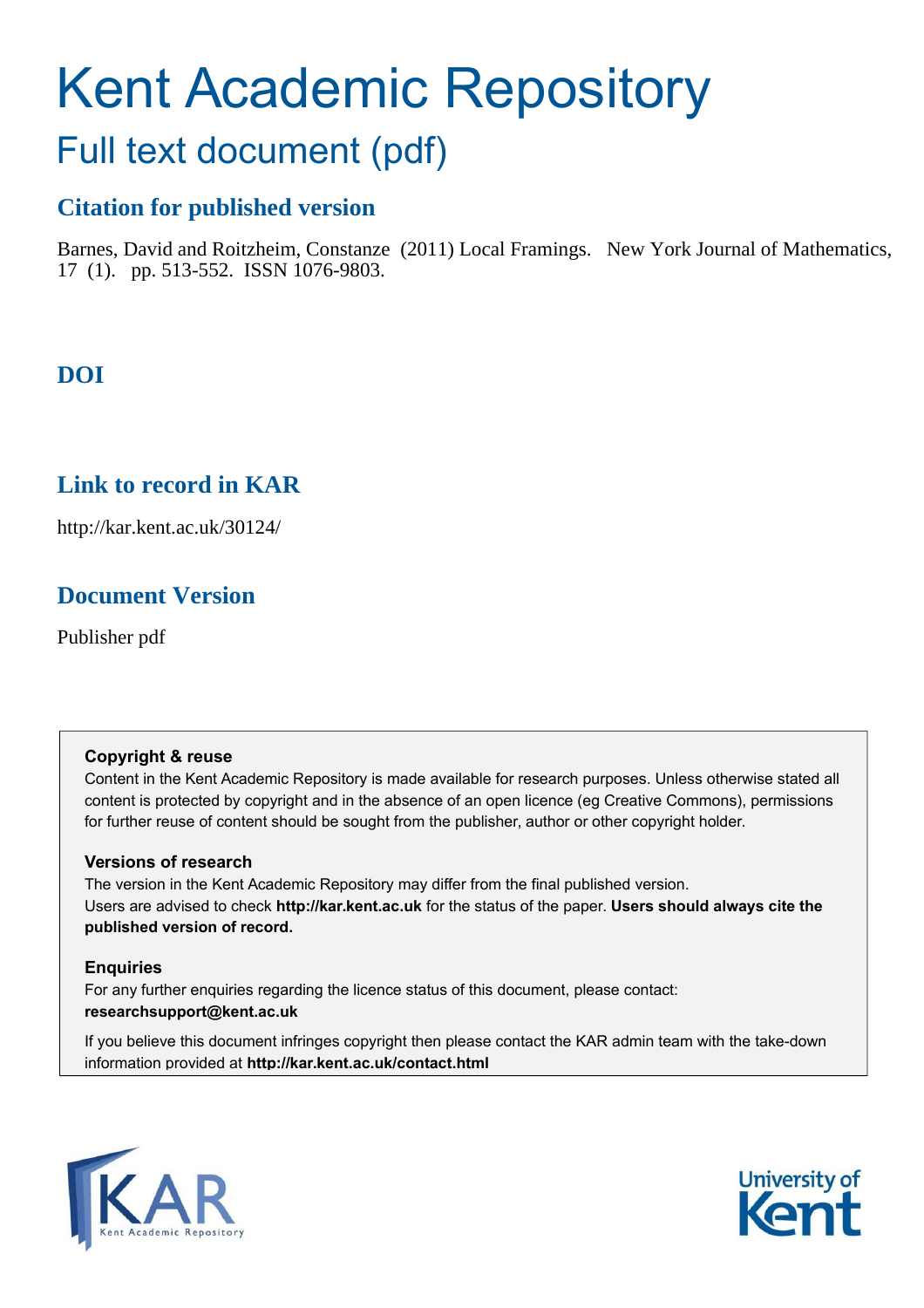## New York Journal of Mathematics

[New York J. Math.](http://nyjm.albany.edu/nyjm.html) [17](http://nyjm.albany.edu/j/2011/Vol17.htm) (2011) 513–552.

## Local framings

### [David Barnes](#page-39-0) and [Constanze Roitzheim](#page-39-0)

Abstract. Framings provide a way to construct Quillen functors from simplicial sets to any given model category. A more structured setup studies stable frames giving Quillen functors from spectra to stable model categories. We will investigate how this is compatible with Bousfield localisation to gain insight into the deeper structure of the stable homotopy category. We further show how these techniques relate to rigidity questions and how they can be used to study algebraic model categories.

#### **CONTENTS**

| Introduction |                                                       |     |  |  |  |  |  |
|--------------|-------------------------------------------------------|-----|--|--|--|--|--|
|              | Organisation                                          | 515 |  |  |  |  |  |
| 1.           | E-localisations                                       | 516 |  |  |  |  |  |
| 2.           | Some model category techniques and simplicial methods |     |  |  |  |  |  |
| 3.           | Framings                                              | 519 |  |  |  |  |  |
| 4.           | E-local cosimplicial frames                           |     |  |  |  |  |  |
| 5.           | E-familiar model categories                           | 526 |  |  |  |  |  |
| 6.           | Stable frames                                         |     |  |  |  |  |  |
| 7.           | E-familiarity and stable model categories             |     |  |  |  |  |  |
| 8.           | "Stable and E-familiar" versus "Stably E-familiar"    |     |  |  |  |  |  |
| 9.           | Examples and applications                             | 541 |  |  |  |  |  |
|              | Rigidity questions<br>9.1.                            | 542 |  |  |  |  |  |
|              | Modular rigidity<br>9.II.                             | 545 |  |  |  |  |  |
|              | Linearity and uniqueness<br>9.III.                    | 546 |  |  |  |  |  |
|              | Algebraic model categories<br>9.IV.                   | 548 |  |  |  |  |  |
| References   |                                                       |     |  |  |  |  |  |

#### Received March 30, 2011.

<sup>2010</sup> Mathematics Subject Classification. 55P42, 55P60.

Key words and phrases. Stable homotopy theory, model categories, Bousfield localisation.

The first author was supported by EPSRC grant EP/H026681/1.

The second author was supported by EPSRC grant EP/G051348/1.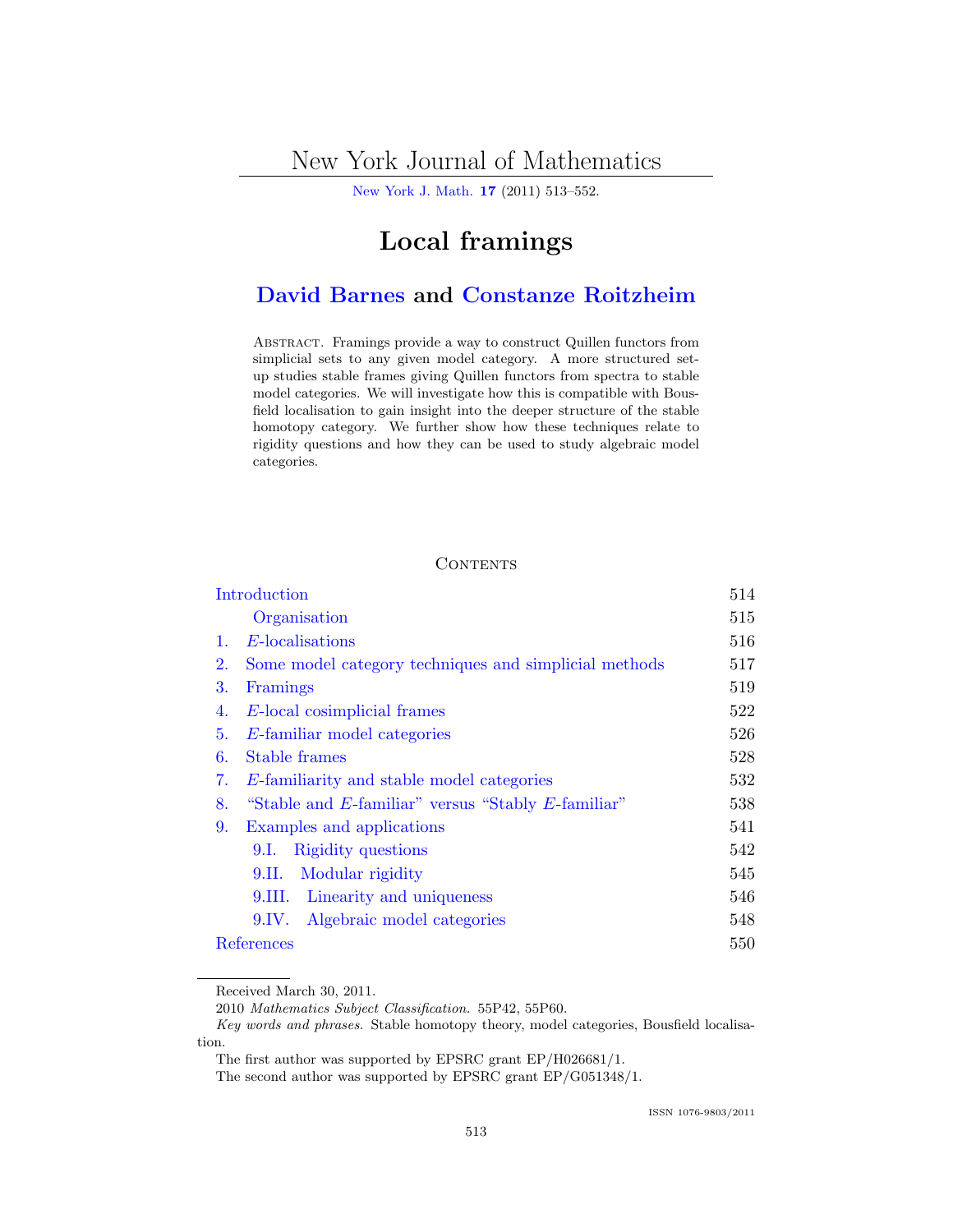#### Introduction

The two categories most important to homotopy theory are the stable homotopy category and the homotopy category of simplicial sets. It is very hard to study either of these categories, so a standard and highly successful method, known as Bousfield localisation, is often used. The idea is to look at 'smaller pieces' of these categories. These pieces have less information than the whole category, but are easier to work with as they are more structured. To apply this method, one takes a homology theory  $E_*$  and declares that two simplicial sets (or two spectra) are equivalent if there is a map between them which induces an isomorphism of  $E_*$ -homology. The resulting homotopy category is called the E-local homotopy category of simplicial sets or the E-local stable homotopy category.

There are many other model categories whose homotopy category behaves like a category of simplicial sets or spectra. The homotopy category of any pointed model category  $\mathcal C$  is a closed module over the homotopy category of pointed simplicial sets, [\[Hov99\]](#page-38-0). We show that this action extends to an action of the E-local homotopy category of pointed simplicial sets if and only if the simplicial mapping spaces map( $X, Y$ ) are E-local simplicial sets for any  $X$  and  $Y$  in  $\mathcal C$ . We call such a model category  $E$ -familiar.

If  $\mathcal C$  is a pointed model category then there is a functor

$$
\Sigma\colon \text{Ho}(\mathcal{C}) \to \text{Ho}(\mathcal{C}),
$$

which corresponds to tensoring with the simplicial set  $S^1$ . If this functor is an equivalence then the model category  $\mathcal C$  is said to be stable. The work of [\[Len11\]](#page-38-0) shows that for stable  $\mathcal{C}$ , Ho( $\mathcal{C}$ ) has an action of the stable homotopy category. We have studied when this action is compatible with Elocalisation and have the following characterisation of compatibility, which is Theorem [7.8.](#page-23-0)

Theorem. *If* C *is a stable model category, then the action of the stable homotopy category on* Ho(C) *passes to an action of the* E*-local stable homotopy category if and only if the mapping spectra*  $\text{Map}(X, Y)$  *are* E-local spectra *for any*  $X$  *and*  $Y$  *in*  $C$ *.* 

We call such a model category stably  $E$ -familiar. It is important to note that in general being stable and E-familiar is not sufficient to be stably E-familiar.

As an application, we study how these techniques relate to rigidity of stable model categories. A stable model category is called rigid if its homotopical behaviour only depends on the triangulated structure of its homotopy category. The main examples are spectra themselves  $[\text{Sch}07]$  and  $K_{(2)}$ -local spectra [\[Roi07\]](#page-38-0). We show how the proofs of those results fit into our framework. This will provide a more streamlined formal setting for future rigidity proofs.

<span id="page-2-0"></span>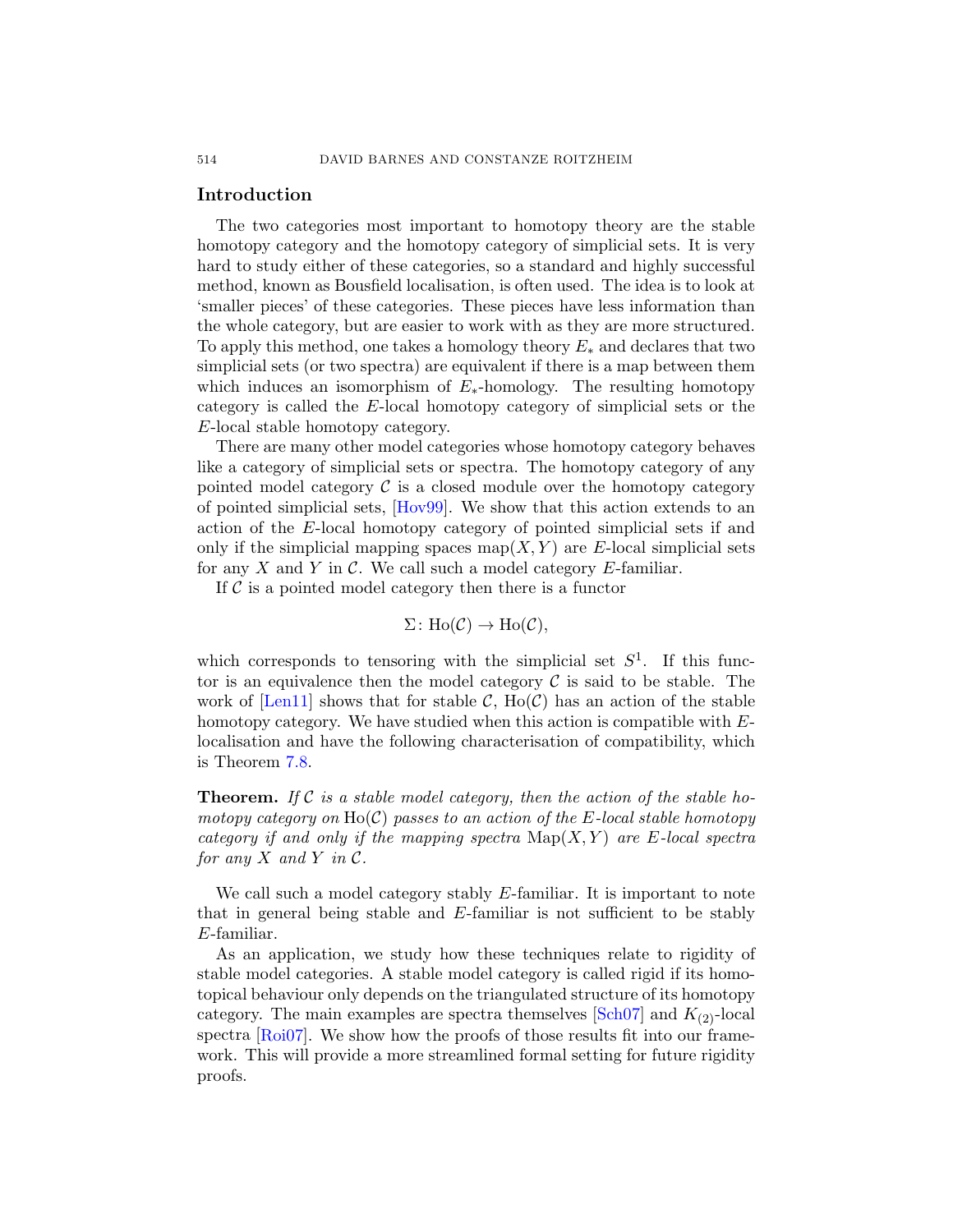<span id="page-3-0"></span>We also consider an alternative approach to rigidity, which investigates how much homotopical information is seen by framings. The answer, Theorem [9.5,](#page-32-0) is that in the case of a smashing localisation, the homotopical information of E-local spectra is entirely encoded in the  $Ho(S)$ -module structure of the E-local stable homotopy category.

Theorem. *Let* L<sup>E</sup> *be a smashing localisation and let*

$$
\Phi: \text{Ho}(L_E \mathcal{S}) \longrightarrow \text{Ho}(\mathcal{C})
$$

*be an equivalence of triangulated categories. Then the following are equivalent.*

- Φ *is the derived functor of a Quillen equivalence.*
- Φ *is a* Ho(S)*-module functor.*

In [\[SS02\]](#page-39-0), Schwede and Shipley show that a stable model category is entirely determined by the triangulated structure of its homotopy category together with a  $\pi_*(\mathbb{S})$ -action. For a stably E-familiar model category, we prove E-local analogues. This offers a technical advantage as the homotopy groups of the E-local spheres tend to be more highly structured and better understood than  $\pi_*(\mathbb{S})$ .

A final application is examining algebraic model categories  $(Ch(\mathbb{Z})\text{-model})$ categories) that are also stably E-familiar. Our conclusion is Theorem [9.15:](#page-36-0)

Theorem. *The model category of* E*-local spectra,* LES*, is an algebraic model category if and only if*  $E = H \mathbb{Q}$ .

Organisation. Section 1 is a reminder of the notion of Bousfield localisa-tions of simplicial sets of spectra. Section [2](#page-4-0) recalls the notions of  $C$ -module categories and C-model categories. Section [3](#page-6-0) summarises Hovey's work on framings which proves that the homotopy category of any pointed model category is a  $Ho(sSet_{*})$ -module.

Section [4](#page-9-0) marks the start of the new work. We study when a framing on a model category is compatible with the E-local model structure on simplicial sets and define the notion of E-familiar model categories. In Section [5](#page-13-0) we study the properties of these E-familiar model categories. Furthermore, we show how our set-up generalises the notion of an  $L<sub>E</sub>$  sSet<sub>\*</sub>-model category.

We move to a stable setting and use Lenhardt's notion of stable frames to replace simplicial sets with spectra in Section [6.](#page-15-0) Following a similar pattern to the nonstable case, in Section [7,](#page-19-0) we ask when are these stable frames compatible with the E-local model structure on spectra. The fact that a stable E-familiar model category is not, in general, a stably E-familiar model category is examined in Section [8.](#page-25-0) We finish the paper with examples and applications in Section [9.](#page-28-0) We start with some immediate consequences from the previous sections regarding chromatic localisations. The next part is dedicated to rigidity questions, followed by a study of  $\pi_*(L_E\mathbb{S})$ -actions. Finally, we can classify how  $Ho(L<sub>E</sub>S)$  acts on the homotopy category of a big class of algebraic stably E-familiar model categories.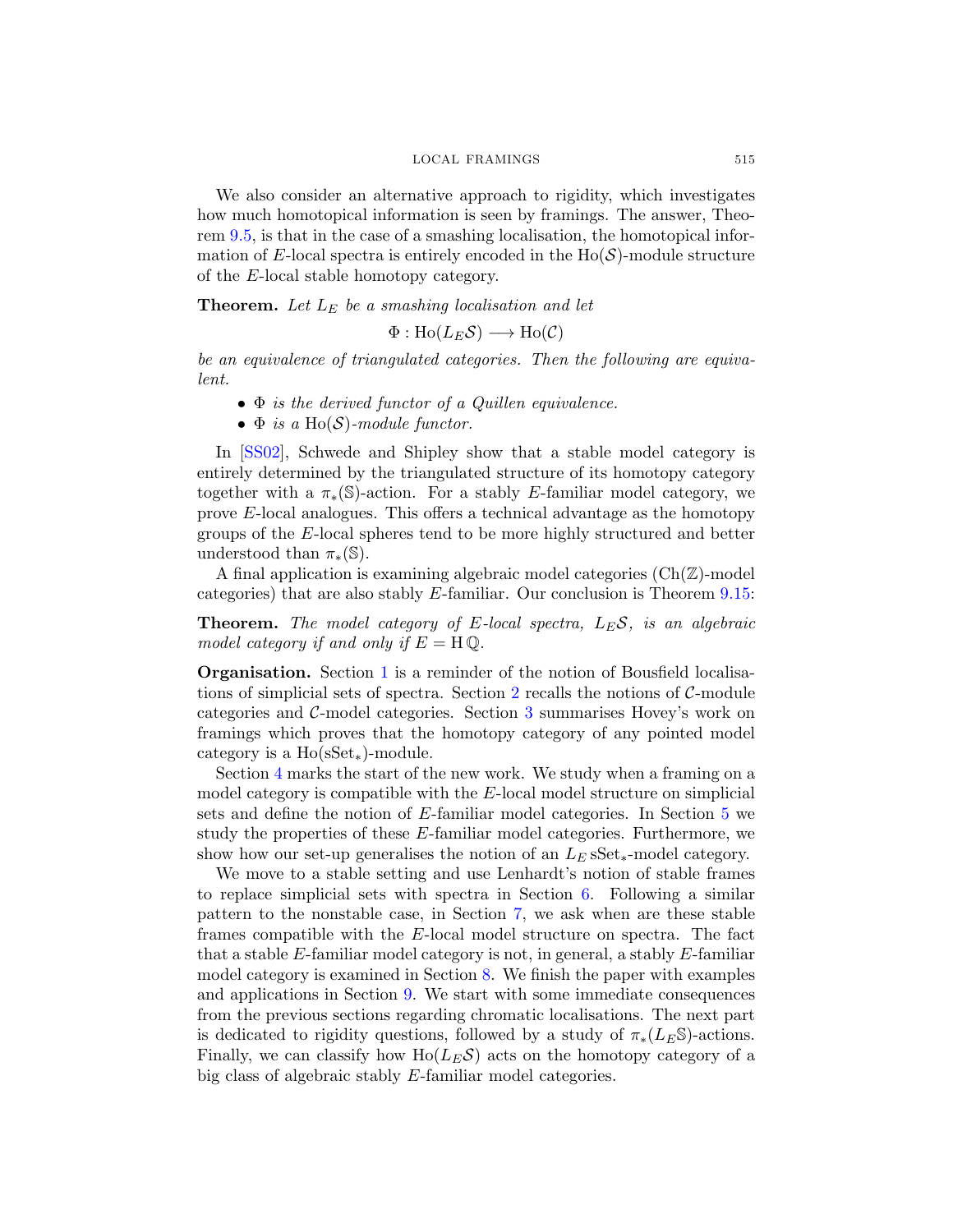#### 1. E-localisations

Let E be a spectrum, then E corepresents a homology functor  $E_*$  on the category of simplicial sets via  $E_*(X) = \pi_*(E \wedge X)$ . Bousfield used this to construct a homotopy category of spaces where maps which induce isomorphisms on  $E_*$ -homology are isomorphisms [\[Bou75\]](#page-37-0). Later, this was extended to a similar construction for spectra in [\[Bou79\]](#page-37-0). We recap some of the definitions from this work. We give them for simplicial sets, but there are obvious analogues for spectra. We denote homotopy classes of maps of simplicial sets by  $[-,-]$  and we denote the product in sSet $*$  by  $\times$ .

**Definition 1.1.** A map  $f: X \to Y$  of simplicial sets is an E-equivalence if  $E_*(f)$  is an isomorphism. A simplicial set Z is  $E$ -local if  $f^*:[Y,Z] \to [X,Z]$ is an isomorphism for all E-equivalences  $f: X \to Y$ . A simplicial set A is  $E\text{-}acyclic$  if  $[A, Z]$  consists of only the trivial map, for all  $E\text{-}acyclic$   $Z$ . An E-equivalence from X to an E-local object Z is called an E*-localisation*.

Bousfield localisation of simplicial sets gives rise to a homotopy theory that is particularly sensitive towards  $E_*$  and E-local phenomena. The Elocal homotopy theory is obtained from the category of simplicial sets by formally inverting the E-equivalences. In terms of model structures we have the theorem below which summarises [\[Bou75,](#page-37-0) Section 10]. Note that any weak homotopy equivalence of simplicial sets is an E-equivalence.

Theorem 1.2. *Let* E *be a homology theory. Then there is a model structure,* L<sup>E</sup> sSet∗*, on the category of simplicial sets such that:*

- *The weak equivalences are the* E∗*-isomorphisms.*
- *The cofibrations are cofibrations of simplicial sets (i.e., inclusions).*
- *The fibrations are those maps with the right lifting property towards trivial cofibrations.*

The fibrant replacement functor of the E-local model structure is an Elocalisation functor. In the E-local homotopy category of simplicial sets,  $Ho(L<sub>E</sub> sSet<sub>*</sub>)$ , every object is isomorphic to a local one. Finally, we can identify the fibrant objects of this model structure. Since we will need to refer to this later, we give it as a corollary.

Corollary 1.3. *A simplicial set* K *is* E*-fibrant if and only if it is fibrant in* sSet∗ *and* E*-local.*

**Example 1.4.** In  $[Bou75]$ , Bousfield gives some examples of E-local simplicial sets. For this, one has to consider "nilpotent spaces", i.e., simplicial sets on whose homotopy groups the fundamental group acts in a certain way [\[Bou75,](#page-37-0) 4.2]. For example, simply connected simplicial sets are nilpotent. Now let P be a set of primes. For

$$
R = \bigoplus_{p \in P} \mathbb{Z}/p \text{ or } R = \mathbb{Z}_{(P)},
$$

<span id="page-4-0"></span>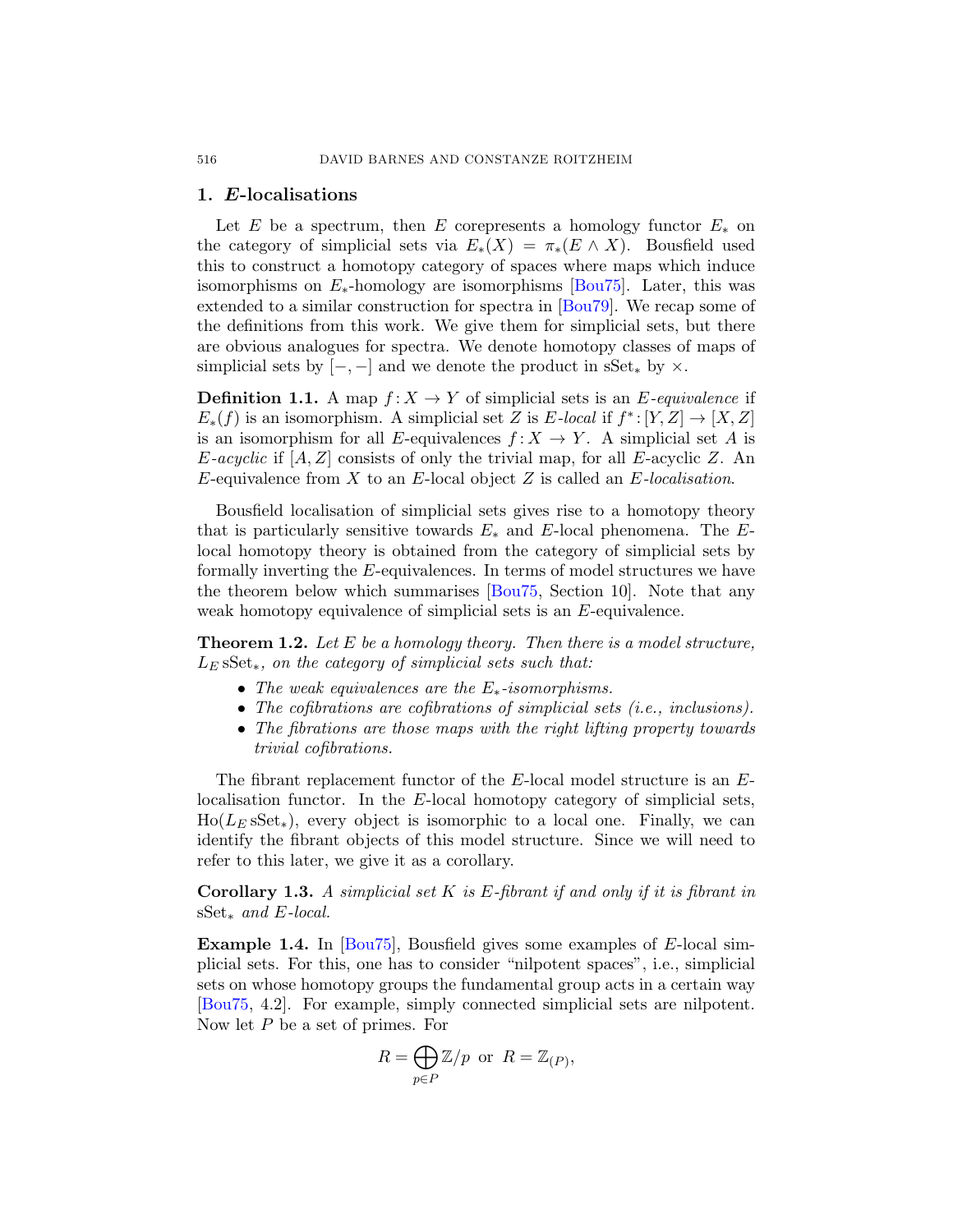<span id="page-5-0"></span>H R-local simplicial sets can be characterised by their homotopy groups together with the action of  $\pi_1$  on them [\[Bou75,](#page-37-0) Theorem 5.5]. In the case of  $R = \mathbb{Z}_{(P)}$  this implies that

$$
\pi_*(L_{\mathcal{H}\,R}K)\cong \pi_*(K)\otimes \mathbb{Z}_{(P)}.
$$

In the case of  $R = \bigoplus \mathbb{Z}/p$ , a simplicial set is HR-local if and only if it is  $p \in P$ P-complete.

In the later sections of this paper we will deal with spectra instead of simplicial sets. Two categories of spectra will occur, most prominently the category of *sequential spectra* (or *Bousfield–Friedlander spectra*) which we will denote by  $S$ . For some results we will need a monoidal model category of spectra. For this we choose *symmetric spectra*  $S^{\Sigma}$  in the sense of [\[HSS00\]](#page-38-0). Again, there are E-local versions of both model categories where the weak equivalences are  $E_*$ -isomorphisms, cofibrations are the same as before and fibrations are defined via their lifting property. As for references, the intro-duction of [\[Bou79\]](#page-37-0) as well as [\[GJ98,](#page-38-0) Remark 3.12] cover the case of  $L_E \mathcal{S}$ . The existence of  $L_E \mathcal{S}^{\Sigma}$  is well-known but has not yet been fully published. The most complete reference known to the authors is the Diplom thesis of Jan Möllers under the supervision of Stefan Schwede.

**Example 1.5.** A spectrum  $X \in \mathcal{S}$  is fibrant in the  $H\mathbb{Z}_{(P)}$ -local model structure if and only if it is an  $\Omega$ -spectrum and its homotopy groups are  $\mathbb{Z}_{(P)}$ local. In particular, this implies that X is  $H\mathbb{Z}_{(P)}$ -local if its level spaces are local, see Lemma [8.6.](#page-28-0) Unfortunately, this does not hold for H R-localisation with  $R = \bigoplus$ p∈P  $\mathbb{Z}/p$ .

#### 2. Some model category techniques and simplicial methods

In this section, we are briefly going to recall some of the definitions we work with. For more detail, we refer to [\[Hov99,](#page-38-0) Chapter 4] and [\[Dug06,](#page-37-0) Appendix A].

**Definition 2.1.** Let C, D and E be categories. An *adjunction of two variables* consists of functors

$$
\begin{array}{ccl} -\otimes - & : & \mathcal{C} \times \mathcal{D} \longrightarrow \mathcal{E} \\ & & (-)^{(-)} & : & \mathcal{D}^{op} \times \mathcal{E} \longrightarrow \mathcal{C} \\ \text{map}(-,-) & : & \mathcal{C}^{op} \times \mathcal{E} \longrightarrow \mathcal{D} \end{array}
$$

satisfying the usual adjointness conditions. See [\[Hov99,](#page-38-0) Definition 4.1.12].

If the categories in above definition are model categories, then it makes sense to ask for an adjunction of two variables to be compatible with the respective model structures.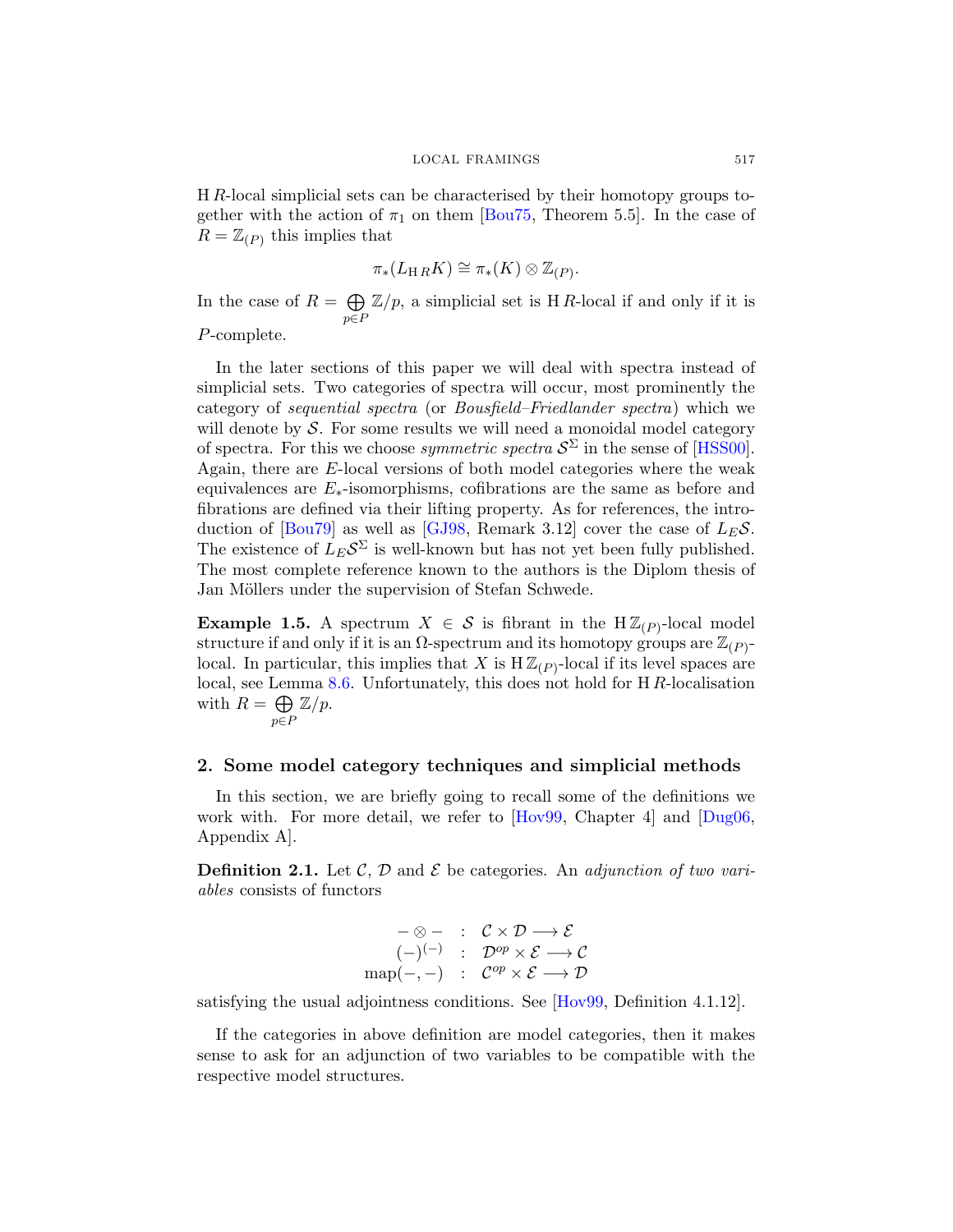<span id="page-6-0"></span>**Definition 2.2.** Now let C, D and E be model categories. A *Quillen adjunction of two variables* is an adjunction of two variables such that:

If  $f: U \longrightarrow V$  is a cofibration in C and  $g: W \longrightarrow X$  is a cofibration in D, then the induced pushout-product map

$$
f \Box g : (U \otimes X) \coprod_{U \otimes W} (V \otimes W) \longrightarrow V \otimes X
$$

is a cofibration in  $\mathcal E$ . Furthermore, the map  $f \Box g$  must be a trivial cofibration if either of  $f$  or  $q$  is.

The left adjoint  $-\otimes -$  is sometimes called a *left Quillen bifunctor*.

**Definition 2.3.** Let  $D$  be a closed symmetric monoidal category with product  $\times$  and unit S. A category M is a *closed D-module category* if it has an adjunction of two variables

$$
(-\otimes -, (-)^{(-)}, \mathrm{map}(-,-)) : \mathcal{M} \times \mathcal{D} \longrightarrow \mathcal{M}
$$

together with natural associativity isomorphisms

$$
(X \otimes D) \otimes E \longrightarrow X \otimes (D \times E)
$$

and natural unit isomorphisms

$$
X \otimes S \longrightarrow X.
$$

These isomorphisms have to satisfy some standard coherence conditions. That is, the pentagonal diagram describing fourfold associativity must commute, as must the triangle relating the two ways to obtain  $X \otimes D$  from  $X \otimes (S \times D).$ 

If D is a symmetric monoidal *model* category, then one can ask for the Dmodule structure on a model category  $\mathcal M$  to be compatible with the model structures.

**Definition 2.4.** Let  $\mathcal{D}$  be a closed symmetric monoidal model category. A model category M is a D*-model category* if it is a D-module category in the sense of Definition [2.3](#page-5-0) satisfying the following.

- $-\otimes$  is a Quillen bifunctor.
- Let  $QS \longrightarrow S$  be the cofibrant replacement of the unit in  $\mathcal D$  and let  $X \in \mathcal{M}$  be cofibrant. Then

$$
X\otimes QS\longrightarrow X\otimes S
$$

is a weak equivalence in M.

We are interested in the case where  $\mathcal D$  is the model category of pointed simplicial sets or symmetric spectra.

Definition 2.5. A *simplicial model category* is an sSet∗-model category. A spectral model category is an  $S^{\Sigma}$ -model category.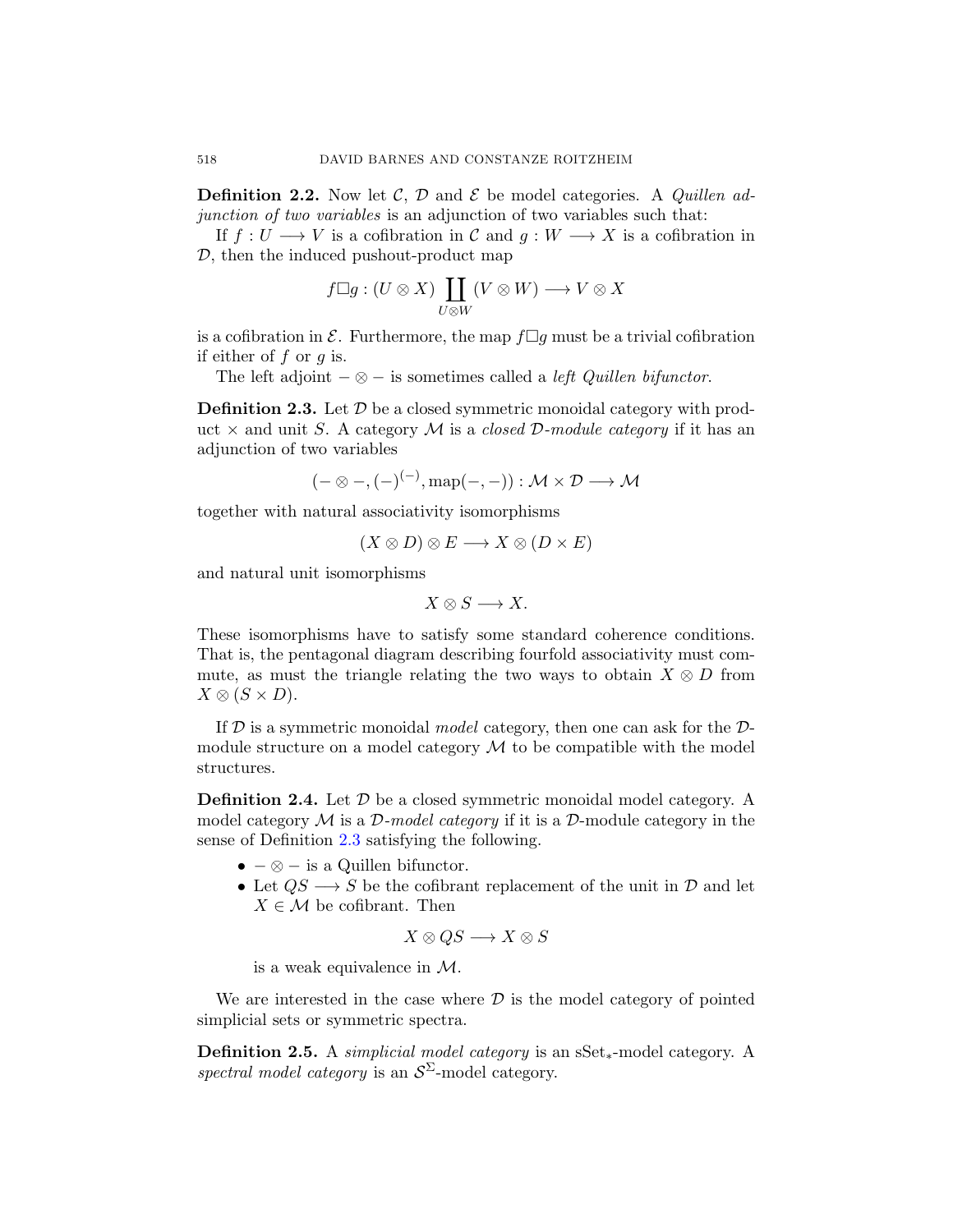#### <span id="page-7-0"></span>3. Framings

In this section we are going to recall some basic properties of cosimplicial and simplicial frames. Suppose one is studying a model category  $\mathcal C$  that is not necessarily simplicial, one would still like to have a reasonable substitute for tensoring with simplicial sets or for mapping spaces. Framings provide such a generalisation. The idea is to take an object  $A \in \mathcal{C}$ , view it as a constant cosimplicial (or simplicial object) in  $\mathcal C$  and then apply a particular cofibrant (respectively fibrant) replacement. The resulting cosimplicial or simplicial objects can then be used to define the desired tensor, cotensor and enrichment structures over sSet∗. Since various choices are involved in the process, this will not make  $\mathcal C$  a simplicial model category. But it can at least ensure that the homotopy category  $Ho(\mathcal{C})$  is a closed  $Ho(\mathrm{sSet}_{*)}$ module. For more details on framings see, for example, [\[Hov99,](#page-38-0) Chapter 5] or [\[Hir03,](#page-38-0) Chapter 16].

We note that for the statements in this section the simplicial case for  $\mathcal C$  is dual to the cosimplicial case of  $\mathcal{C}^{op}$ , but we prefer to spell out the simplicial case anyway.

We begin with the cosimplicial case. Let C be a category. By  $\mathcal{C}^{\Delta}$  we denote the category of cosimplicial objects in  $\mathcal{C}$ . The standard model structure for this category is the Reedy model structure, which is described in [\[Hov99,](#page-38-0) Section 5.1]. It is well-known that  $\mathcal{C}^{\Delta}$  is equivalent to the category of adjunctions

$$
sSet_* \iff \mathcal{C}
$$

see, for example, [\[Hov99,](#page-38-0) Proposition 3.1.5] or [\[Hir03,](#page-38-0) Theorem 16.4.2]. We denote the image of  $A^{\bullet} \in \mathcal{C}^{\Delta}$  under this equivalence by

$$
(A^{\bullet} \otimes -, \mathcal{C}(A^{\bullet}, -)).
$$

Note that:

- $A^{\bullet} \otimes \Delta[n] = A^{\bullet}[n].$
- $A^{\bullet} \otimes \partial \Delta[n] \longrightarrow A^{\bullet} \otimes \Delta[n]$  is the  $n^{th}$  latching map of  $A^{\bullet}$  [\[Hir03,](#page-38-0) Proposition 16.3.8].
- $A^{\bullet} \otimes -$  preserves colimits.

Dually, the category  $\mathcal{C}^{\Delta^{op}}$  of simplicial objects in C is equivalent to the category of adjunctions

$$
\mathrm{sSet}^{op}_* \stackrel{\longleftarrow}{\longrightarrow} \mathcal{C}.
$$

We denote the image of an object  $A_{\bullet} \in C^{\Delta^{op}}$  by  $(A_{\bullet}^{(-)}, \mathcal{C}(-, A_{\bullet}))$ . Note carefully that an adjunction

$$
\mathrm{sSet}^{op}_* \stackrel{\longleftarrow}{\longrightarrow} \mathcal{C}
$$

is the same as an adjunction

$$
\mathrm{sSet}_*\,\rightleftarrows\mathcal{C}^{op}
$$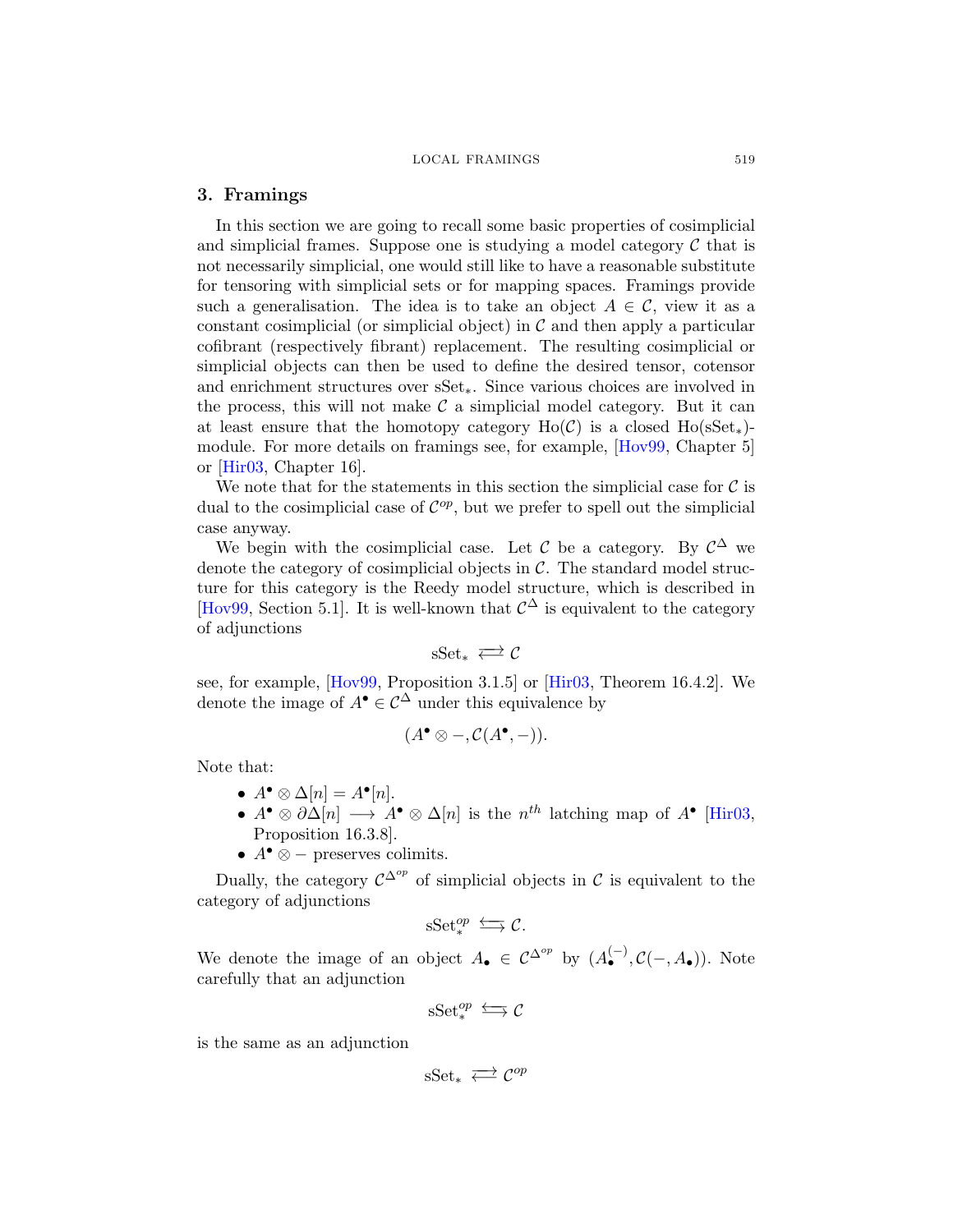with the left and right adjoints interchanged. In the first convention the functor  $A_{\bullet}^{(-)}$  is the right adjoint of  $\mathcal{C}(-, A_{\bullet})$ . Again we have the following properties.

- $A^{\Delta[n]}_{\bullet}=A_{\bullet}[n].$
- $A_{\bullet}^{\Delta[n]} \longrightarrow A_{\bullet}^{\partial \Delta[n]}$  is the  $n^{th}$  matching map of  $A_{\bullet}$  [\[Hir03,](#page-38-0) Proposition 16.3.8].
- $A_{\bullet}^{(-)}$  takes limits of sSet<sub>\*</sub> to colimits of C.

One must take care with the last property. For example, note that a limit of  $sSet_*$  is a colimit of  $sSet_*^{op}$ .

**Definition 3.1.** If C is a model category, we say that an object  $A^{\bullet} \in C^{\Delta}$  is a *cosimplicial frame* if

$$
A^{\bullet} \otimes - : \mathrm{sSet}_* \iff \mathcal{C} : \mathcal{C}(A^{\bullet}, -)
$$

is a Quillen adjunction.

An object  $A_{\bullet} \in C^{\Delta^{op}}$  is a *simplicial frame* if

$$
A_{\bullet}^{(-)}: \mathrm{sSet}_{*}^{op} \iff \mathcal{C}: \mathcal{C}(-, A_{\bullet})
$$

is a Quillen adjunction.

Note that a Quillen adjunction  $\mathcal{C} \rightleftarrows \mathcal{D}$  is the same as a Quillen adjunction  $\mathcal{C}^{op} \longrightarrow \mathcal{D}^{op}$ , under this identification a left Quillen functor  $F: \mathcal{C} \longrightarrow \mathcal{D}$ becomes a right Quillen functor  $F: \mathcal{C}^{op} \longrightarrow \mathcal{D}^{op}$  with respect to the opposite model structure [\[Hov99,](#page-38-0) Remark 1.1.7].

Simplicial and cosimplicial frames can be characterised as follows.

**Proposition 3.2.** *A cosimplicial object*  $A^{\bullet} \in C^{\Delta}$  *is a cosimplicial frame if* and only if  $A^{\bullet}$  is cofibrant and the structure maps  $A^{\bullet}[n] \longrightarrow A^{\bullet}[0]$  are weak *equivalences for*  $n > 0$ *.* 

*A* simplicial object  $A_{\bullet} \in \mathcal{C}$  is a simplicial frame if and only if  $A_{\bullet}$  is *cofibrant and the structure maps*  $A_{\bullet}[0] \longrightarrow A_{\bullet}[n]$  *are weak equivalences for*  $all n > 0.$ 

The various ingredients to the proof can be found in  $[Hov99,$  Proposition 3.6.8, Example 5.2.4, Theorem 5.2.5, Proposition 5.4.1] and [\[Hir03,](#page-38-0) Proposition 16.3.8].

**Theorem 3.3** (Hovey). *There exists a functor*  $C \rightarrow C^{\Delta}$  *such that the image* A<sup>∗</sup> *of any cofibrant* A ∈ C *under this functor is a cosimplicial frame with*  $A^*[0] \cong A$ .

*There also exists a functor*  $C \longrightarrow C^{\Delta^{op}}$  *such that the image*  $A_*$  *of any fibrant*  $A \in \mathcal{C}$  *under this functor is a simplicial frame with*  $A_*[0] \cong A$ .

**Definition 3.4.** A functor  $A \mapsto A^*$  together with a functor  $A \mapsto A_*$  satisfying the conditions of Theorem [3.3](#page-7-0) is called a *framing* of C.

<span id="page-8-0"></span>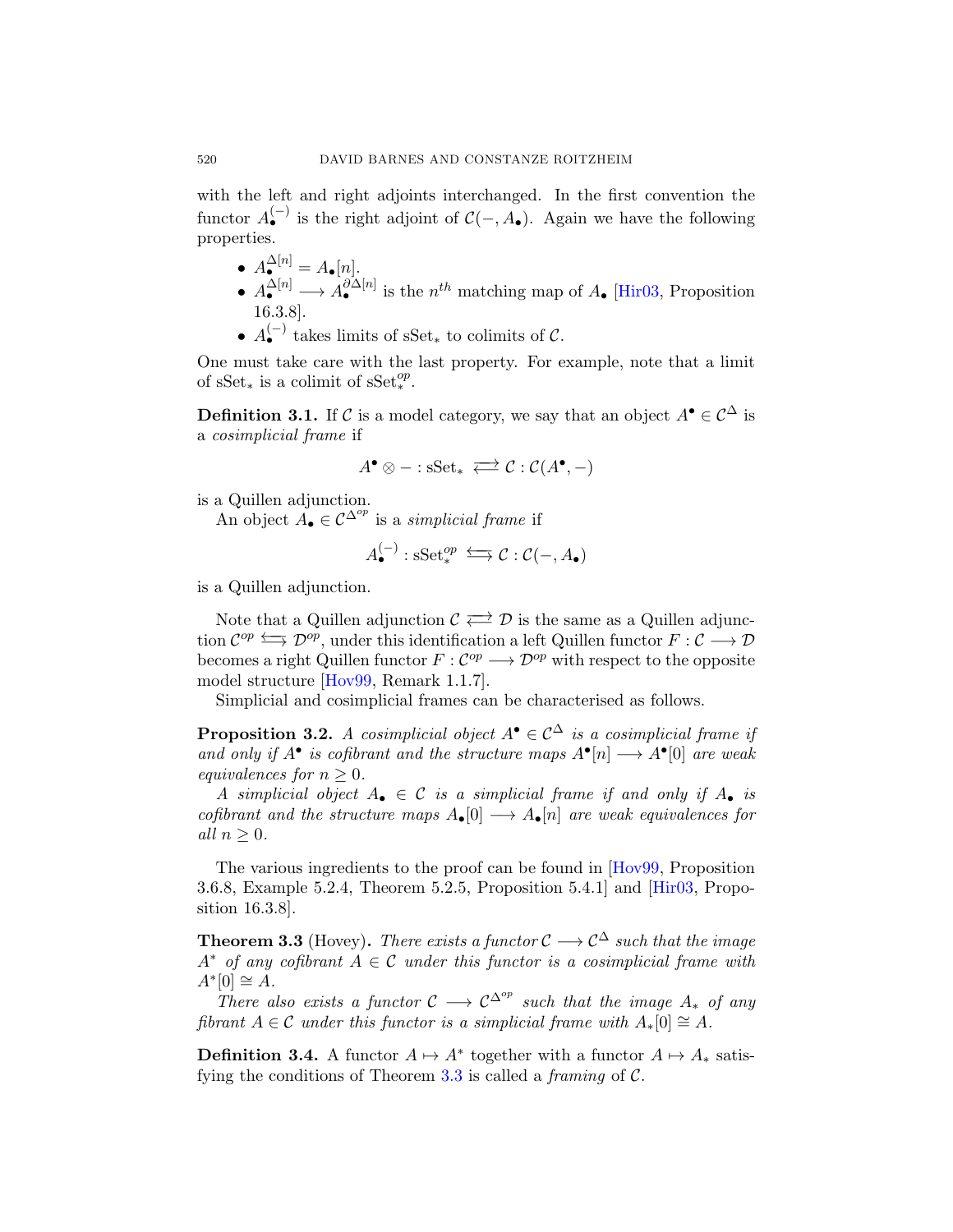#### LOCAL FRAMINGS 521

<span id="page-9-0"></span>The idea of the proof is to obtain the framing functor  $(-)^*$  from a functorial factorisation in  $\mathcal{C}^{\Delta}$  as a cosimplicial framing: a cosimplicial frame on A can be viewed as the factorisation of a certain map into a cofibration followed by a trivial fibration. This map  $l^{\bullet}A \longrightarrow r^{\bullet}A$ , where  $l^{\bullet}A$  is a cosimplicial object built from latching spaces and  $r^{\bullet} A$  is the constant cosimplicial object [\[Hov99,](#page-38-0) Example 5.2.4]. However, this factorisation has to be inductively set up to ensure that the cosimplicial frame  $A^*$  has the correct object in level zero. This is [\[Hov99,](#page-38-0) Theorem 5.2.8].

This also means that two framings of the same object  $A \in \mathcal{C}$  are naturally weakly equivalent in  $\mathcal{C}^{\Delta}$ , see also [\[Hov99,](#page-38-0) Lemma 5.5.1]. Let  $A^{\circ}$  be another cosimplicial frame of A. We consider the commutative square



Because the left vertical arrow is a cofibration and the right one a trivial fibration, there exists a lift in the diagram. Because of the 2-out-of-3 axiom this lift is also a weak equivalence. Hence every framing can be compared to the one obtained functorially.

The same is also true in the simplicial case if we view a simplicial frame  $A_*$  as the factorisation of the canonical map  $l_{\bullet}A \longrightarrow r_{\bullet}A$  into a cofibration that is a weak equivalence followed by a fibration in  $\mathcal{C}^{\Delta^{op}}$ .

Let us now look at a standard example of a framing.

**Example 3.5.** Let C be a simplicial category and  $A \in \mathcal{C}$ . Then

$$
A^{\bullet} = A \otimes \Delta[-],
$$

i.e., the canonical cosimplicial object with  $A^{\bullet}[n] = A \otimes \Delta[n]$ , is a cosimplicial frame for A by  $[Hir03, Proposition 16.1.3]$  and Proposition 16.6.4 and [\[Hov99,](#page-38-0) Remark 5.2.10]. In particular, for a simplicial set  $K$ 

$$
A^{\bullet} \otimes K \cong A \times K.
$$

Because any two framings of the same object  $A \in \mathcal{C}$  are weakly equivalent (as shown above), for a cosimplicial frame  $B^{\bullet}$  and a simplicial set K we have that

$$
B^{\bullet} \otimes K \cong B^{\bullet}[0] \times K.
$$

Dually,  $A_{\bullet}$  with  $A_{\bullet}[n] = A^{\Delta[n]}$  is a simplicial frame for A [\[Hir03,](#page-38-0) Proposition 16.6.4]. Any simplicial frame  $B_{\bullet}$  will satisfy

$$
B_{\bullet}^{K} \cong B_{\bullet}[0]^{K}.
$$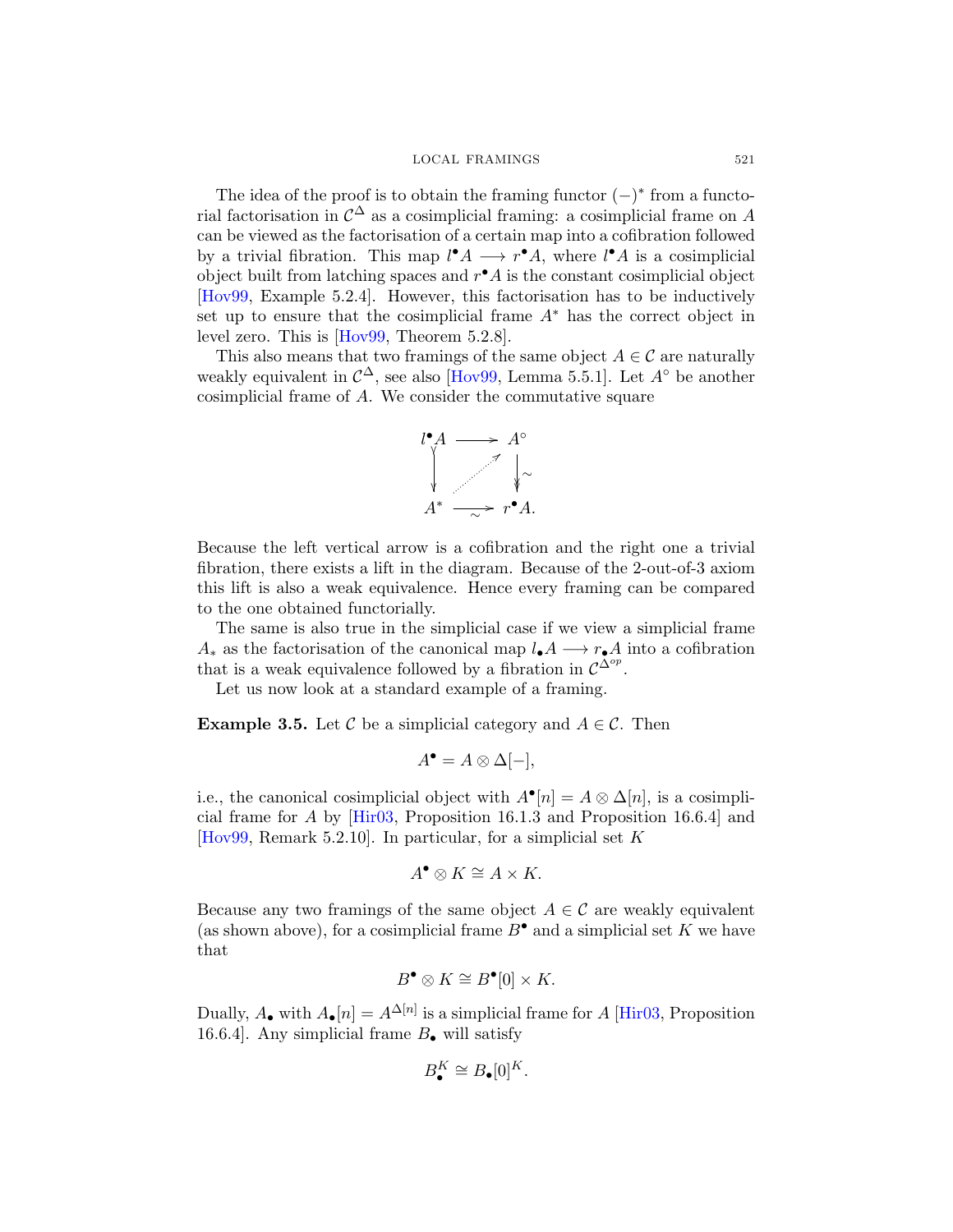Together with the framing functors  $A \mapsto A^*$  and  $A \mapsto A_*$  of Theorem [3.3](#page-7-0) one obtains bifunctors

$$
\begin{array}{rcl}\n-\otimes - & \colon & \mathcal{C} \times \text{sSet}_{*} \longrightarrow \mathcal{C}, \quad (A, K) \mapsto A^{*} \otimes K \\
\text{map}_{l}(-,-) & \colon & \mathcal{C}^{op} \times \mathcal{C} \longrightarrow \text{sSet}_{*}, \quad (A, B) \mapsto \mathcal{C}(A^{*}, B) \\
(\text{---})^{(-)} & \colon & \text{sSet}_{*}^{op} \times \mathcal{C} \longrightarrow \mathcal{C}, \quad (A, K) \mapsto A_{*}^{K} \\
\text{map}_{r}(-,-) & \colon & \mathcal{C}^{op} \times \mathcal{C} \longrightarrow \text{sSet}_{*}, \quad (A, B) \mapsto \mathcal{C}(A, B_{*}).\n\end{array}
$$

Hovey shows in [\[Hov99,](#page-38-0) Theorem 5.4.9] that

$$
-\otimes-:\mathcal{C}\times\mathrm{sSet}_*\longrightarrow\mathcal{C}
$$

and

$$
(-)^{(-)}: \mathbf{sSet}_* \times \mathcal{C}^{op} \longrightarrow \mathcal{C}^{op}
$$

(with the opposite model structure) have total left derived functors. However, these functors do not form a Quillen adjunction of two variables as the two right adjoints map<sub>l</sub> and map<sub>r</sub> do not generally agree: they only agree up to a zig-zag of weak equivalences in  $\mathcal{C}$  [\[Hov99,](#page-38-0) Proposition 5.4.7].

However, this means the right derived mapping spaces  $R \text{ map}_l$  and  $R \text{ map}_r$ agree. Hence we at least have an adjunction of two variables

$$
(- \otimes^L-, R(-)^{(-)}, R\operatorname{map}(-, -)):\; \operatorname{Ho}({\mathcal {C}}) \times \operatorname{Ho}(\operatorname{sSet}_*) \longrightarrow \operatorname{Ho}({\mathcal {C}}).
$$

We also note that the functor  $-\otimes -$  is not, in general, associative. This defect is also removed upon passage to the homotopy category. Hovey details the construction of a particular associativity weak equivalence and thus comes to the following result [\[Hov99,](#page-38-0) Theorem 5.5.3].

Theorem 3.6 (Hovey). *The framing functor of Theorem* [3.3](#page-7-0) *makes* Ho(C) *into a closed* Ho(sSet∗)*-module category.*

It is worth noting that for a simplicial model category  $\mathcal{C}$ , the Ho(sSet<sub>\*</sub>)module structure coming from framings agrees with the  $Ho(sSet_{*)}$ -module structure derived from the simplicial structure [\[Hov99,](#page-38-0) Theorem 5.6.2].

#### 4. E-local cosimplicial frames

In this section we look at those framings that factor over E-local simplicial sets and establish the E-local analogues of the known results from the previous section.

The categories sSet<sub>\*</sub> and  $L<sub>E</sub>$  sSet<sub>\*</sub> are identical as categories, so there is still a bijection between cosimplicial objects in a category  $\mathcal C$  and adjunctions between C and  $L_E$  sSet<sub>\*</sub> as before. However, we would like to look at those adjunctions that respect the E-local model structure on simplicial sets rather than the canonical one.

**Definition 4.1.** We say that  $A^{\bullet} \in C^{\Delta}$  is an *E*-local cosimplicial frame if

$$
A^{\bullet} \otimes - :L_E \, \mathrm{sSet}_* \iff \mathcal{C} : \mathcal{C}(A^{\bullet}, -)
$$

<span id="page-10-0"></span>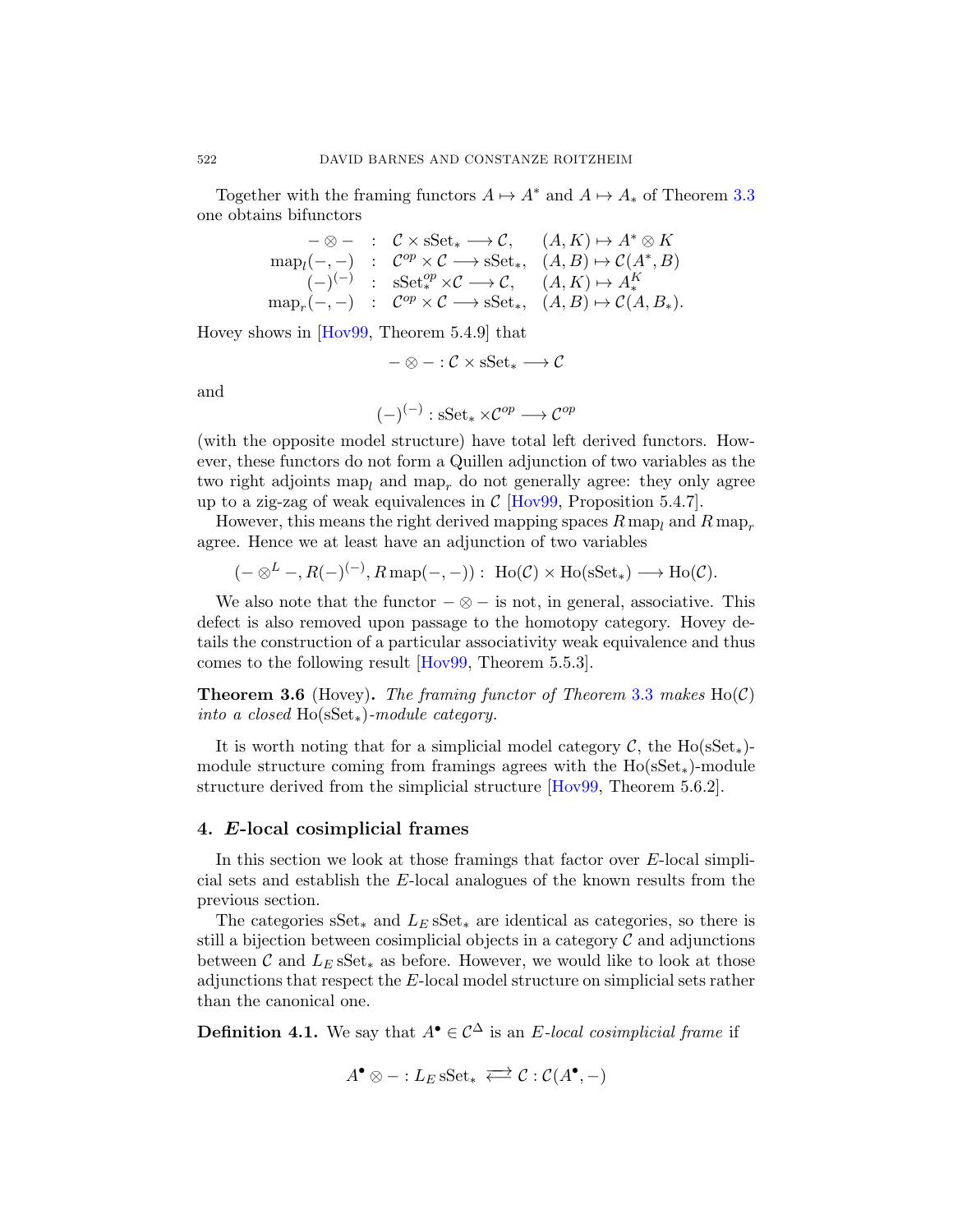<span id="page-11-0"></span>is a Quillen adjunction. We say that  $A_{\bullet} \in C^{\Delta^{op}}$  is a E-local simplicial frame if

$$
A^{(-)}_\bullet: L_E\operatorname{sSet}^{op}_* \stackrel{\longleftarrow}{\longrightarrow} \mathcal{C}:\mathcal{C}(-,A_\bullet)
$$

is a Quillen adjunction.

In particular this means that an E-local cosimplicial frame is a cosimplicial frame that factors over  $L_E$  sSet<sub>\*</sub>. We will use this definition later to specify for which model categories the  $Ho$ (sSet<sub>\*</sub>)-action from Theorem [3.6](#page-9-0) factors over a  $Ho(L<sub>E</sub> sSet<sub>*</sub>)$ -action. Theorem [5.4](#page-14-0) will say that this is the case if and only if all mapping spaces are  $E$ -local, or equivalently, if and only if every cosimplicial frame is E-local in the above sense.

**Definition 4.2.** We say that a model category  $\mathcal{C}$  is  $E$ -familiar if every cosimplicial frame  $A^{\bullet} \in \mathcal{C}^{\Delta}$  is also an E-local cosimplicial frame and also if every simplicial frame  $A_{\bullet} \in C^{\Delta^{op}}$  is an E-local simplicial frame.

Corollary 4.3. *Let* C *be an* E*-familiar model category. Then the framing functor*

 $C \longrightarrow C^{\Delta}$ 

*of Theorem* [3.3](#page-7-0) *assigns to each cofibrant* A ∈ C *an* E*-local cosimplicial frame*  $A^*$  *with*  $A^*[0] \cong A$ *.* 

Combining the framing functors  $A \mapsto A^*$  and  $A \mapsto A_*$  with the adjunctions

 $A^*: L_E sSet_* \iff \mathcal{C}: \mathcal{C}(A^*, -) \text{ and } A_*: L_E sSet_* \iff \mathcal{C}: \mathcal{C}(-, A_*)$ 

again gives rise to bifunctors

$$
\begin{array}{ccl}\n-\otimes - & : & \mathcal{C} \times L_E \operatorname{sSet}_* \longrightarrow \mathcal{C}, \qquad (A, K) \mapsto A^* \otimes K \\
\operatorname{map}_l(-,-) & : & \mathcal{C}^{op} \times \mathcal{C} \longrightarrow L_E \operatorname{sSet}_*, \quad (A, B) \mapsto \mathcal{C}(A^*, B) \\
( - )^{(-)} & : & L_E \operatorname{sSet}_*^{\mathit{op}} \times \mathcal{C} \longrightarrow \mathcal{C}, \qquad (A, K) \mapsto A^K_* \\
\operatorname{map}_r(-,-) & : & \mathcal{C}^{op} \times \mathcal{C} \longrightarrow L_E \operatorname{sSet}_*, \quad (A, B) \mapsto \mathcal{C}(A, B_*).\n\end{array}
$$

It is now not difficult to establish an E-local analogue of the corresponding results in the previous section. First, let us work towards derived functors of the above.

**Lemma 4.4.** Let  $f : A^{\bullet} \longrightarrow B^{\bullet}$  be a morphism in  $C^{\Delta}$  and  $g : K \longrightarrow L$  a *morphism of simplicial sets. Consider the pushout-product*

$$
f \Box g: Q := (B^{\bullet} \otimes K) \coprod_{A^{\bullet} \otimes K} (A^{\bullet} \otimes L) \longrightarrow B \otimes L.
$$

*Then*  $f \Box g$  *is a cofibration if both* f *and* g are cofibrations. If f *is a trivial cofibration, then*  $f \Box g$  *is a trivial cofibration.* If  $A^{\bullet} \in C^{\Delta}$  *is furthermore cofibrant and*  $g$  *is a trivial cofibration, then*  $f \Box g$  *is a trivial cofibration.* 

*Dually, consider a morphism*  $p : A_{\bullet} \longrightarrow B_{\bullet}$  *of simplicial objects in* C. *Then the map*

$$
\text{Hom}_{\Box}(g,p): A^L_{\bullet} \longrightarrow A^K_{\bullet} \times_{B^K_{\bullet}} B^L_{\bullet}
$$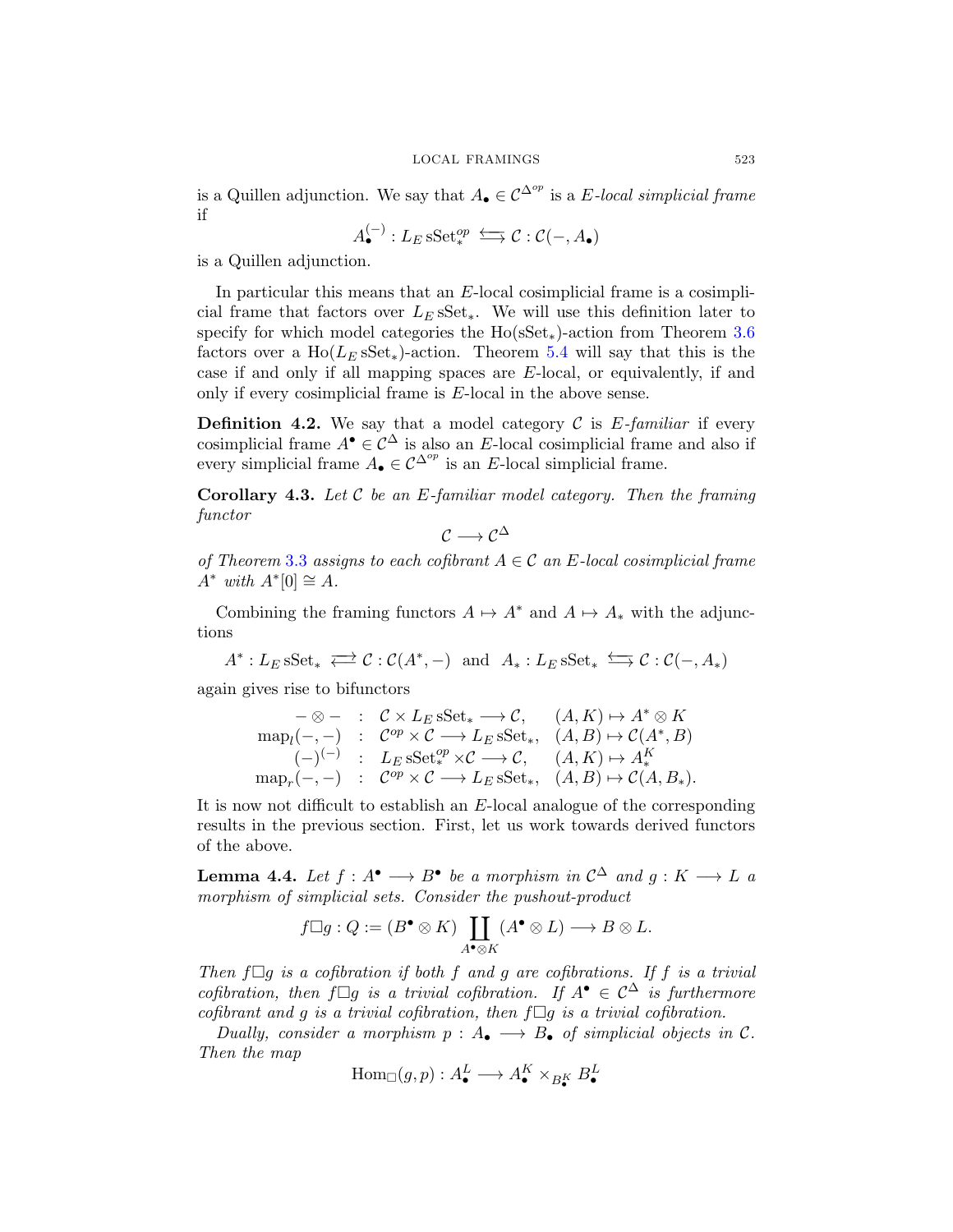*is a fibration if both* p *and* g *are. If in addition* p *is an acyclic fibration, then so is*  $Hom_{\Box}(g, p)$ *. If*  $B_{\bullet}$  *is fibrant,* p *is an acyclic fibration and* g *is a fibration, then*  $Hom_{\Box}(g, p)$  *is an acyclic fibration.* 

**Proof.** For the case of g being a cofibration and f either a cofibration or trivial cofibration this is [\[Hov99,](#page-38-0) Proposition 5.4.1] because the cofibrations in  $L_E$  sSet<sub>∗</sub> and sSet<sub>∗</sub> are the same.

Now let  $g: K \overset{\sim}{\hookrightarrow} L$  be a trivial cofibration in  $L_E$  sSet<sub>\*</sub>. Then  $A^{\bullet} \otimes -$  and  $B^{\bullet} \otimes -$  are left Quillen functors between  $L_E$  sSet<sub>\*</sub> and C by assumption, as C is E-familiar. The rest of the proof proceeds the same way as  $[Hov99,$ Proposition 5.4.3]. Since it is the pushout of a trivial cofibration, the map

$$
B^{\bullet} \otimes K \longrightarrow Q
$$

is a trivial cofibration. Since  $B^{\bullet} \otimes K \longrightarrow B^{\bullet} \otimes L$  is also a trivial cofibration, the cofibration  $Q \hookrightarrow B^{\bullet} \otimes L$  must be trivial by the 2-out-of-3 axiom.

The case of  $(-)^{(-)}$  follows by duality, analogously to [\[Hir03,](#page-38-0) Theorem  $16.5.7$ ].

For the existence of a total left derived functor it suffices to show that the functor sends trivial cofibrations between cofibrant objects to weak equivalences [\[Hir03,](#page-38-0) Proposition 8.4.4]. Hence we arrive at the following.

Corollary 4.5. *Let* C *be an* E*-familiar model category. Then the functors*

$$
-\otimes-:\mathcal{C}\times L_E\operatorname{sSet}_*\longrightarrow\mathcal{C}
$$

*and*

$$
(-)^{(-)}: L_E \operatorname{sSet}_* \times \mathcal{C}^{op} \longrightarrow \mathcal{C}^{op}
$$

*possess total left derived functors.*

To distinguish between the derived functors of

$$
-\otimes - : \mathcal{C} \times \mathrm{sSet}_{*} \longrightarrow \mathcal{C} \text{ and } -\otimes - : \mathcal{C} \times L_{E} \mathrm{sSet}_{*} \longrightarrow \mathcal{C}
$$

we denote the latter by  $\otimes_E^L$ .

Let  $\mathcal C$  be an E-familiar model category. Together with  $[Hov99,$  Theorem 5.4.9] we obtain:

Corollary 4.6. *The above derives to an adjunction of two variables*

 $(- \otimes_E^L-, R(-)^{(-)}, R \operatorname{map}(-, -)) : \operatorname{Ho}(L_E \operatorname{sSet}_*) \times \operatorname{Ho}(\mathcal{C}) \longrightarrow \operatorname{Ho}(\mathcal{C}).$ 

We recall that a closed module structure on a category consists of an adjunction of two variables, a unit isomorphism and an associativity isomorphism, see Definition [2.3.](#page-5-0) In our case, the above corollary is the first major step towards the following theorem. For this, we first need to state a lemma like [\[Hov99,](#page-38-0) Lemma 5.5.2]. In fact, there is nothing to prove in our case, as a cofibrant replacement functor in  $S^{\text{et}}*$  is also one in  $L_E S^{\text{et}}*$ .

<span id="page-12-0"></span>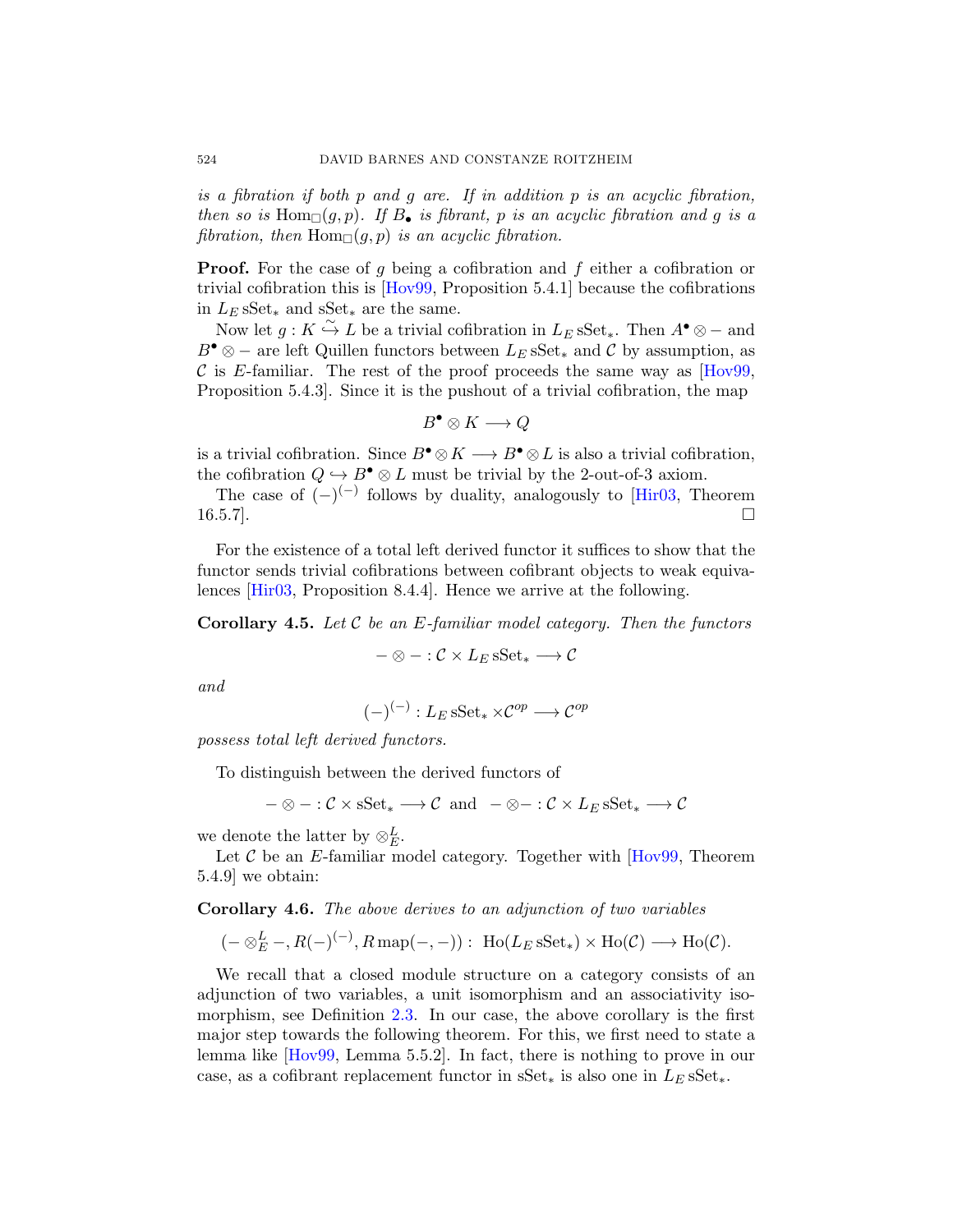<span id="page-13-0"></span>**Lemma 4.7.** Let C be E-familiar and  $A \in \mathcal{C}$  cofibrant. Let  $A^{\bullet}$  and  $B^{\bullet}$  be *cosimplicial frames for* A*. If two maps*

 $f: A^{\bullet} \longrightarrow B^{\bullet}$ 

*agree on level zero, then their derived natural transformations*

$$
A^{\bullet} \otimes^L_E K \longrightarrow B^{\bullet} \otimes^L_E K
$$

*agree.*

Theorem 4.8. *The framing given in Corollary* [4.3](#page-10-0) *makes the homotopy category of any* E-familiar model category into a  $\text{Ho}(L_E \text{sSet}_*)$ -module. More*over, the module action of* Ho(sSet∗) *given in Theorem* [3.6](#page-9-0) *factors over this*  $Ho(L_E sSet_*)\text{-}action.$ 

Proof. The proof follows the steps of the nonlocal version [\[Hov99,](#page-38-0) Theorem 5.5.3] but with different derived functors and derived products. Hence we are not going to spell out every detail.

Remember that in a monoidal model category with product ⊗, the derived product is defined via

$$
X\otimes^LY=QX\otimes QY
$$

where  $Q$  is the cofibrant replacement functor.

The first step of [\[Hov99,](#page-38-0) Theorem 5.5.3] is constructing a weak equivalence in C

$$
a: A \otimes (K \times L) \longrightarrow (A \otimes K) \otimes L
$$

which is natural in  $L$ . Because an  $E$ -local framing is in particular a framing, we can use this weak equivalence for our purposes.

In the nonlocal case Hovey then defines the associativity isomorphism as the composite

$$
\tau_{AKL}: QA \otimes Q(QK \times QL) \xrightarrow{QA \otimes q} QA \otimes (QK \times QL) \xrightarrow{a} (QA \otimes QK) \otimes QL
$$
  

$$
\xrightarrow{(q \otimes QL)^{-1}} Q(QA \otimes QK) \otimes QL
$$

where  $q: QX \longrightarrow X$  is the cofibrant replacement map, both in C and  $L_E$  sSet<sub>\*</sub>. The model categories sSet<sub>\*</sub> and  $L_E$  sSet<sub>\*</sub> have the same cofibrations and trivial fibrations. Thus, we can choose the cofibrant replacement functor in  $L_E$  sSet<sub>\*</sub> to be the same as in sSet<sub>\*</sub>. Hence we define our E-local associativity isomorphism to be simply  $\tau$  as above.

After defining this, one needs to show that  $\tau$  is also natural in A and K. (It is easy to read from the construction in [\[Hov99,](#page-38-0) Theorem 5.5.3] that  $\tau$  is ntaural in L.) Then, one further needs to prove that it satisfies the fourfold associativity and unit conditions, see Definition [2.3.](#page-5-0) The idea for each of these steps is the same: we write down the necessary diagrams and see that they do not necessarily commute strictly in  $\mathcal C$ . However, they commute in  $\mathcal C$ in degree zero, so by Lemma [4.7,](#page-12-0) they commute up to homotopy and hence in  $Ho(\mathcal{C})$ .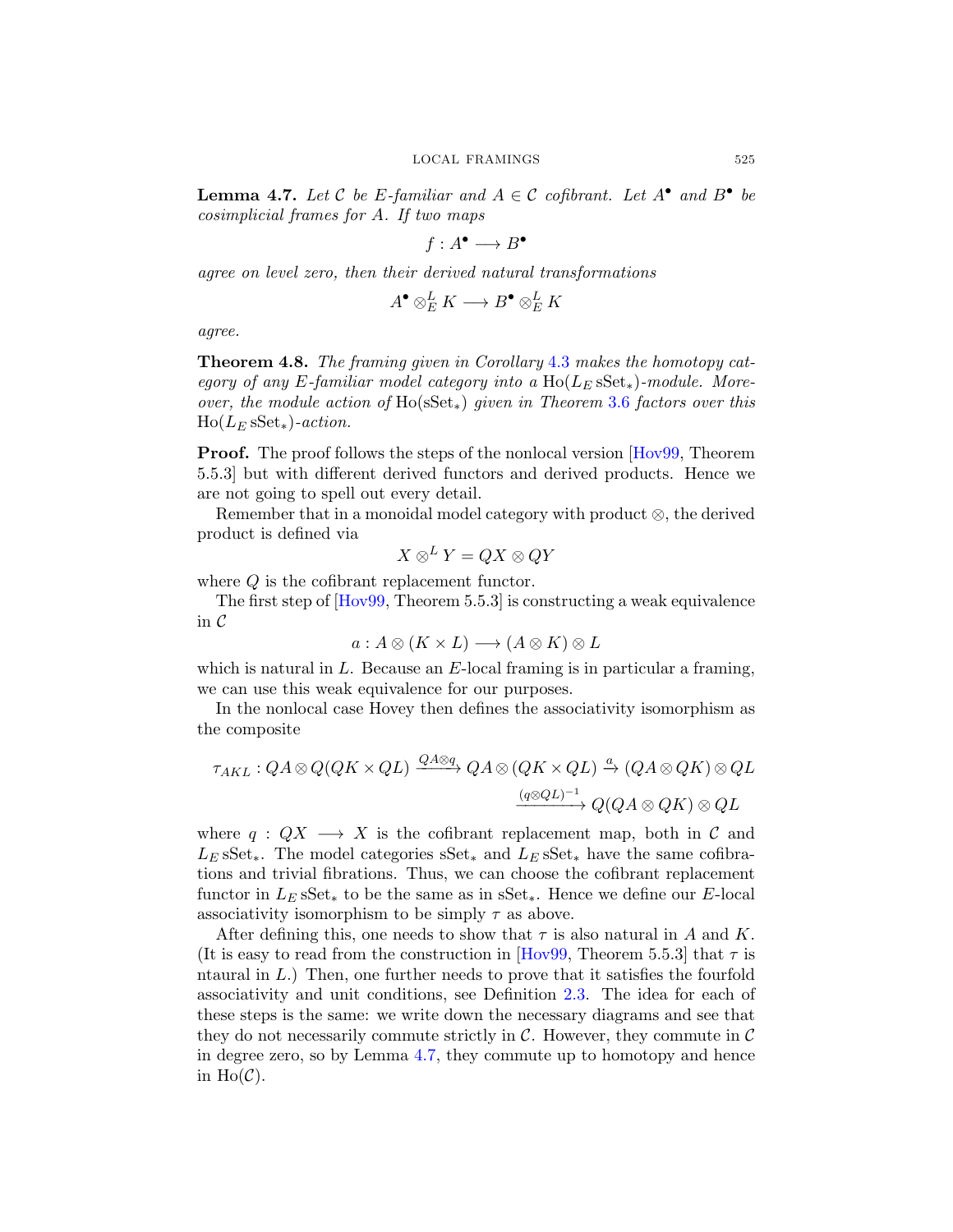We are now ready to prove that the  $Ho(sSet_{*)}$ -action on  $Ho(\mathcal{C})$  factors over this  $Ho(L<sub>E</sub> sSet<sub>*</sub>)$ -action. The total left derived functor of a left Quillen functor  $F$  is defined via applying  $F$  to the cofibrant replacement of an object. Since the cofibrant replacement functors in  $\text{SSet}_*$  and  $L_E \text{SSet}_*$  agree, we see immediately that the diagram



commutes and satisfies the necessary associativity and unit conditions.  $\Box$ 

#### 5. E-familiar model categories

It is not difficult to find some obvious examples of E-familiar model categories.

Lemma 5.1. *Let* C *be a simplicial model category. Then* C *is* E*-familiar if and only if it is a*  $L<sub>E</sub>$  sSet<sub>\*</sub>-module category.

**Proof.** We saw at the end of Section [3](#page-6-0) that in the case of  $\mathcal{C}$  being simplicial the bifunctors  $-\otimes -$ ,  $(-)^{(-)}$ ,  $\text{map}_{l}(-, -)$ ,  $\text{map}_{r}(-, -)$  defined via framings agree with the tensor, cotensor and mapping space functors of the simplicial structure. Most importantly, in the simplicial case the left mapping space functor

$$
\operatorname{map}_l(A, B) = \mathcal{C}(A^*, B)
$$

and right mapping space functor

$$
\operatorname{map}_r(A, B) = \mathcal{C}(A, B_*)
$$

agree. Hence Corollary [4.5](#page-11-0) provides a  $L_E$  sSet<sub>\*</sub>-model category structure if and only if  $\mathcal C$  is E-familiar.

**Corollary 5.2.** *The model category of* E-local simplicial sets  $(L_E S S E_*)$  and *the model category of*  $E$ *-local spectra*  $(L_E S)$  *are*  $E$ *-familiar.* 

The following shows that the notion of an E-familiar model category indeed generalises the concept of  $L<sub>E</sub>$  sSet<sub>\*</sub>-model categories.

**Proposition 5.3.** *If* C is E-familiar and simplicial, then the  $\text{Ho}(L_E \text{sSet}_*)$ *module structure from Theorem* [4.8](#page-12-0) *agrees with the* Ho( $L$ E sSet∗)*-module structure derived from the* L<sup>E</sup> sSet∗*-model category structure.*

**Proof.** We are going to show that the identity

$$
id : Ho(\mathcal{C}) \longrightarrow Ho(\mathcal{C})
$$

is a  $Ho(L<sub>E</sub> sSet<sub>*</sub>)$ -module functor. Here, the domain  $Ho(\mathcal{C})$  is equipped with the Ho( $L_E$  sSet<sub>\*</sub>)-action given by the derived  $L_E$  sSet<sub>\*</sub>-model category structure. We give the target Ho(C) the Ho( $L<sub>E</sub>$  sSet<sub>\*</sub>)-module structure

<span id="page-14-0"></span>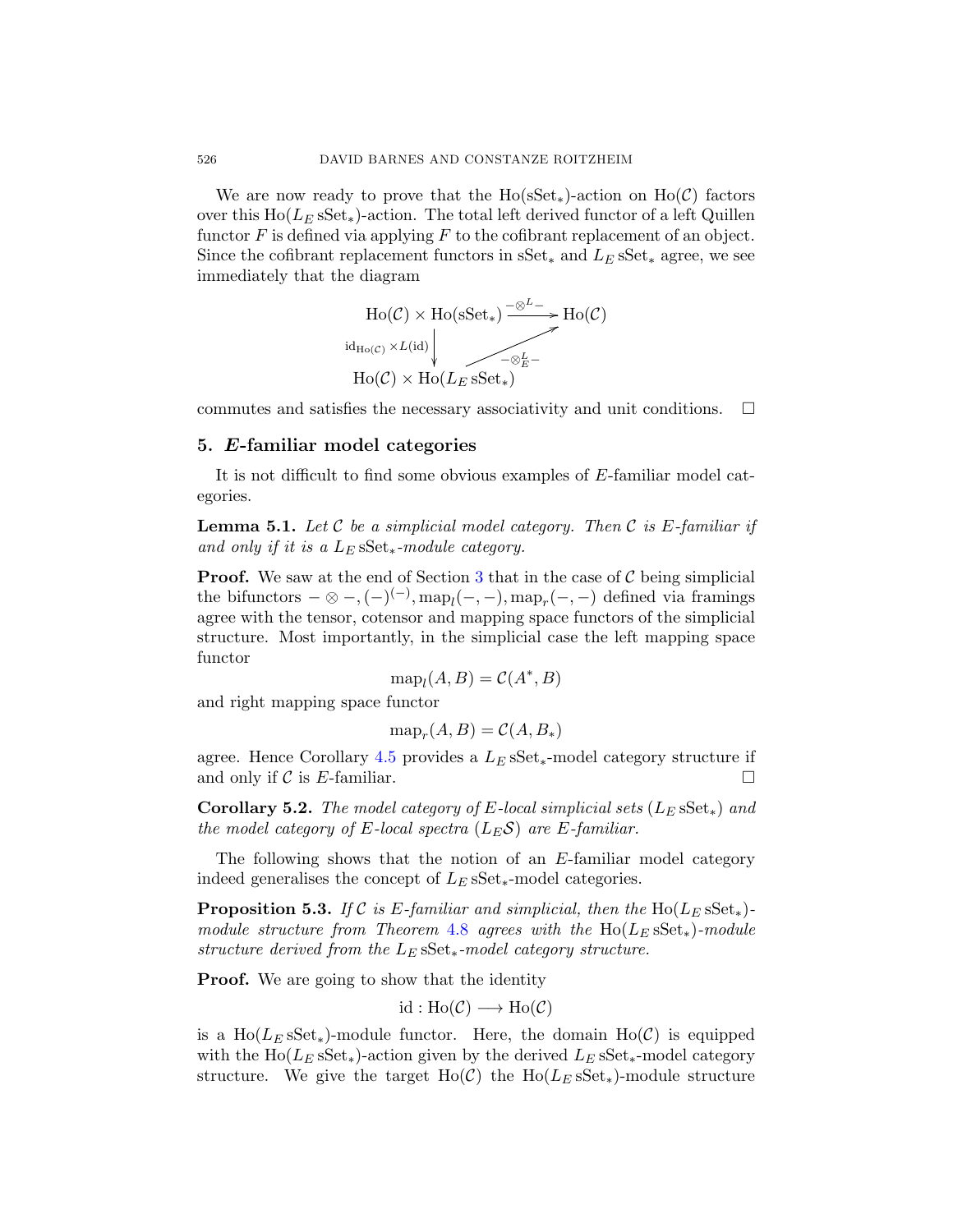<span id="page-15-0"></span>coming from framings. To show that the identity is a  $Ho(L<sub>E</sub> SSet<sub>*</sub>)$ -module functor we need a natural isomorphism

$$
A \otimes_E^L K \longrightarrow A^* \otimes_E^L K
$$

satisfying two coherence diagrams [\[Hov99,](#page-38-0) Definition 4.1.7]. (Again, the first  $\otimes_E^L$  is part of the  $L_E$  sSet<sub>\*</sub>-model category structure while the second one is coming from framings.)

Now let  $A \in \mathcal{C}$ . We remember from Example [3.5](#page-8-0) that

$$
A\otimes\Delta[-]
$$

is an E-local framing on A, and that

$$
(A \otimes \Delta[-]) \otimes_E^L K \cong A \otimes_E^L K.
$$

Hence by Section [3](#page-6-0) and [\[Hov99,](#page-38-0) Lemma 5.5.1], there is an isomorphism in  $Ho(\mathcal{C})$ 

$$
\sigma: A \otimes_E^L K \cong (A \otimes \Delta[-]) \otimes_E^L K \longrightarrow A^* \otimes_E^L K
$$

which is natural both in A and K.

The first of the two coherence diagrams contains the two actions of the unit and is obvious since  $A^* \otimes \Delta[0] \cong A$ . Consider the second diagram:

$$
(A \otimes \Delta[-]) \otimes_{E}^{L} K) \otimes_{E}^{L} L \longrightarrow (A^{*} \otimes_{E}^{L} K) \otimes_{E}^{L} L
$$
  
\n
$$
(A \otimes \Delta[-]) \otimes_{E}^{L} (K \otimes_{E}^{L} L)
$$
  
\n
$$
A^{*} \otimes_{E}^{L} (K \otimes_{E}^{L} L) \longrightarrow (A^{*} \otimes_{E}^{L} K)^{*} \otimes_{E}^{L} L.
$$

The upper left corner agrees with the framing

$$
((A \otimes \Delta[-]) \otimes_E^L K) \otimes \Delta[-] \in \mathcal{C}^{\Delta}
$$

evaluated on L, so both clockwise and counterclockwise composition are maps of cosimplicial frames that obviously agree in degree 0. So by Lem-ma [4.7,](#page-12-0) the above diagram commutes in  $Ho(\mathcal{C})$ , which is what we wanted to  $\Box$ 

We now provide an important characterisation of E-familiarity.

Theorem 5.4. *The following are equivalent.*

- (1) *The model category* C *is* E*-familiar.*
- (2) *The canonical* Ho(sSet∗)*-module structure on* Ho(C) *factors over a* Ho(L<sup>E</sup> sSet∗)*-module structure.*
- (3) *The mapping spaces*  $R \text{ map}(-,-)$  *are E*-local.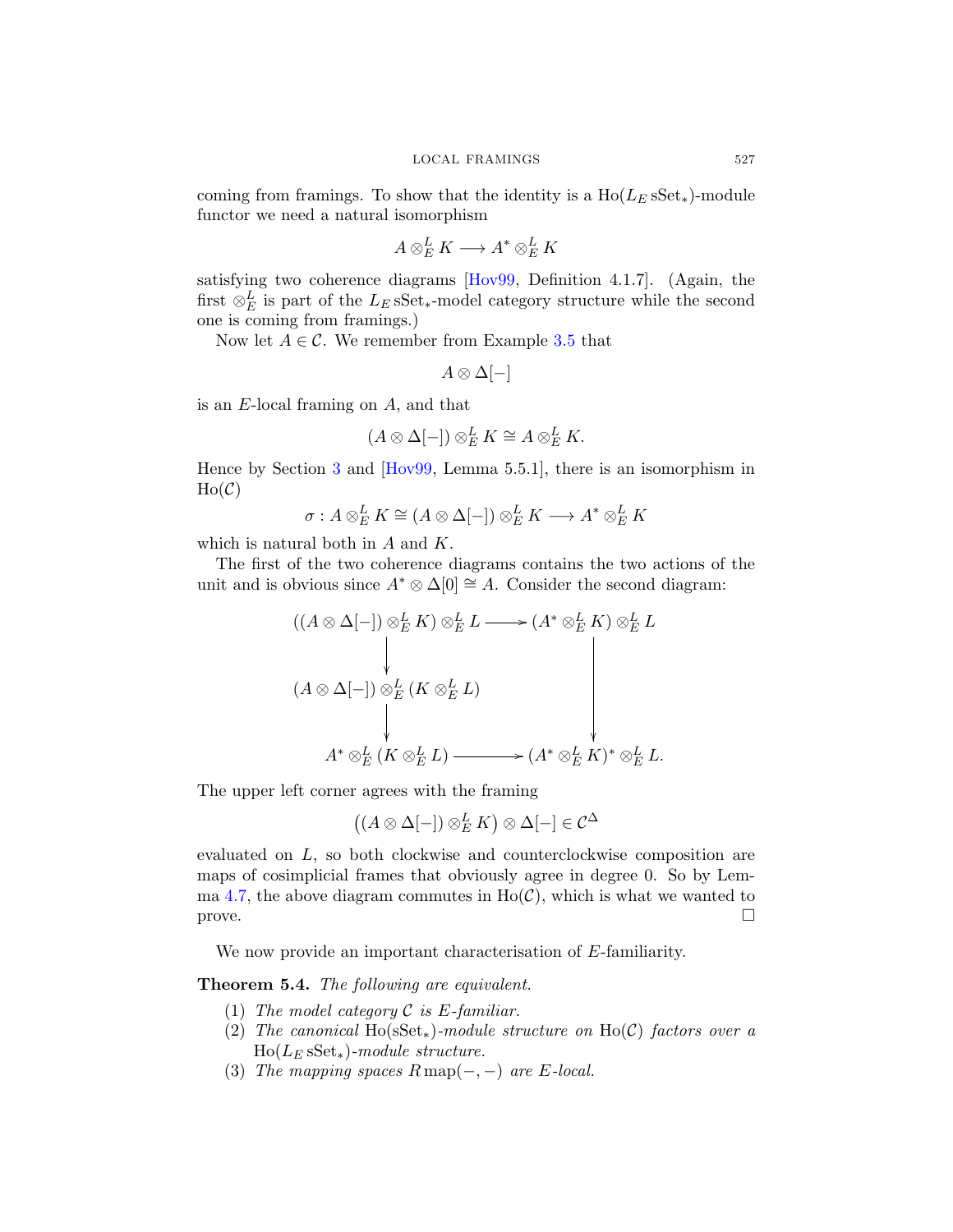**Proof.** We first show the equivalence of  $(1)$  and  $(2)$ . One direction is pre-cisely Theorem [4.8.](#page-12-0) As for the converse, remember that  $\mathcal C$  is E-familiar by definition if every framing is also an E-local framing. This means that for every cosimplicial frame  $A^{\bullet}$ , the functor  $A^{\bullet} \otimes -$  sends  $E_{*}$ -isomorphisms in simplicial sets to weak equivalences in  $\mathcal{C}$ . But this is exactly the case if we ask for the Ho(sSet<sub>\*</sub>)-module structure to factor over  $Ho(L<sub>E</sub> sSet<sub>*</sub>)$ .

Now we turn to the equivalence of  $(2)$  and  $(3)$ . One direction is straightforward: if  $\mathcal C$  is E-familiar, then

$$
\mathcal{C}(X^{\bullet},-): \mathcal{C} \longrightarrow L_{E} \, \mathrm{sSet}_{*}
$$

is a right Quillen functor for a cosimplicial frame  $X^{\bullet}$ . Hence it sends fibrant objects to fibrant objects. Since E-fibrant simplicial sets are automatically local,  $C(X^{\bullet}, Y)$  and hence  $R \text{ map}(X, Y)$  are E-local.

Now let us look at the converse. We have to show that  $\mathcal{C}(X^{\bullet},-)$  sends fibrations in C to E-fibrations of simplicial sets. By  $[Dug01, Corollary A.2]$ it suffices to show that  $\mathcal{C}(X^{\bullet},-)$  sends fibrations between fibrant objects to E-fibrations. Since

$$
\mathcal{C}(X^{\bullet}, -) : \mathcal{C} \longrightarrow \mathbf{sSet}_{*}
$$

is a right Quillen functor, it sends fibrant objects in  $\mathcal C$  to fibrant objects in sSet<sub>\*</sub>. By assumption,  $C(X^{\bullet}, Y)$  is also E-local for fibrant Y. Hence by Corollary [1.3,](#page-3-0)  $C(X^{\bullet}, Y)$  is E-fibrant. Since  $sSet_{*}$ -fibrations between Efibrant objects are E-fibrations (see for example the proof of Proposition 3.2 in  $[Roi07]$ ,

$$
\mathcal{C}(X^{\bullet},-): \mathcal{C} \longrightarrow L_{E} \, \mathrm{sSet}_{*}
$$

preserves fibrations between fibrant objects.

We have to note that  $E$ -familiarity is certainly not an invariant of the homotopy category of a model category alone. For example, take the Klocal stable homotopy category  $Ho(L_1\mathcal{S})$  localised at an odd prime. (By K, we mean complex topological K-theory.) By  $[Fra96]$  this possesses at least one "exotic model". This means that this homotopy category can be realised by at least one model category which is not Quillen equivalent to  $K_{(p)}$ -local spectra. It was noted in [\[Roi07\]](#page-38-0) that every framing on such an algebraic model will be trivial, whereas the framings on  $L_1S$  are clearly nontrivial. Indeed, [\[Roi07\]](#page-38-0) shows that an exotic model can be detected entirely by the action of the generator

$$
\alpha_1 \in \pi_{2p-3}^{st}(L_1 \mathbb{S}) \cong \mathbb{Z}/p
$$

via framings. We will investigate this in more detail in Section [9.](#page-28-0)

#### 6. Stable frames

It is worthwhile to ask whether stable model categories provide framings with more interesting and useful structure. One natural task would be investigating the possibility of replacing simplicial sets, sSet∗, by sequential spectra,  $S$ , in all of the previous sections if C is stable. A first step towards

<span id="page-16-0"></span>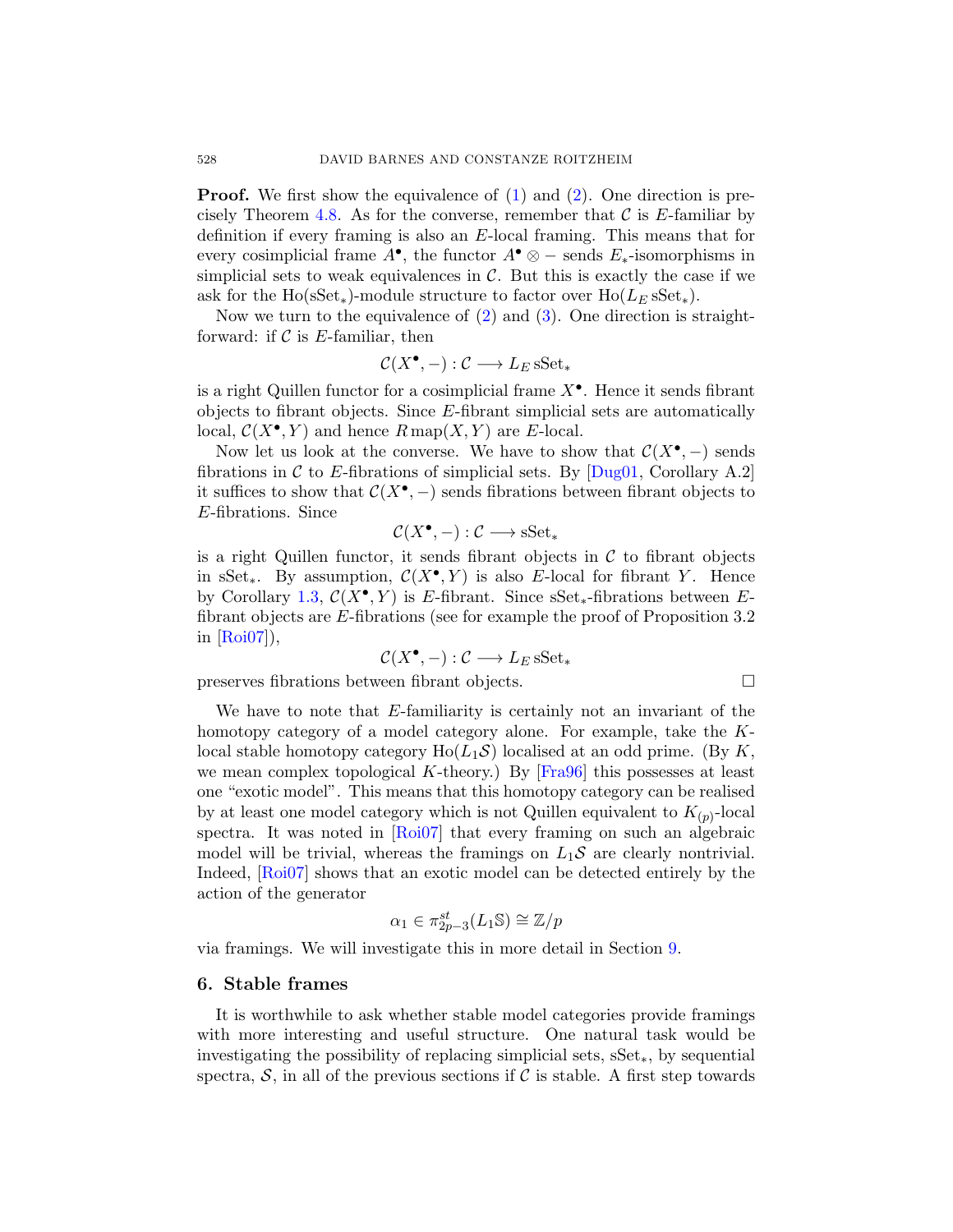this was undertaken by Schwede and Shipley [\[SS02\]](#page-39-0) where they show the "Universal Property of Spectra".

Theorem 6.1 (Schwede–Shipley). *Let* C *be a stable model category and* X *a fibrant and cofibrant object of* C*. Then there is a Quillen adjunction*

$$
X \wedge - : \mathcal{S} \Longleftrightarrow \mathcal{C} : \mathrm{Map}(X,-)
$$

*such that*  $X \wedge \mathbb{S} \cong X$ .

Fabian Lenhardt later generalised this to the context of stable framings in [\[Len11\]](#page-38-0). He specifies the category of adjunctions

 $S \rightleftarrows C$ 

and characterises those which give rise to Quillen adjunctions, giving a notion of stable (cosimplicial) frames. He then proceeds to show that each cofibrant-fibrant object in  $\mathcal C$  possesses such a stable frame. Finally he describes how for stable C, these constructions equip  $Ho(\mathcal{C})$  with the structure of a closed Ho( $\mathcal{S}$ )-module category. In order to E-localise these results, let us give the most important definitions and results of [\[Len11\]](#page-38-0) first.

For this, it is not always necessary to assume  $\mathcal C$  to be stable, but we are going to do so for the rest of this section for convenience.

We remember that the category of adjunctions

$$
\mathrm{sSet}_* \ \overrightarrow{\leftarrow} \ C
$$

is equivalent to cosimplicial objects  $\mathcal{C}^{\Delta}$ . We are now going to describe the category that is equivalent to adjunctions

 $S \rightleftarrows C$ .

First of all, let  $X \in \mathcal{C}^{\Delta}$  be a cosimplicial frame. We are going to define the suspension  $\Sigma X$  of X as the cosimplicial object corresponding to the adjunction  $X \wedge (-\times S^1)$ .

**Definition 6.2.** A  $\Sigma$ -cospectrum is a sequence of objects  $X_n \in \mathcal{C}^{\Delta}$  together with structure maps

$$
\Sigma X_n \longrightarrow X_{n-1}.
$$

A morphism of  $\Sigma$ -cospectra consists of a sequence of morphisms in  $\mathcal{C}^{\Delta}$  that are compatible with the structure maps. The resulting category is denoted  $\mathcal{C}^\Delta(\Sigma).$ 

Furthermore,  $\mathcal{C}^{\Delta}(\Sigma)$  can be equipped with a useful model structure, see [\[Len11,](#page-38-0) theorem 3.11]. The following result is Theorem 3.7 of that paper.

**Theorem 6.3** (Lenhardt). *The category*  $C^{\Delta}(\Sigma)$  *is equivalent to the category of adjunctions*

$$
\mathcal{S} \rightleftarrows \mathcal{C}.
$$

*The image of a cospectrum* X *under this equivalence is denoted by*

 $(X \wedge -, \text{Map}(X, -)).$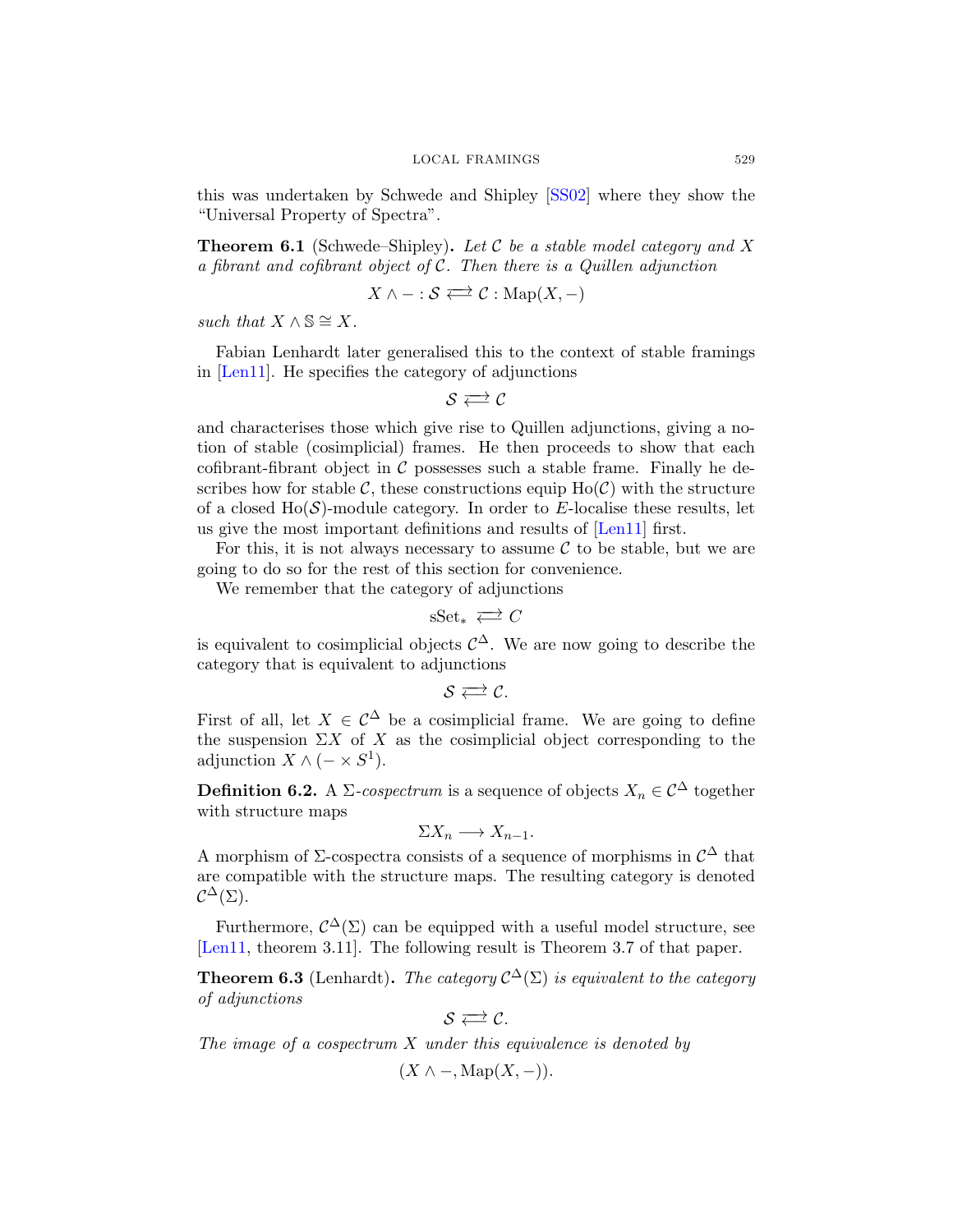The key to this is the following idea. Precomposing an adjunction

 $L : \mathcal{S} \rightleftarrows \mathcal{C} : R$ 

with the adjunctions

$$
F_n: \mathrm{sSet}_* \iff \mathcal{S}: \mathrm{ev}_n
$$

(see [\[Len11,](#page-38-0) Definition 2.1]) for  $n \geq 0$  gives a sequence of adjunctions

$$
L_n: \mathrm{sSet}_* \iff \mathcal{C}: R_n.
$$

Each of these is characterised by a cosimplicial object  $X_n \in \mathcal{C}^{\Delta}$ . These give the "level spaces" of a cospectrum  $X \in C^{\Delta}(\Sigma)$ .

Further, there are natural transformations

$$
\tau_n: L_n \circ \Sigma \longrightarrow L_{n-1}
$$

and their adjoints

$$
\eta_n: R_{n-1} \longrightarrow \Omega \circ R_n,
$$

see [\[Len11,](#page-38-0) Proposition 3.4]. These give rise to morphisms of cosimplicial sets

$$
\Sigma X_n \longrightarrow X_{n-1},
$$

which are the structure maps of the cospectrum X.

Lenhardt's Proposition 3.4 says that an adjunction  $(L, R)$  as above is uniquely determined by either the  $L_n$  and  $\tau_n$  or the  $R_n$  and  $\eta_n$ , which proves his Theorem 3.7 as quoted above.

He continues by characterising those cospectra that give rise to Quillen adjunctions in [\[Len11,](#page-38-0) Section 6].

Proposition 6.4 (Lenhardt). *The adjunction*

$$
X \wedge - : \mathcal{S} \Longleftrightarrow \mathcal{C} : \mathrm{Map}(X, -)
$$

*is a Quillen adjunction if and only if:*

- *Each*  $X_n$  *is a cosimplicial frame.*
- *The structure maps*  $\Sigma X_n \longrightarrow X_{n-1}$  *are weak equivalences.*

*Such a cospectrum* X *is called a stable frame.*

Furthermore, each object in C possesses a framing [\[Len11,](#page-38-0) Theorem 6.3]:

**Theorem 6.5.** *Let*  $A \in \mathcal{C}$  *be a fibrant and cofibrant. Then there is a stable frame* X *with*  $X_{0,0} = X \wedge \mathbb{S} \cong A$ *.* 

In particular this implies Schwede's and Shipley's Universal Property of Spectra.

Unfortunately, stable frames cannot be chosen with such good functorial properties as their unstable analogues, as is noted by [\[Len11,](#page-38-0) Remark 6.4. The problem is of a categorical nature and arises whenever  $\mathcal C$  is not a simplicial model category. While the suspension functor  $\Sigma$  of Ho( $\mathcal{C}$ ) can be realised via the use of framings  $S^1 \otimes -$ , the adjoint of this functor is unlikely to be  $\Omega$ . This seems to seems to prevent one from being able make a functorial construction of stable frames.

<span id="page-18-0"></span>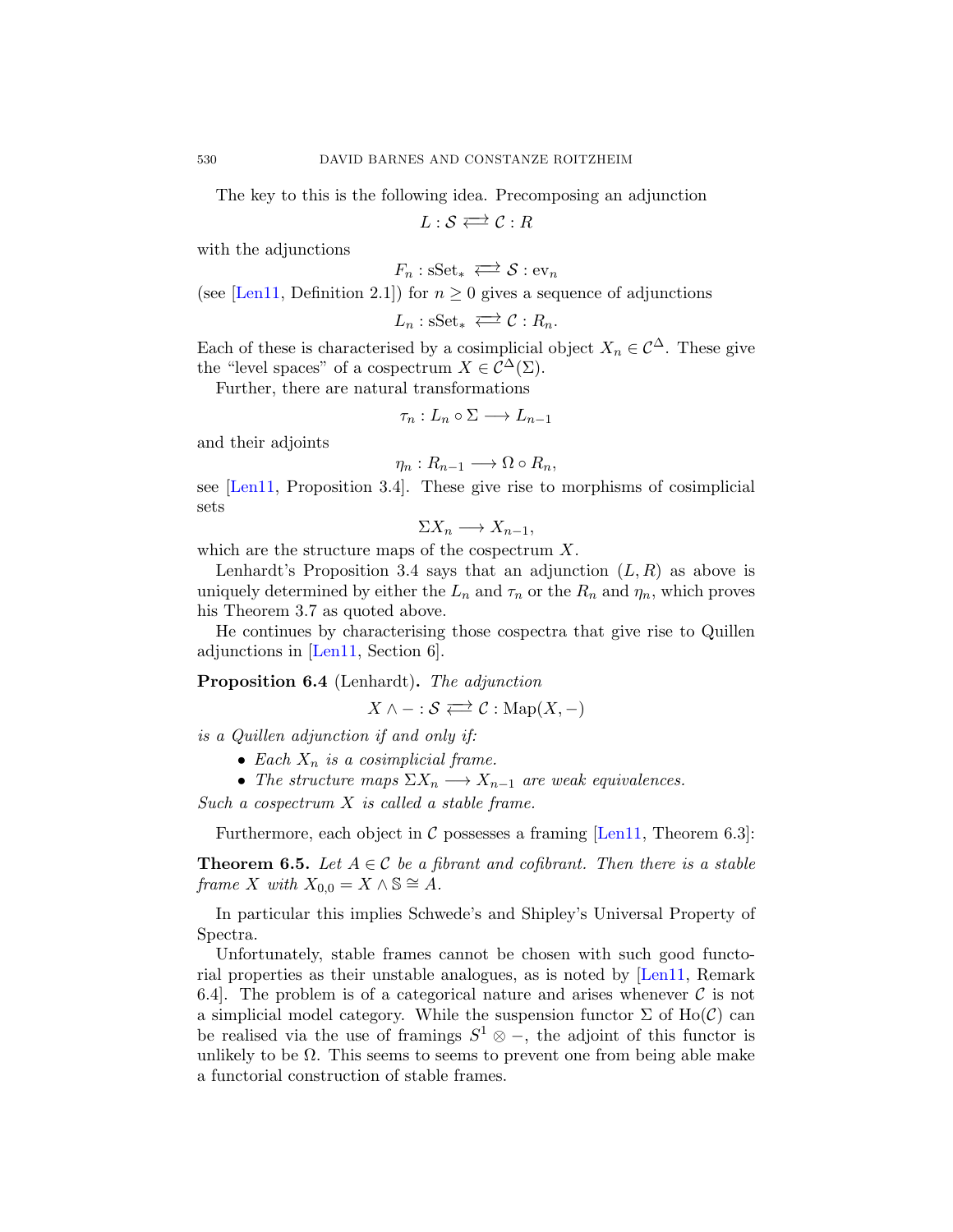<span id="page-19-0"></span>The central structural result is a stable version of Theorem [3.6,](#page-9-0) it appears as [\[Len11,](#page-38-0) Theorem 7.3].

Theorem 6.6 (Lenhardt). *Let* C *be a stable model category. Via stable frames,* Ho(C) *becomes a closed* Ho(S)*-module category.*

Just as framings in sSet∗ provide a generalisation of a simplicial model category structure, a stable framing does the analogue for spectral model categories. By "spectral model category" we mean a  $S^{\Sigma}$ -model category, where  $S^{\Sigma}$  denotes symmetric spectra. Symmetric spectra are Quillen equivalent to sequential spectra via the Quillen equivalence

$$
V: \mathcal{S} \Longleftrightarrow \mathcal{S}^{\Sigma}: U
$$

where the right adjoint U is forgetting the symmetric action, see  $[HSS00,$ Proposition 4.2.4]. As with sequential spectra, there is a free spectrum and evaluation adjunction  $(F_n^{\Sigma}, ev_n)$  between simplicial sets and symmetric spectra, see [\[HSS00,](#page-38-0) Definition 2.1.7]. It factors over the nonsymmetric case as



With this we can write down what framings in spectral model categories look like and observe that framings are indeed a generalisation of the spectral structure.

**Example 6.7.** If C is a spectral model category and  $X \in \mathcal{C}$  is fibrant and cofibrant, then we have a Quillen adjunction

$$
X \wedge - :S^{\Sigma} \rightleftarrows \mathcal{C} : \mathrm{Map}(X,-)
$$

which is part of the spectral structure. Precomposing with the adjunction  $(V, U)$  as described above gives an adjunction

$$
\mathcal{S} \rightleftarrows \mathcal{S}^{\Sigma} \rightleftarrows \mathcal{C}
$$

which we are also going to denote by  $(X \land \neg, \text{Map}(X, -))$ . We can now easily describe the corresponding cospectrum  $\overline{X}$ . Its  $n^{th}$  level,  $X_n \in C^{\Delta}$ , is the cosimplicial set corresponding to the adjunction

$$
X \wedge F_n(-) : \mathbf{sSet}_* \iff \mathcal{C} : \mathbf{ev}_n \circ \mathbf{Map}(X, -)
$$

and the structure maps

$$
\Sigma X_n \longrightarrow X_{n-1}
$$

are obtained via applying the functor  $X \wedge -$  to the natural transformation

$$
F_n \circ \Sigma \longrightarrow F_{n-1}.
$$

This natural transformation induces the trivial map in level  $n-1$  and below, and the identity in level  $n$  and above. When evaluated on a simplicial set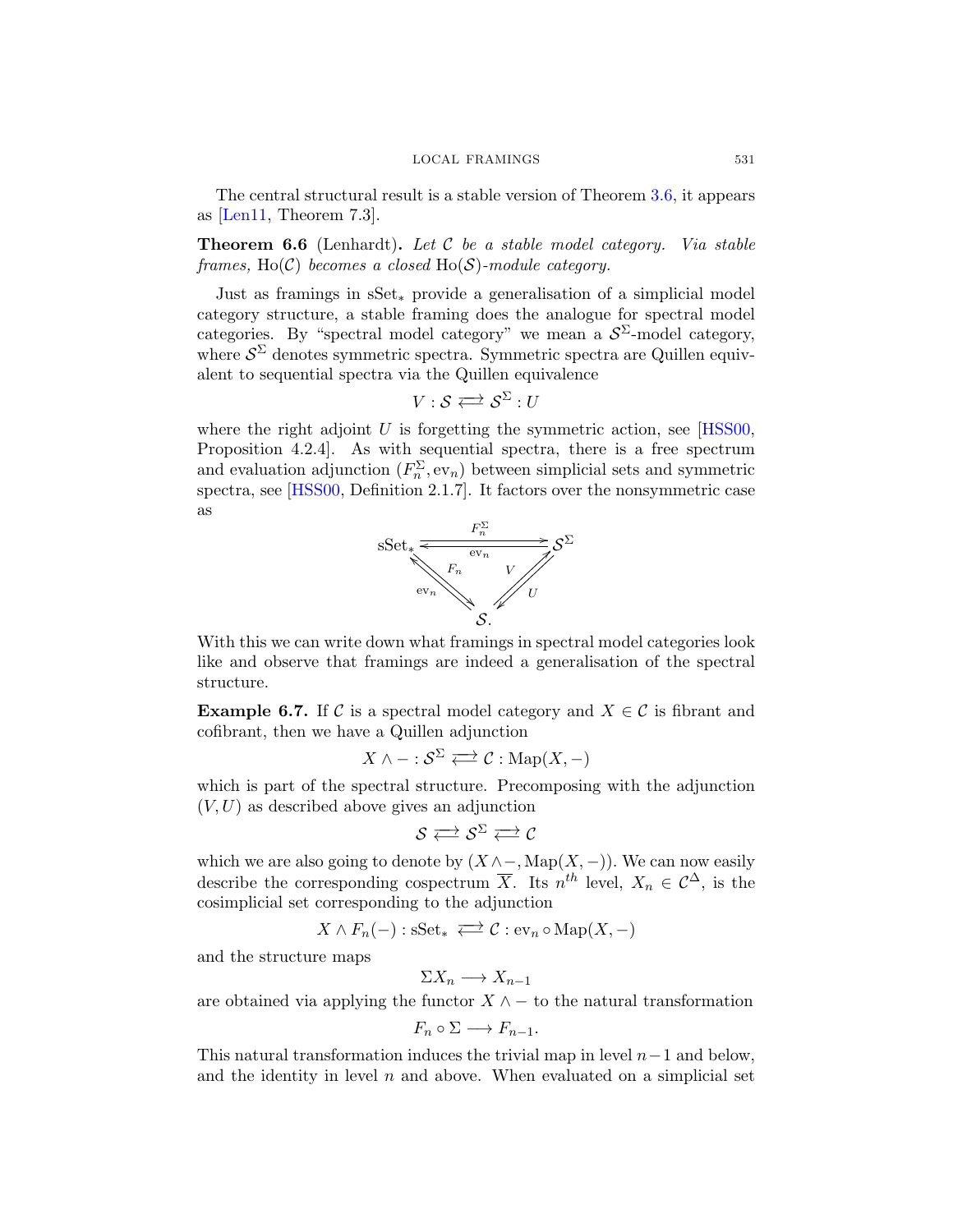K, it gives a weak equivalence of sequential spectra. Hence the structure maps

$$
\Sigma X_n = X \wedge F_n \circ \Sigma \longrightarrow X \wedge F_{n-1} = X_{n-1}
$$

are weak equivalences of cosimplicial objects in  $\mathcal{C}$ , as required.

Thus the cospectrum  $\overline{X}$  defines a stable frame with  $X_{0,0} = X$ . By uniqueness of stable frames [\[Len11,](#page-38-0) Proposition 4.7], every stable frame Y on an object  $X \in \mathcal{C}$  will agree, up to homotopy, with the Quillen pair  $(X \wedge -$ , Map $(X, -)$ ) given by the spectral structure.

We can put this example in a context with even higher structure, the following result appears as [\[Len11,](#page-38-0) Theorem 7.4].

**Theorem 6.8.** Let  $C$  be a spectral model category. Then the  $Ho(S)$  module *structure derived from the spectral structure agrees with the* Ho(S)*-module structure coming from framings as in Theorem* [6.6](#page-18-0)*.*

For this, we remember that although the category of sequential spectra S is not a monoidal model category, the stable homotopy category  $Ho(S)$ is monoidal. Further, S and symmetric spectra  $S^{\Sigma}$  are Quillen equivalent, hence  $\text{Ho}(\mathcal{S}^{\Sigma}) = \text{Ho}(\mathcal{S})$ . This result is also a special case (the one where  $E_* = \pi_*$ ) of Proposition [7.6.](#page-22-0)

#### 7. E-familiarity and stable model categories

We are now interested in E-local versions of those results. The central application we have in mind is obtaining a "Universal Property of E-local spectra" analogous to Theorem [6.1.](#page-16-0)

**Definition 7.1.** We say that a  $\Sigma$ -cospectrum X is an E-local stable frame if

$$
X \wedge - :L_E \mathcal{S} \Longleftrightarrow \mathcal{C} : \mathrm{Map}(X,-)
$$

is a Quillen adjunction. We further say that the model category C is *stably* E*-familiar* if every stable frame is also an E-local stable frame.

Let us first make some immediate observations following this definition,

**Lemma 7.2.** *Any*  $L_E \mathcal{S}^{\Sigma}$ -model category is stably E-familiar.

Proof. This follows from Example [6.7](#page-18-0) in combination with Theorem [7.8.](#page-23-0)  $\Box$ 

Lemma 7.3. *Any stably* E*-familiar model category is also* E*-familiar.*

**Proof.** We must show that for pair of any objects X and Y in C the simplicial set  $R \text{ map}(X, Y)$  is E-local. For Z a cospectrum there is an equality of functors

 $ev_0(\text{Map}(Z, -)) = \text{map}(Z, -)_0 = \text{map}(Z_0, -) : \mathcal{C} \longrightarrow s\text{Set}_{\ast}.$ 

Hence, on homotopy categories, there is an isomorphism of functors

 $R \operatorname{ev}_0 \circ R \operatorname{Map}(-,-) \cong R \operatorname{map}(-,-) : \operatorname{Ho}(\mathcal{C})^{\operatorname{op}} \times \operatorname{Ho}(\mathcal{C}) \longrightarrow \operatorname{Ho}(\operatorname{sSet}_*).$ 

<span id="page-20-0"></span>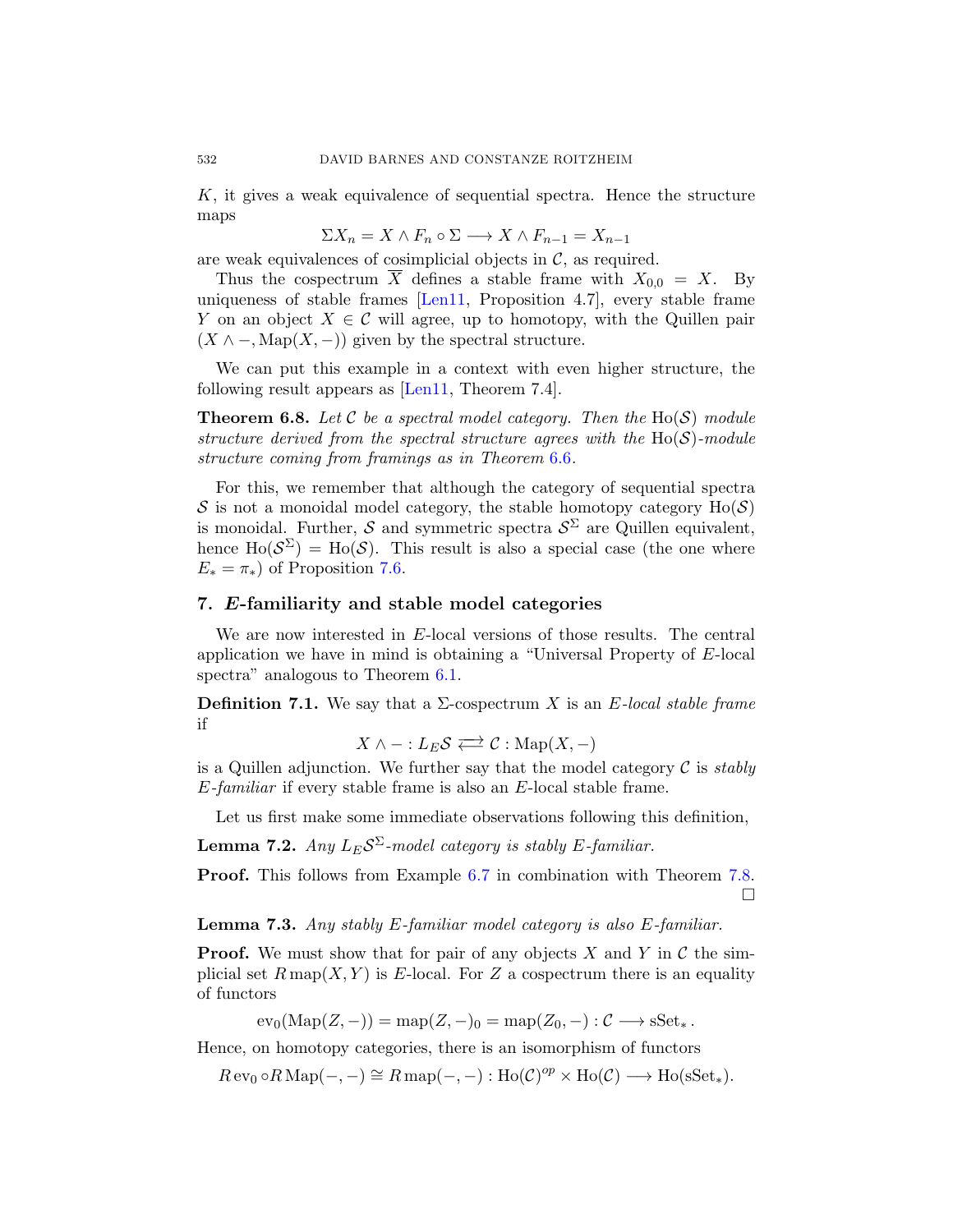Since  $R \text{Map}(-,-)$  takes values in Ho( $L_E \mathcal{S}$ ) and  $R \text{ ev}_0$  can also be thought of as a functor from  $Ho(L_E \mathcal{S})$  to  $Ho(L_E sSet_*)$ , it follows that for any X and Y in C,  $R \text{map}(X, Y)$  must be an E-local simplicial set.

By  $\omega X$  we denote any stable frame on X. (This is consistent with Lenhardt's notation.) We also note that the bifunctor

$$
\mathcal{C} \times L_E \mathcal{S} \longrightarrow \mathcal{C}, \ (X, A) \mapsto \omega X \wedge A
$$

possesses a total left derived functor. Since this is very similar to [\[Len11,](#page-38-0) Corollary 6.6] and our previous work in Section [4,](#page-9-0) we omit the proof. We denote this derived functor by  $\wedge_E^L$ .

Lemma 7.4. *Let* C *be a simplicial and stably* E*-familiar model category. Further, let*

$$
F, G: X \longrightarrow Y
$$

*be two maps of stable frames* X *and* Y *on* C *that agree on the sphere* S*. Then the derived natural transformations*

$$
X \wedge^L_E - \longrightarrow Y \wedge^L_E -
$$

*induced by* F *and* G *agree.*

Again, this requires no proof, we simply note that this uses [\[Len11,](#page-38-0) Corollary 4.11. We see that a cofibrant replacement functor in  $S$  is automatically a cofibrant replacement functor in  $L_E \mathcal{S}$ .

Now that we have established some of the properties that a stably  $E$ familiar model category possesses, we can turn to the stable analogues of Theorem [4.8,](#page-12-0) Proposition [5.3](#page-13-0) and Theorem [5.4.](#page-14-0)

**Theorem 7.5.** Let C be stably E-familiar, then  $\text{Ho}(\mathcal{C})$  is a  $\text{Ho}(L_E\mathcal{S})$ -module *category. Moreover, a stable model category* C *is stably* E*-familiar if and only if the* Ho(S)*-module structure given by Theorem* [6.8](#page-19-0) *factors over this module structure.*

Proof. We need to construct an associativity isomorphism

$$
X \wedge_E^L (K \wedge_E^L L) \longrightarrow (X \wedge_E^L K) \wedge_E^L L
$$

that is natural in  $X \in \mathcal{C}$  and  $K, L \in \mathcal{S}^{\Sigma}$  and satisfies various coherence conditions, see our previous work in Theorem [4.8.](#page-12-0) We begin with  $X \in \mathcal{C}$ being fibrant and cofibrant. By  $\overline{K}$  we denote the stable frame construction for a spectral category introduced in Example [6.7.](#page-18-0)

Now consider the stable frames

$$
\omega X \wedge (\overline{K} \wedge -)
$$
 and  $\omega(\omega X \wedge K) \wedge -$ .

Note that the first functor is a stable frame via composition of Quillen functors. They are both stable frames on the object  $\omega X \wedge K \in \mathcal{C}$ , so by [\[Len11,](#page-38-0) Theorem 6.10] we get a weak equivalence, natural in  $L$ ,

$$
a: \omega X \wedge (K \wedge L) \longrightarrow \omega(\omega X \wedge K) \wedge L,
$$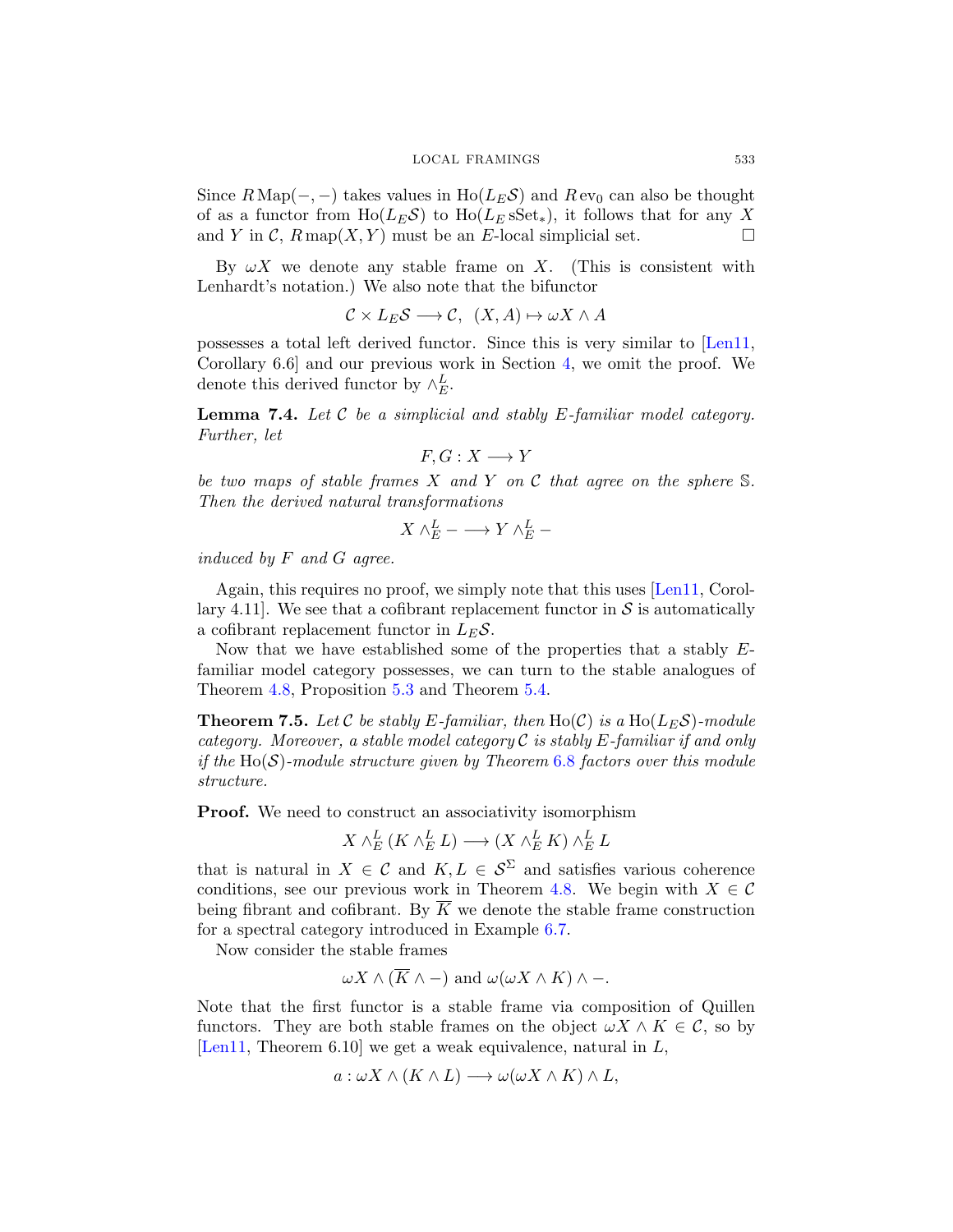<span id="page-22-0"></span>remembering that  $\overline{K} \wedge L = K \wedge L$ . As in [\[Hov99,](#page-38-0) Theorem 5.5.3] we define our associativity isomorphism as the composite

$$
\tau : \omega QX \wedge Q(QK \wedge QL) \stackrel{1 \wedge q}{\rightarrow} \omega QX \wedge (QK \wedge QL) \stackrel{a}{\rightarrow} \omega(\omega QX \wedge QK) \wedge QL)
$$

$$
\xrightarrow{(q \wedge 1)^{-1}} \omega Q(\omega QX \wedge QK) \wedge QL).
$$

To show the necessary naturality and coherence conditions, we employ the same strategy as in previous proofs: we write down diagrams in  $\mathcal C$  that do not necessarily commute. But since they commute in bidegree  $(0, 0)$ , we can use [\[Len11,](#page-38-0) Theorem 6.10 (b)] and deduce that they commute in  $Ho(\mathcal{C})$ , which is what we are really after.

The first diagram shows naturality in X. Let  $X \longrightarrow Y$  be a morphism between fibrant and cofibrant objects in  $\mathcal{C}$ , then we have the diagram below, which will not usually commute:

$$
\omega X \wedge (\overline{K} \wedge -) \longrightarrow \omega(\omega X \wedge K) \wedge -
$$
  
\n
$$
\downarrow \qquad \qquad \downarrow
$$
  
\n
$$
\omega Y \wedge (\overline{K} \wedge -) \longrightarrow \omega(\omega Y \wedge K) \wedge -.
$$

Both clockwise and counterclockwise composites agree on the sphere spectrum S, so by [\[Len11,](#page-38-0) Theorem 6.10 and Corollary 6.11] the above diagram commutes in  $Ho(\mathcal{C})$ , which we wanted to show. Naturality in K is proved in a very similar fashion, so we omit it.

Next, we prove fourfold associativity similarly to [\[Hov99,](#page-38-0) Theorem 5.5.3] using [\[Len11,](#page-38-0) Corollary 6.11]. The fourfold associativity diagram is

$$
\omega X \wedge_E^L (\overline{K} \wedge (\overline{L} \wedge -)) \xrightarrow{(4)} \omega (\omega X \wedge_E^L K) \wedge_E^L (\overline{L} \wedge -)
$$
\n
$$
\omega X \wedge_E^L ((\overline{K \wedge L}) \wedge -)
$$
\n
$$
\omega (2) \vee \omega (2) \vee \omega (2) \wedge_E^L (\overline{K \wedge L})) \wedge_E^L - \xrightarrow{(3)} \omega (\omega (\omega X \wedge_E^L K) \wedge_E^L L) \wedge_E^L -
$$

The map (1) is the identity on  $\omega X$  applied to the associativity isomorphism in Ho(S). (We note that we discussed in Section [6](#page-15-0) how the framing action agrees with the action derived from the spectral model structure.) The map (2) is any map covering the identity of  $\omega X \wedge_E^L (K \wedge L)$  and the map (3) is  $\omega \tau \wedge_E^L$  –, that is, any map of framings covering  $\tau$ .

Now we turn to the clockwise maps, evaluated on the sphere S, (4) is just  $\tau$  and (5) is any map covering the identity on  $(\omega X \wedge_E^L K) \wedge_E^L L$ .

If we evaluate each on the sphere then both the clockwise and anticlockwise composites are just applications of  $\tau$ . Hence on homotopy categories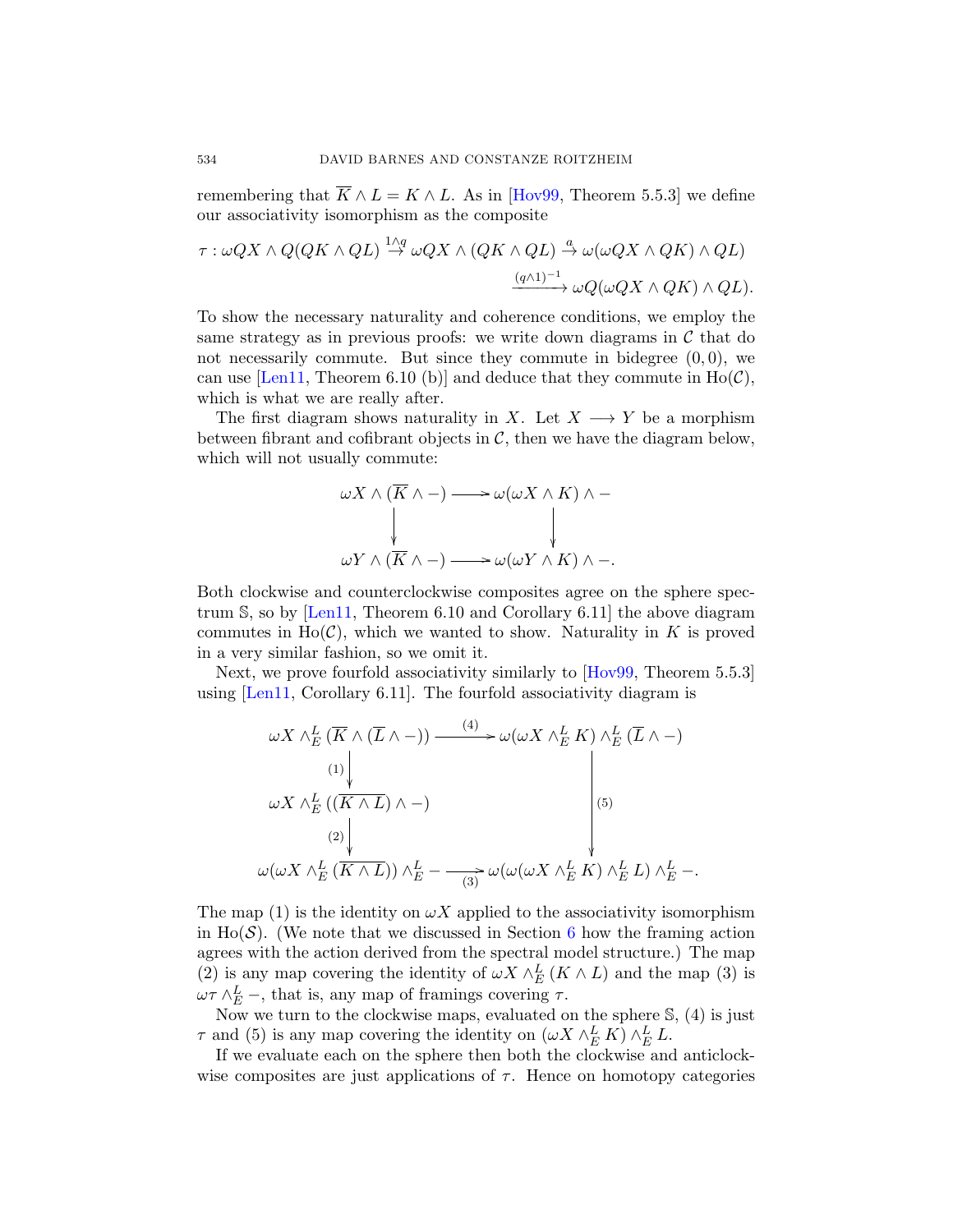#### LOCAL FRAMINGS 535

<span id="page-23-0"></span>these two composite maps agree. It follows that, as natural transformations of functors on homotopy categories, the diagram commutes, which is precisely the statement that four-fold associativity is coherent.  $\Box$ 

We can also ask if a Quillen adjunction between stably E-familiar model categories is compatible with the  $Ho(L<sub>E</sub>S)$ -actions on the homotopy categories. the answer is Lemma [9.8,](#page-34-0) which shows that any Quillen pair will be compatible.

The next theorem establishes that E-local stable frames are indeed a generalisation of  $L_E S^{\Sigma}$ -model category structures.

**Proposition 7.6.** Let C be a  $L_E \mathcal{S}^{\Sigma}$ -model category. The  $\text{Ho}(L_E \mathcal{S})$ -module *structure on* Ho(C) *induced by stable framings agrees with the* Ho( $L_E S$ )*module structure given by the*  $L_E S^{\Sigma}$ -model category structure.

Proof. We show that the identity

$$
id : Ho(\mathcal{C}) \longrightarrow Ho(\mathcal{C})
$$

is a Ho( $L_E \mathcal{S}$ )-module functor, similar to what we did in Proposition [5.3.](#page-13-0) Here, the domain has the  $Ho(L_E \mathcal{S})$ -action that is derived from the  $L_E \mathcal{S}^{\Sigma}$ model category structure. The module structure on the codomain is induced by E-local stable frames.

This means we have to construct a natural isomorphism

$$
X \wedge_E^L K \longrightarrow \omega X \wedge_E^L K
$$

where the first product is part of the  $L_E S^{\Sigma}$ -structure and  $\omega X$  is a stable framing for  $X \in \mathcal{C}$ .

We saw in Example [6.7](#page-18-0) that there is a framing  $\overline{X}$  on the object X using the spectral structure that agrees with  $X \wedge_E^L$  –. So, by [\[Len11,](#page-38-0) Proposition 4.7], there is a map extending the identity on level (0,0) to a map of stable framings. By Lemma [7.4,](#page-20-0) this induces the desired isomorphism above.

We have to show that it satisfies the necessary coherence conditions. Again, the unit condition is easily seen. Now we consider the diagram



The functor  $(\overline{X} \wedge K) \wedge -$  agrees with the functor  $(\overline{X} \wedge K) \wedge -$ , which is a stable frame for the object  $X \wedge K \in \mathcal{C}$ . But so is  $\omega(\omega X \wedge K) \wedge -$ . Together with Lemma  $7.4$  we hence see that the clockwise and counterclockwise compositions in the above diagram commute in  $Ho(\mathcal{C})$ , which is what we wanted to prove.  $\Box$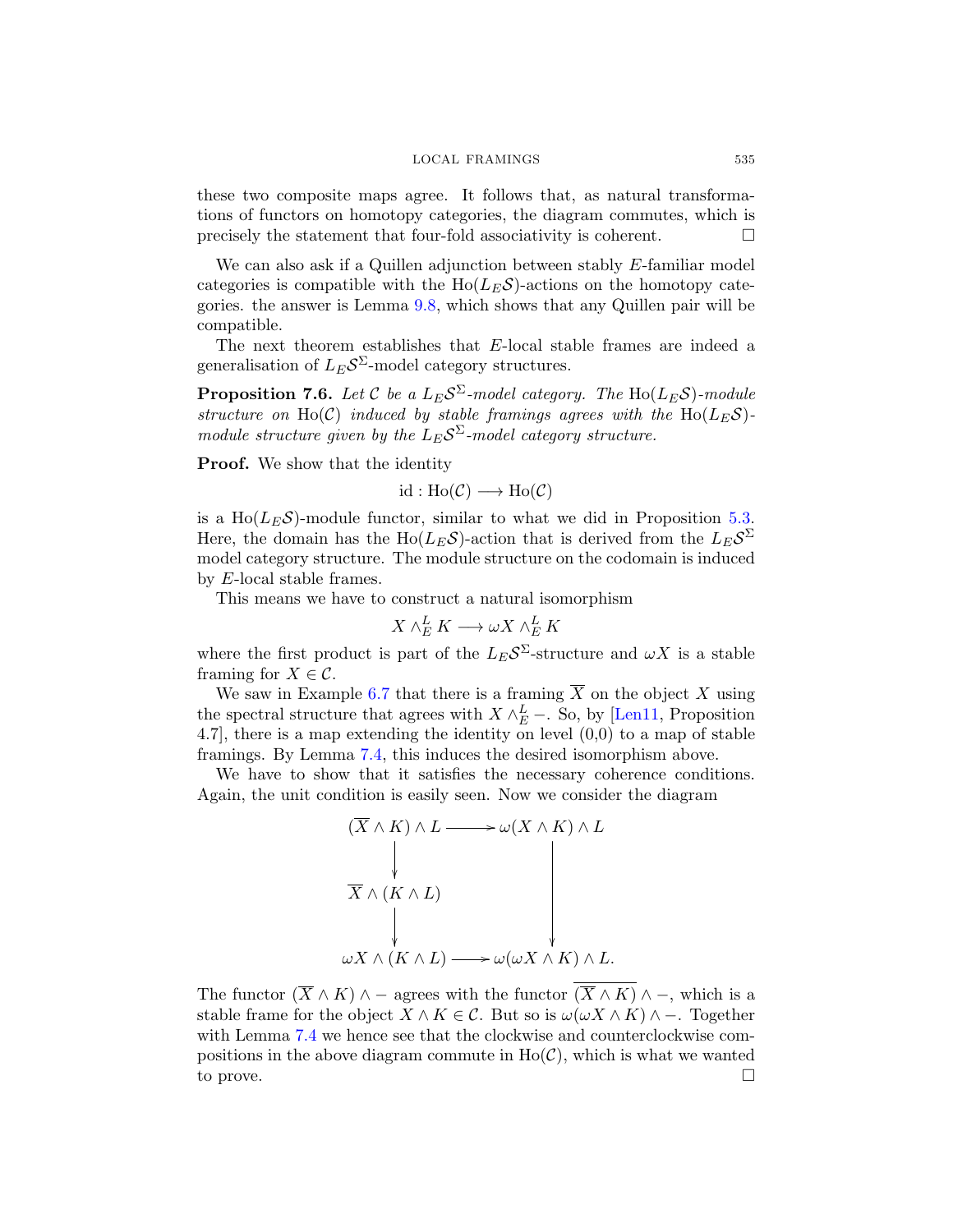Recall that a localisation functor  $L<sub>E</sub>$  is *smashing* if the map

 $X \longrightarrow X \wedge L_E \mathbb{S}$ 

is an  $E$ -localisation for any spectrum X. Examples of smashing localisations include the Johnson–Wilson theories  $E(n)$ , which we are going to talk about in more detail in Section [9.](#page-28-0) A example of a localisation that is not smashing is localising with respect to a Morava K-theory,  $K(n)$ . In the case of a smashing localisation there is a relatively simple criterion for being stably E-familiar.

Proposition 7.7. Let E be a homology theory for which  $L_E$  is smashing. *Then* C *is stably* E*-familiar if and only if the map*

$$
X\wedge\lambda:X\cong X\wedge\mathbb{S}\longrightarrow X\wedge L_E\mathbb{S}
$$

*is a weak equivalence in* C *for all stable frames* X*.*

*If, furthermore,* C *has a set of small weak generators* G*, then* C *is stably* E-familiar if and only if the map  $Y \to Y \wedge^L L_E \mathbb{S}$  is a weak equivalence for *each*  $Y \in \mathcal{G}$ *.* 

**Proof.** The "only if" part is obvious: the map  $\lambda : \mathbb{S} \longrightarrow L_E \mathbb{S}$  is an Eequivalence. So if C is stably E-familiar,  $X \wedge \lambda$  is a weak equivalence in C by definition.

Conversely, assume that  $X \wedge \lambda$  is a weak equivalence. To show that C is stably E-familiar we need to show that the functor  $X \wedge -$  sends Eequivalences to weak equivalences in C. Let  $f: K \longrightarrow L$  be an E-equivalence of spectra. Then the following diagram commutes:

$$
X \wedge K \xrightarrow{X \wedge f} X \wedge L
$$
  
\n
$$
\sim \downarrow \sim
$$
  
\n
$$
X \wedge (L_E \mathbb{S} \wedge K) \longrightarrow X \wedge (L_E \mathbb{S} \wedge L).
$$

 $\lambda$ 

By assumption, the vertical maps are weak equivalences in  $\mathcal{C}$ . Since E is smashing, the spectra  $L_E \S \wedge K$  and  $L_E \S \wedge L$  are E-local. The map f is an E-equivalence, so it also induces an E-equivalence between  $L_E \mathbb{S} \wedge K$  and  $L_E\$  ∧  $L$ . But  $E$ -equivalences between  $E$ -local spectra are  $\pi_*$ -isomorphisms. We know that  $X \wedge -$  sends  $\pi_*$ -isomorphisms to weak equivalences in  $\mathcal{C}$ , so the bottom horizontal arrow in the above diagram is also a weak equivalence. By the 2-out-of-3 axiom the top horizontal arrow is also a weak equivalence, as required.

The second statement follows since any element of  $Ho(\mathcal{C})$  can be built from the generators via coproducts and triangles, which are preserved by  $\wedge^L$ .  $L$ .

We now state the central characterisation of stable E-familiarity.

Theorem 7.8. *A model category* C *is stably* E*-familiar if and only if every homotopy mapping spectrum*  $\text{Map}(X, Y)$  *is an E-local spectrum.* 

<span id="page-24-0"></span>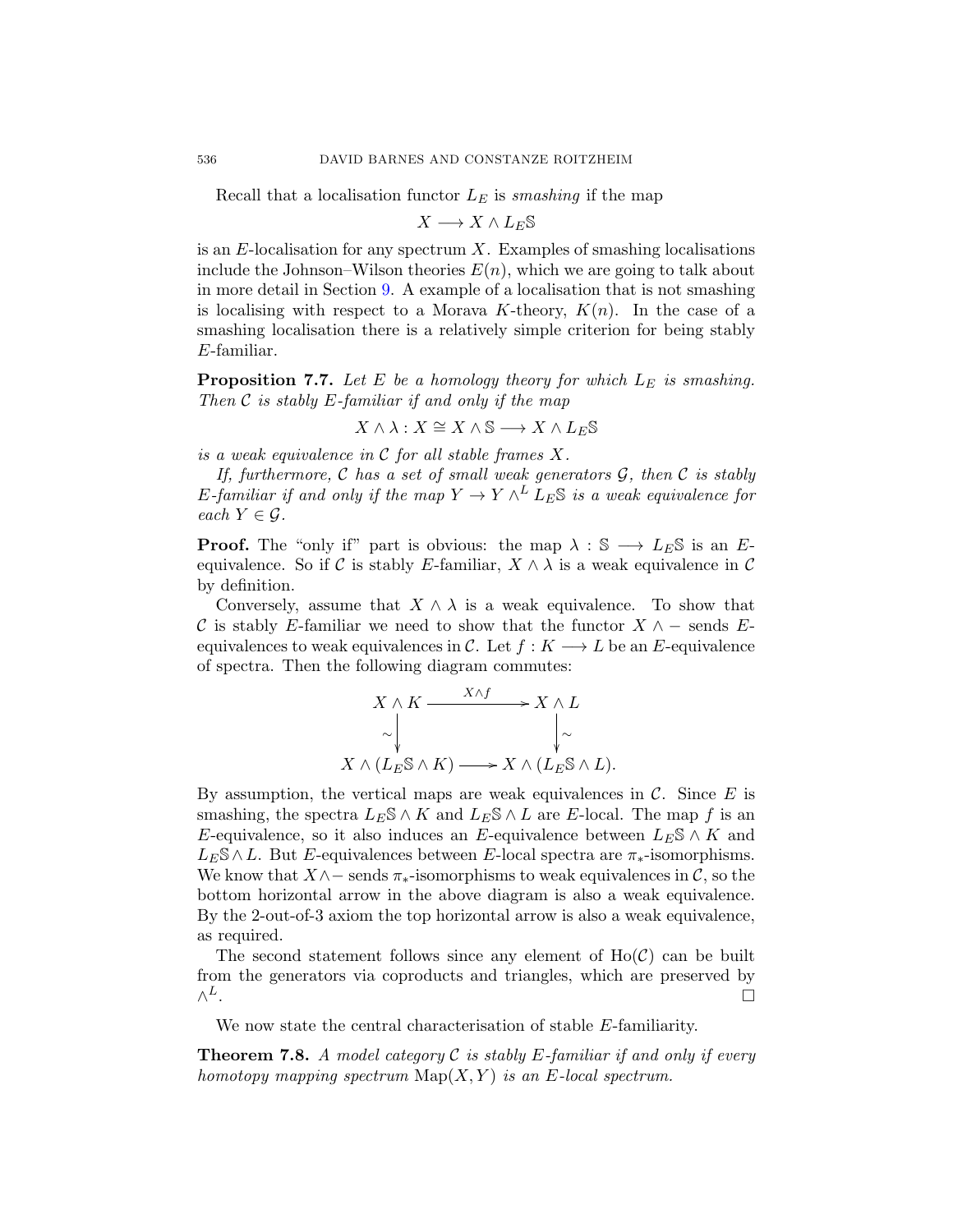<span id="page-25-0"></span>**Proof.** The "only if" part is simple:  $\text{Map}(X, Y)$  sends sends fibrant objects to E-fibrant spectra, and those are local.

As for the converse, assume that  $\mathrm{Map}(X, Y)$  is E-local for fibrant Y. The functor

$$
Map(X, -) : \mathcal{C} \longrightarrow \mathcal{S}
$$

preserves trivial fibrations, so

$$
\mathrm{Map}(X,-):\mathcal{C}\longrightarrow L_E\mathcal{S}
$$

also does. Thus we still need to show that  $\text{Map}(X, -)$  preserves fibrations. This is done in the following four steps, similar to [\[Roi07,](#page-38-0) Proposition 3.2].

- (1) The functor  $\text{Map}(X, -)$  preserves fibrant objects.
- (2) The functor Map( $X$ , –) sends fibrations to level fibrations.
- (3) In  $L_E \mathcal{S}$ , level fibrations between fibrant objects are fibrations.
- (4) If a functor that preserves trivial fibrations also preserves fibrations between fibrant objects, it is a right Quillen functor.

The fibrant objects of  $L_E \mathcal{S}$  are the E-local  $\Omega$ -spectra. For fibrant Y, the spectrum  $\text{Map}(X, Y)$  is an  $\Omega$ -spectrum by construction. Further, it has been assumed to be  $E$ -local, so  $(1)$  is satisfied. The second point is again satisfied by construction as

$$
\mathrm{Map}(X, Y)_n = \mathrm{map}(X_n, Y)
$$

with  $X_n$  a cosimplicial frame. The third point has been proved explicitly in  $[Roi07, Proposition 3.2]$ . Finally, (4) is Corollary A.2 in  $[Dug01]$ . This completes the proof.

Composition of morphisms in C makes  $R \text{Map}(X, Y)$  into a module spectrum over  $R \text{Map}(X, X)$ . (Here, we mean ring and module objects in the stable homotopy category rather than referring to structured ring spectra in the underlying model categories.) Since module spectra over E-local spectra are again E-local, provided E is a ring spectrum,  $\left[\text{Rav84}, \text{Proposition 1.17}\right]$ , we can also state the following.

Corollary 7.9. *If* E *is a ring spectrum, then a model category* C *is stably* E-familiar if and only if the spectra  $R \text{ Map}(X, X)$  are E-local for all  $X \in \mathcal{C}$ .

Note that if  $L_E$  is smashing, then  $L_E \$  is a ring spectrum and  $L_E = L_{L_E \text{S}}$ , so the above holds for all smashing localisations.

For the special case  $E = K_{(2)}$ , this criterion was the key point in the main result of [\[Roi07\]](#page-38-0). We are going to investigate this relation further in Subsection [9.I.](#page-29-0)

We can also conclude that being stably  $E$ -familiar is invariant under Quillen equivalence.

**Lemma 7.10.** Let  $F: \mathcal{C} \rightleftarrows \mathcal{D}: G$  be a Quillen equivalence. Then  $\mathcal{C}$  is *stably* E*-familiar if and only if* D *is.*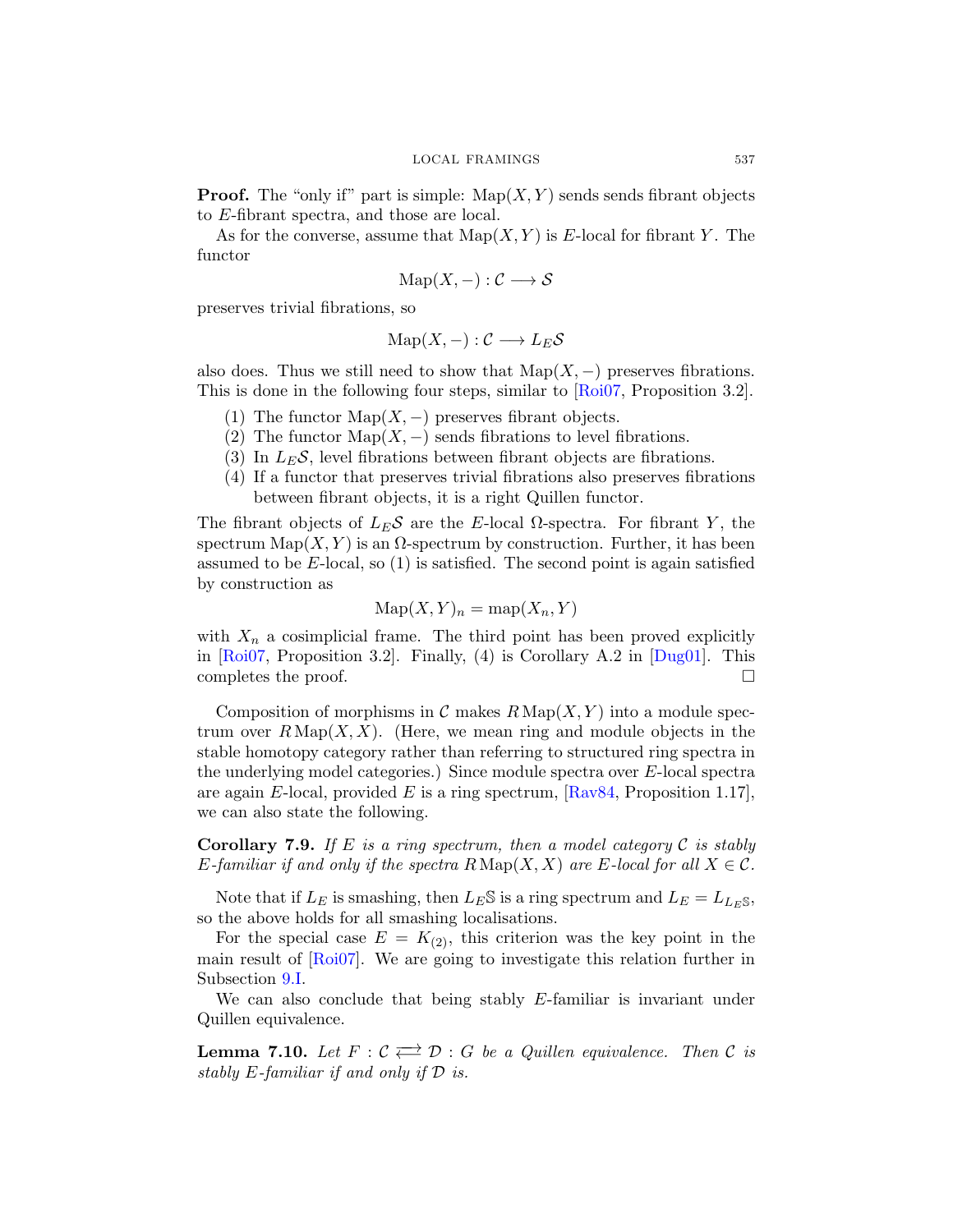Proof. The heart of this proposition is Theorem [7.8,](#page-23-0) along with the fact that if there is a  $\pi_*$ -isomorphism of spectra  $f: X \to Y$  then X is E-local if and only if  $Y$  is. Thus we must show that the mapping spectra of these two categories agree. The key input to this is [\[Len11,](#page-38-0) Theorem 7.3] which states that the functor  $LF$  is a Ho( $\mathcal{S}$ )-module functor.

Take  $C \in \mathcal{C}$  and  $D \in \mathcal{D}$ , then by a standard adjunction argument the spectra  $R\text{Map}(LF(C), D)$  and  $R\text{Map}(C, RG(D))$  are weakly equivalent.

Now we have all the pieces ready. If  $\mathcal D$  is stably E-familiar, then take any pair of objects  $C_1, C_2$  in C. Since we have a Quillen equivalence, the unit of the derived adjunction, id  $\rightarrow RGLF$ , induces a weak equivalence of spectra

$$
R\operatorname{Map}(C_1, C_2) \to R\operatorname{Map}(C_1, RGLF(C_2)) \simeq R\operatorname{Map}(LF(C_1), LF(C_2)).
$$

The right hand side of the above is which is  $E$ -local as  $D$  is stably  $E$ -familiar. Thus all mapping spectra of  $\mathcal C$  are E-local.

Conversely, assume that C is stably E-familiar, then for any  $D_1$  and  $D_2$  of D the mapping spectrum  $R \text{Map}(D_1, D_2)$  is weakly equivalent to  $R\text{Map}(LFRG(D_1), D_2)$  as the counit of the derived adjunction is a weak equivalence. By adjunction as before we can conclude that  $R \text{ Map}(D_1, D_2)$  is stably equivalent to the E-local spectrum  $R \text{ Map}(RG(D_1), RG(D_2))$ . Thus all mapping spectra of  $\mathcal D$  are E-local.

Unfortunately, "stable" together with "E-familiar" does not imply "stably E-familiar". We are going to look at the difference in the next section.

#### 8. "Stable and E-familiar" versus "Stably E-familiar"

We are now going to investigate the difference between E-familiar model categories that are also stable and stably E-familiar model categories. As a reminder, an E-familiar model category  $\mathcal C$  is a model category where all cosimplicial frames

 $\text{sSet}_* \rightleftarrows \mathcal{C}$ 

factor over E-local simplicial sets

$$
L_E \, \text{sSet}_* \iff \mathcal{C}.
$$

A stably E-familiar model category is a model category where all stable frames

 $S \rightleftarrows C$ 

factor over E-local sequential spectra

 $L_{E}S \rightleftarrows \mathcal{C}$ .

Unfortunately, those two notions are not equivalent. We saw that a stably  $E$ -familiar model category is also  $E$ -familiar in Lemma [7.3,](#page-19-0) it is stable by definition. However, the converse is not true. The difference can be seen in the mapping spectra. We saw in Theorem [7.8](#page-23-0) that a model category is stably E-familiar if and only if its mapping spectra are E-local. If the model category is only E-familiar and not stably E-familiar it only implies that the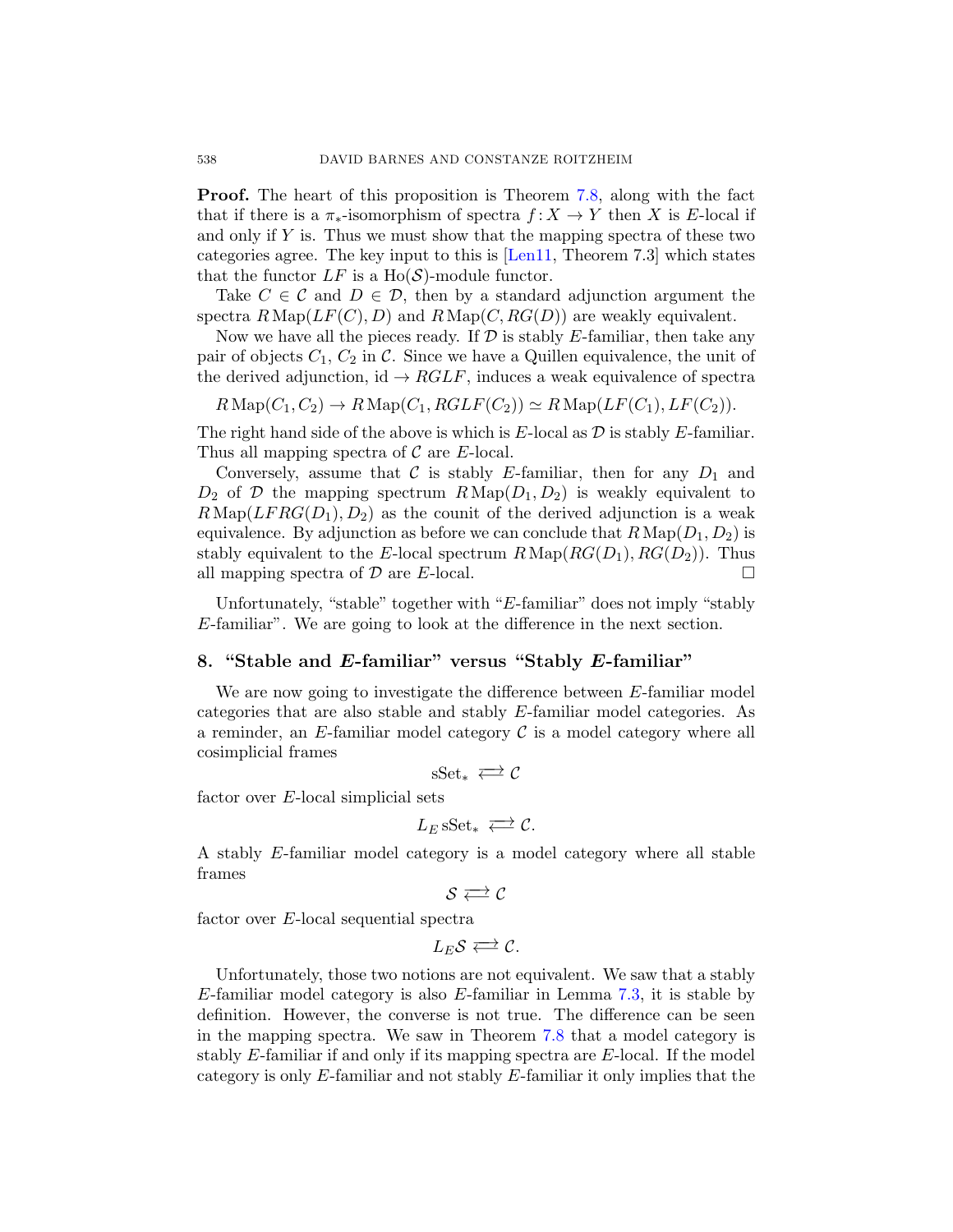#### LOCAL FRAMINGS 539

level spaces of each mapping spectrum are E-local. Although it also implies that the structure maps in the mapping spectra are weak equivalences, this is not enough to deduce that a spectrum is E-local. For example, it does not hold for  $E = H\mathbb{Z}/p$  as the colimit of p-complete groups is not necessarily p-complete.

Applying [\[Hov01\]](#page-38-0), or [\[Sch97\]](#page-38-0) to the model category  $L_E$  sSet<sub>\*</sub> we obtain a model category of sequential spectra in  $L<sub>E</sub>$  sSet<sub>\*</sub>. This model structure is denoted  $\mathcal{S}(L_E \, sSet_*)$ . The key to defining this model structure is the functor

$$
Q: \mathcal{S} \longrightarrow \mathcal{S}
$$

which is the composition of a levelwise E-fibrant replacement functor and a fibrant replacement functor of sequential spectra. Recall from [\[Sch97\]](#page-38-0) that the levelwise E-fibrant replacement functor  $R_l$ , is defined on a spectrum X as follows:  $(R_l X)_0$  is the E-fibrant replacement of  $X_0$  in  $L_E$  sSet<sub>\*</sub>. Then one considers the factorisation of the trivial map

$$
X_k \coprod_{\Sigma X_{k-1}} \Sigma(R_l X_{k-1}) \stackrel{\sim}{\rightarrow} (R_l X)_k \twoheadrightarrow *
$$

to obtain an E-fibrant space  $(R_l X)_k$  along with a levelwise E-equivalence  $\eta_X: X \to R_l X$ .

Definition 8.1. A map f of spectra is a Q*-equivalence* if and only if Qf is a levelwise weak equivalence in sSet∗.

It is not hard to see that the class of Q-equivalences is the class of maps f such that  $R_l$ f is a  $\pi_*$ -isomorphism of spectra.

Definition 8.2. The *model category of spectra in* L<sub>E</sub> sSet<sub>∗</sub>, denoted by  $\mathcal{S}(L_E sSet_*)$ , is a model structure on the category S defined as follows.

- Weak equivalences are the *Q*-equivalences.
- Cofibrations are the cofibrations of  $S$ .
- Fibrations are those maps that have the RLP with respect to cofibrations that are also Q-equivalences.

By [\[Hov01,](#page-38-0) Theorem 8.11], this defines a model structure. Its fibrant objects, known as U*-spectra*, are the spectra whose spaces are E-fibrant and whose structure maps are weak equivalences of simplicial sets.

Lemma 8.3. *There is a Quillen pair between spectra in* L<sup>E</sup> sSet<sup>∗</sup> *and* E*-local spectra.*

$$
\mathrm{id}: \mathcal{S}(L_E\operatorname{sSet}_*) \Longleftrightarrow L_E\mathcal{S}: \mathrm{id}.
$$

Proof. The cofibrations are the same for both model categories. We now show that a Q-equivalence is an E-equivalence. If  $f: X \to Y$  is a Qequivalence, then  $R_l f$  is a  $\pi_*$ -isomorphism, hence  $R_l f$  is an E-equivalence.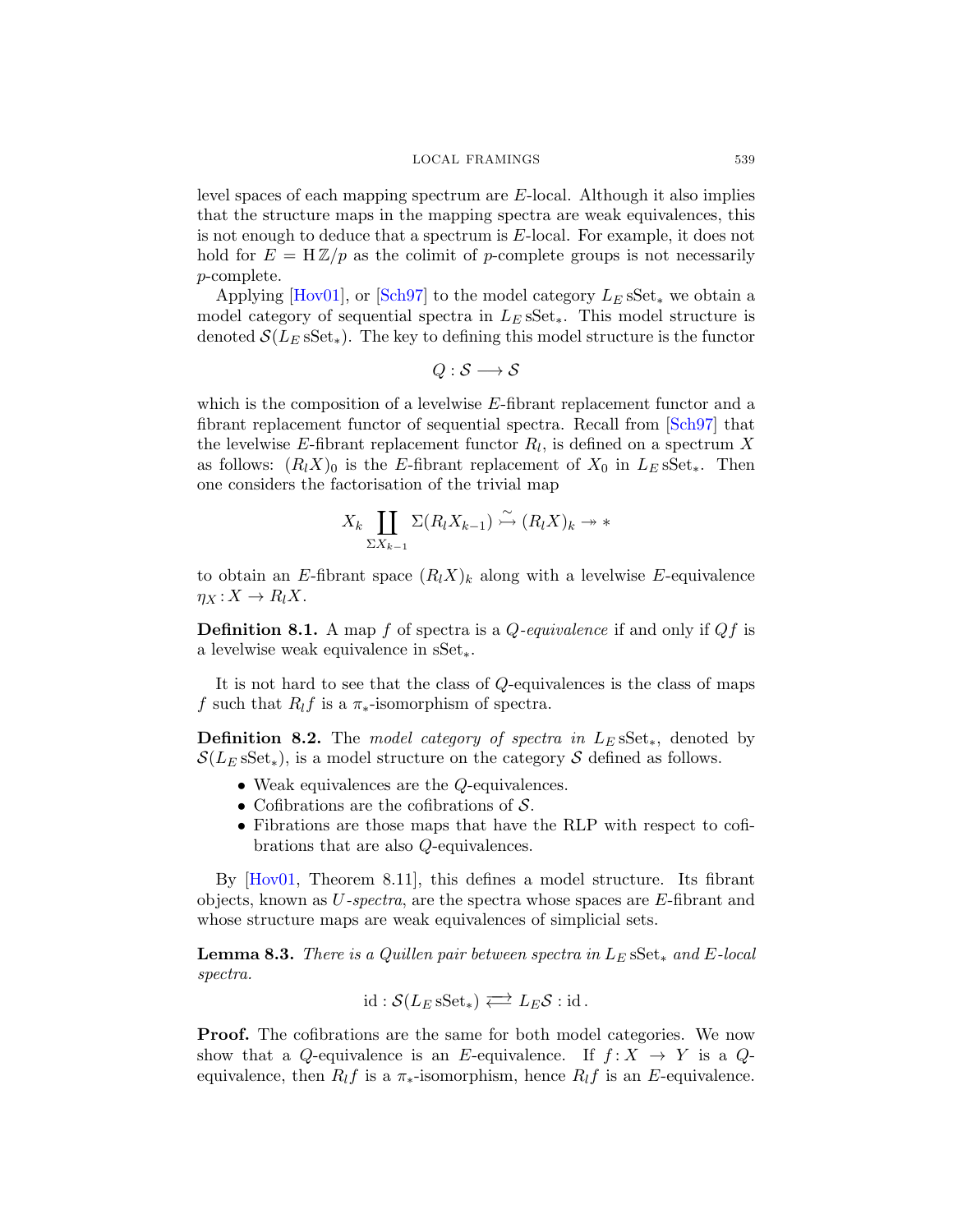Now consider the following commutative diagram:



The maps  $\eta_X$  and  $\eta_Y$  are levelwise E-equivalences, so they are also Eequivalences. Thus  $f$  must also be a  $E$ -equivalence by the two-out-of-three  $\Box$ 

Lemma 8.4. *Let* C *be an* E*-familiar and stable model category. Let* X *be a cofibrant and fibrant object of* C*. Then the Quillen pair*

 $X \wedge - : \mathcal{S} \rightleftarrows \mathcal{C} : \text{Map}(X, -)$ 

*resulting from stable frames gives a Quillen pair*

$$
X \wedge - : \mathcal{S}(L_E sSet_*) \rightleftarrows \mathcal{C} : \text{Map}(X, -).
$$

**Proof.** We will prove that  $\text{Map}(X, -)$  is a right Quillen functor from C to  $L<sub>E</sub>$  sSet<sub>\*</sub>. We know that it preserves trivial fibrations by adjunction as S and  $\mathcal{S}(L_E sSet_*)$  have the same cofibrations. Thus we are left with showing that Map(X, –) preserves fibrations. We follow the proof of [\[Roi07,](#page-38-0) Proposition 3.2]. Recall from [\[Dug01,](#page-37-0) Corollary 6.2] that it suffices to show that Map(X, –) takes fibrations between fibrant objects of C to fibrations of  $\mathcal{S}(L_E \, \text{sSet}_*)$ .

First we note that  $\text{Map}(X, -)$  takes fibrations of C to levelwise fibrations of  $\mathcal{S}(L_E sSet_*)$ : the  $n^{th}$  level space of the spectrum  $\mathrm{Map}(X, Y)$  is given by  $\widehat{\text{Map}}(X_n, Y)$ , where  $X_n \in \mathcal{C}^{\Delta}$  is the cosimplicial set representing the adjunction

 $X \wedge F_n(-)$ : s $Set_* \iff \mathcal{C}$ : Map $(X, -)_n$ .

The model category  $\mathcal C$  is E-familiar, so

$$
X_n \wedge - : \mathrm{sSet}_* \iff \mathcal{C} : \mathrm{Map}(X_n, -)
$$

factors over E-local simplicial sets by assumption. In particular, the functor Map( $X_n$ , –) preserves fibrations. Hence Map( $X$ , –) sends fibrations to level fibrations in  $\mathcal{S}(L_E \, \text{sSet}_*)$ .

Secondly, for fibrant Y,  $\text{Map}(X, Y)$  is an  $\Omega$ -spectrum, since  $\text{Map}(X, -)$  is a right Quillen functor from  $\mathcal C$  to  $\mathcal S$ . Thirdly a levelwise fibration between fibrant objects of  $\mathcal{S}(L_E sSet_*)$  is a fibration. (For this statement, follow the proof of [\[Roi07,](#page-38-0) Proposition 3.2], remembering that a Q-equivalence between U-spectra is a  $\pi_*$ -isomorphism.)

Combining these three points we see that for fibrant  $Y \in \mathcal{C}$ , Map $(X, Y)$ is a U-spectrum. So if  $f: Y \to Z$  is a fibration between fibrant objects of C, then  $\text{Map}(X, f)$  is a levelwise fibration between fibrant objects of  $\mathcal{S}(L_E \, \text{sSet}_*)$  and the result follows.

<span id="page-28-0"></span>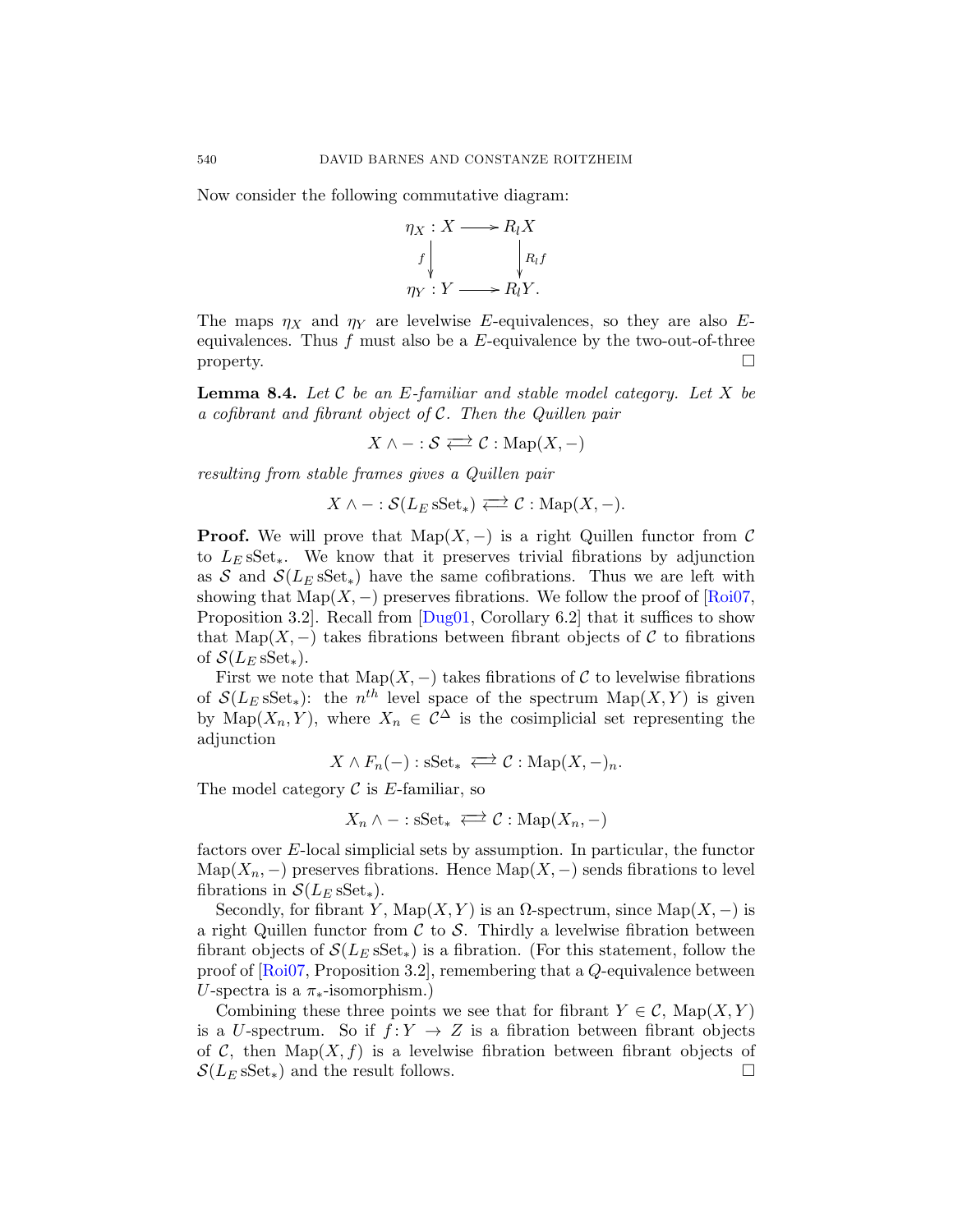<span id="page-29-0"></span>Remark 8.5. With the same method as in the previous section, we could now also show the following: If  $\mathcal C$  is an E-familiar stable model category then Ho(C) is a closed Ho( $\mathcal{S}(L_E \, sSet_*)$ )-module category. However, since not much is known about the category  $Ho(S(L_E sSet_*))$ , we would rather concentrate on investigating the case of  $Ho(L<sub>E</sub>S)$ -module categories.

We now give an example where an  $E$ -familiar and stable model category  $\mathcal C$  is stably E-familiar.

Lemma 8.6. *Let* R *be a subring of the rationals. Then the stable model category of spectra in* HR-local simplicial sets,  $\mathcal{S}(L_{HR} sSet_{*})$ , is the same as the stable model category of H R-local spectra,  $L_{H R} S$ .

Proof. We know that these categories have the same cofibrations and that in each case a weak equivalence between fibrant objects is a  $\pi_*$ -isomorphism of spectra in simplicial sets. If we can show that they have the same fibrant objects, then it follows that the weak equivalences are the same.

By [\[SS02,](#page-39-0) Lemma 4.1] a fibrant object of  $L_{HR}S$  is an  $\Omega$ -spectrum whose homotopy groups are R-local. The fibrant objects of  $\mathcal{S}(L_{HR} sSet_*)$  are the U-spectra, i.e.,  $\Omega$ -spectra where every level is a H R-fibrant simplicial set. If a spectrum X is fibrant in  $L_{H R} S$  then each space must be HR-local, hence X is also a U-spectrum. Conversely, for large n, the  $n<sup>th</sup>$  homotopy group of an H $R$ -local space is  $R$ -local. Hence the homotopy groups of a  $U$ -spectrum are R-local. Thus any U-spectrum is fibrant in  $L_{HR}S$ .

Corollary 8.7. *A model category* C *is stably* H R*-familiar if and only if it is* H R*-familiar and stable.*

#### 9. Examples and applications

We dedicate the final section of this paper to examples and applications of the technical work done in the previous sections. We will see how we can use E-local stable framings in the context of rigidity in the sense of  $|\text{Sch}07|$ and  $\left[\text{Ro}i07\right]$ . Then another application will study stably E-familiar model categories in terms of an action of the stable homotopy groups of the E-local spheres. Finally, we can use all of this to classify algebraic E-familiar model categories. Let us start with some immediate consequences.

Some homology theories that are of crucial importance to stable homotopy theory are the chromatic Johnson–Wilson theories  $E(n)$  with

$$
E(n)_{*} \cong \mathbb{Z}_{(p)}[v_1, v_2, ..., v_n, v_n^{-1}], \ \ |v_i| = 2p^i - 2
$$

as well as the Morava K-theories  $K(n)$  with

$$
K(n)_* \cong \mathbb{Z}/p[v_n, v_n^{-1}].
$$

Note that the prime p is absent from notation, and by convention,  $E(0) =$  $K(0) = H \mathbb{Q}$ . These homology theories and their Bousfield localisations provide important structural information about the stable homotopy category. For example, they are linked with periodicity and nilpotency phenomena.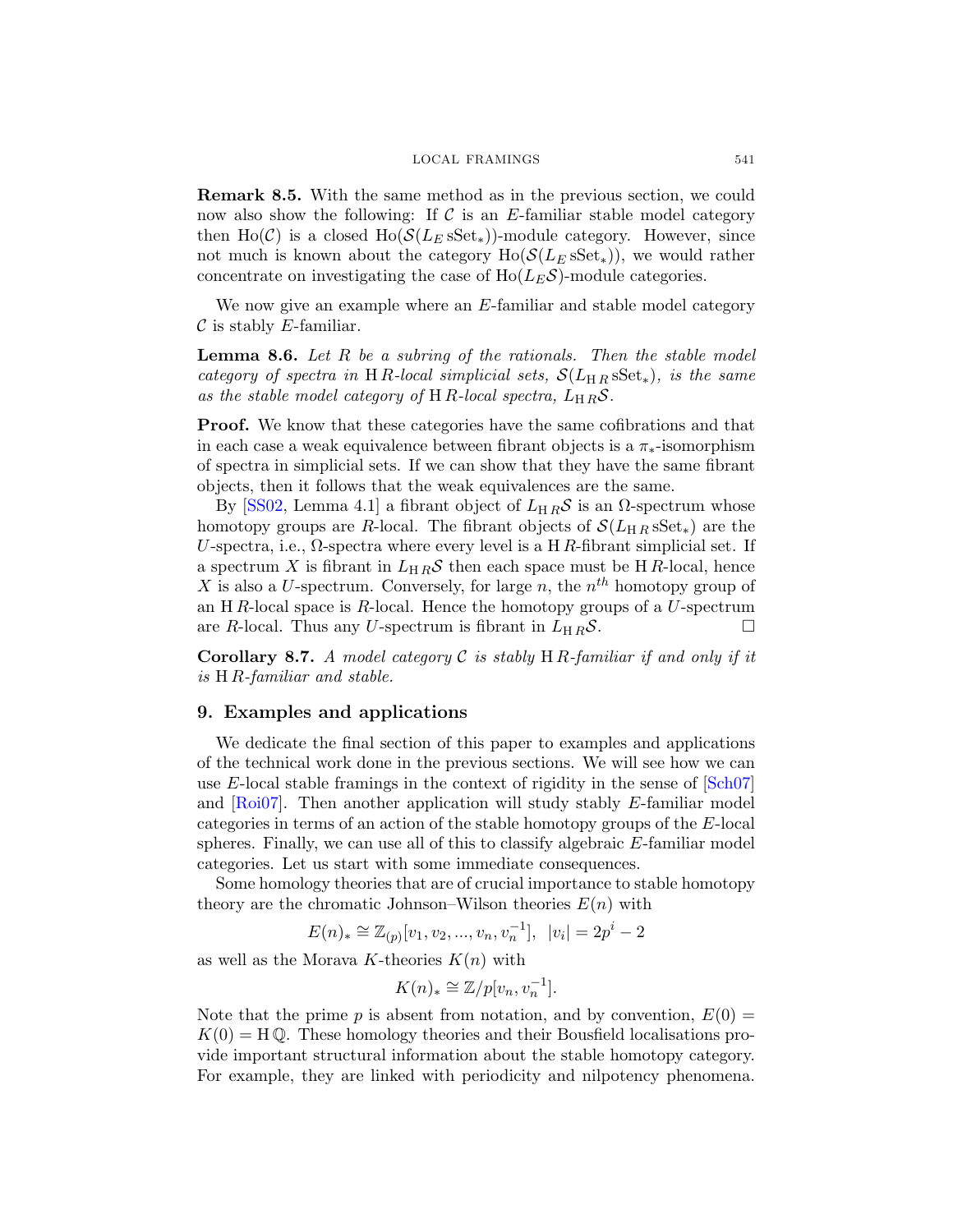Also, the "chromatic convergence" theorem says that for a fixed prime  $p$ ,  $\text{Ho}(L_{E(n)}\mathcal{S})$  gives a better and better approximation of the stable homotopy category as  $n$  increases. The "thick subcategory theorem" says that the  $\text{Ho}(L_{K(n)}\mathcal{S})$  are the "atomic" localisations of the stable homotopy category. Finally, there is the chromatic pullback square linking the  $E(n)$  with the  $K(n)$ . Details can be found in [\[Rav92\]](#page-38-0). It is worth noting that  $E(1)$  is the Adams summand of  $p$ -local complex  $K$ -theory, so localising with respect to  $E(1)$  agrees with p-local K-localisation.

As there are plenty of known results about the relations between the  $E(n)$  and  $K(n)$  (see [\[Rav84\]](#page-38-0)), we can easily draw some first conclusions. For example, for a spectrum  $X$  one has

$$
L_{K(n)}L_{E(n-1)}X \simeq *.
$$

Thus, a stably  $E(n-1)$ -familiar model category cannot be stably  $K(n)$ familiar. One can also see that "stably  $E(n-1)$ -familiar" also implies "stably  $E(n)$ -familiar". Also, any stably  $K(n)$ -familiar model category is also stably  $E(n)$ -familiar.

9.I. Rigidity questions. In recent years, Schwede showed that the stable homotopy category is homotopically determined by its triangulated structure only — every stable model category  $\mathcal C$  with Ho( $\mathcal C$ ) triangulated equivalent to  $Ho(S)$  is automatically Quillen equivalent to S, see [\[Sch07\]](#page-38-0). Of course, this started the question of which other stable model categories are "rigid" in this sense.

**Rigidity question** Let  $\mathcal{C}$  be a stable model category. Assuming that there is an equivalence of triangulated categories

$$
\Phi: \text{Ho}(L_E \mathcal{S}) \xrightarrow{\sim} \text{Ho}(\mathcal{C}),
$$

are  $L_E \mathcal{S}$  and  $\mathcal{C}$  Quillen equivalent?

To gain knowledge about the deeper structure of the stable homotopy category, the second author started considering the rigidity of chromatic Bousfield localisations of the stable homotopy category. For  $p = 2$ , the result was that the  $E(1)$ -local stable homotopy category is rigid  $[Roi07]$ . On the other hand, Franke showed in [\[Fra96\]](#page-38-0) that for  $p > 2$ , the  $E(1)$ -local stable homotopy category possesses at least one "exotic model". Although the statements of the results in [\[Sch07\]](#page-38-0) and [\[Roi07\]](#page-38-0) look similar, the computational methods employed are quite different. We are going to see how these results and some elements of their proofs fit into the framework of stable E-familiarity. We restrict ourselves to the case of smashing localisations  $L<sub>E</sub>$  to make sure that the E-local sphere is a compact generator [\[HPS97,](#page-38-0) Theorem 3.5.2].

So what obvious obstructions are there for a model category  $\mathcal C$  to be Quillen equivalent to some  $L_E S$ ? For example, Lemma [7.10](#page-24-0) tells us that C has to be stably E-familiar. In the case of Schwede's proof for  $E = \mathbb{S}$ ,

<span id="page-30-0"></span>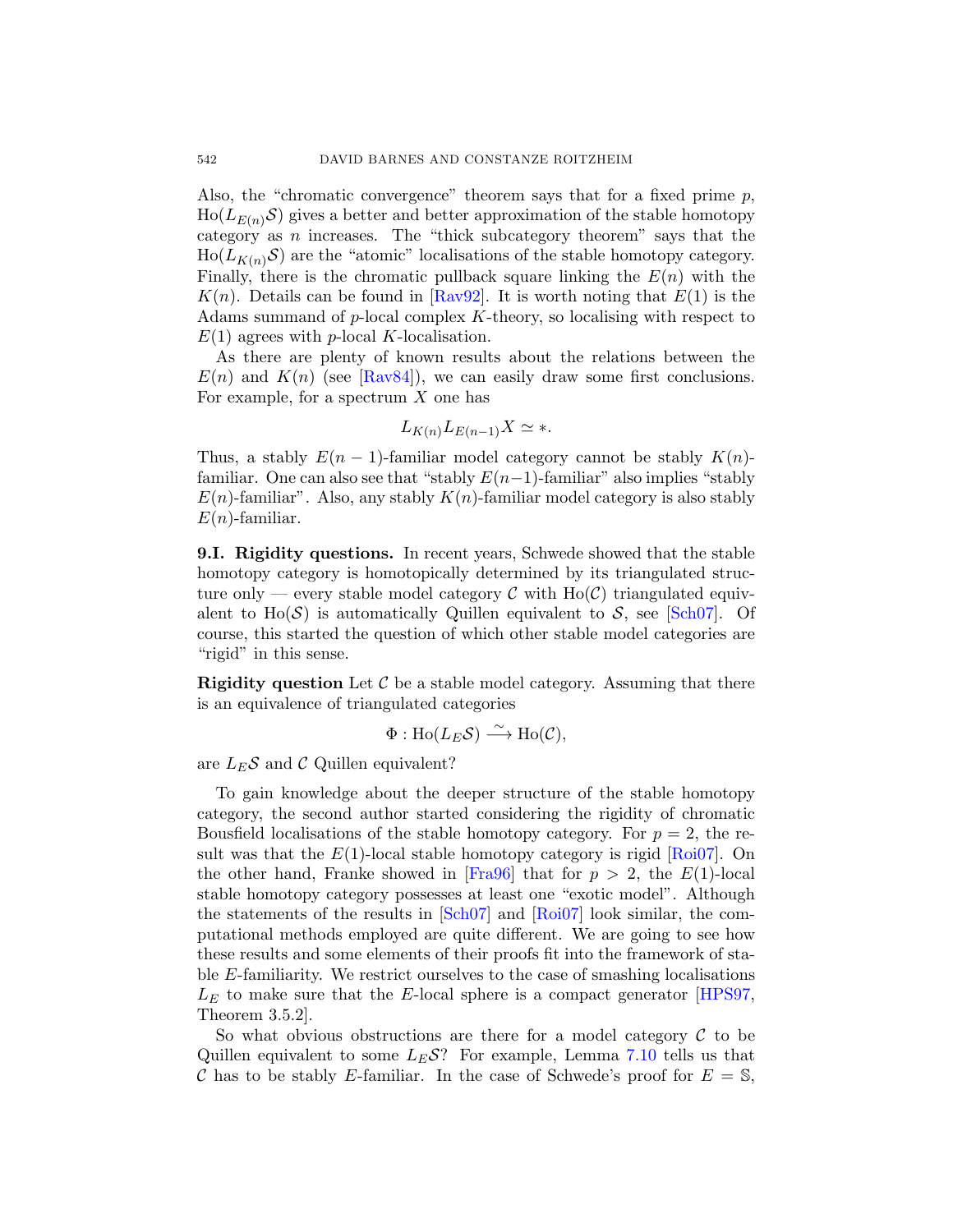#### LOCAL FRAMINGS 543

<span id="page-31-0"></span>this condition is trivial, but for other  $E$  this becomes a highly complicated computation. The second author could attempt this for  $E(1)$  as in this range the telescope conjecture holds, giving a computable criterion for when a spectrum is  $E(1)$ -local. The core computation (using specific relations in  $\pi_*(L_{K_{(2)}}\mathbb{S})$  ) was to show that every mapping spectrum  $\text{Map}(X, Y)$  is  $K_{(2)}$ -local [\[Roi07,](#page-38-0) Lemma 3.3]. In our words, this showed that C is stably  $K_{(2)}$ -familiar. So in the case of  $E = K_{(2)}$ , being stably E-familiar actually only depended on the triangulated structure of  $Ho(\mathcal{C})$ , which cannot be expected in the general case.

Given a stable model category  $C$ , the first big step towards a Quillen equivalence with  $L_E \mathcal{S}$  is the construction of a Quillen functor. We can specify what this functor has to be when localising at  $E$  is smashing.

Lemma 9.1. *The following are equivalent when localisation at* E *is smashing.*

- There is a Quillen equivalence  $F: L_E \mathcal{S} \rightleftarrows \mathcal{C}: G$ .
- $\omega X \wedge -: L_E \mathcal{S} \rightleftarrows \mathcal{C}: \mathrm{Map}(\omega X, -)$  *is a Quillen equivalence for* X *a fibrant-cofibrant replacement of*  $F(L_E S)$  *and*  $\omega X$  *a stable frame on* X*.*

**Proof.** If C is Quillen equivalent to  $L_E S$ , it is automatically stably E-familiar by Lemma [7.10.](#page-24-0) Since F and  $\omega X \wedge -$  agree on the E-local sphere, their derived functors agree by Lemma [7.4.](#page-20-0) Hence one is a Quillen equivalence if and only if the other is.

Using this, we see that if one has a triangulated equivalence between  $\text{Ho}(L_E\mathcal{S})$  and  $\text{Ho}(\mathcal{C})$ , that comes from a Quillen functor, then it is determined by the image of the E-local sphere.

Corollary 9.2. *If the triangulated equivalence*

 $\Phi: Ho(L_E\mathcal{S}) \longrightarrow Ho(\mathcal{C})$ 

*is realised by a Quillen functor, then it is realised uniquely up to natural transformations that are objectwise weak equivalences.*

**Corollary 9.3.** *The Quillen self-equivalences*  $L_E \mathcal{S} \longrightarrow L_E \mathcal{S}$  correspond to *the Picard group*  $Pic(L_E \mathcal{S})$ *.* 

**Proof.** By Lemma [9.1,](#page-30-0) every Quillen equivalence is of the form  $(\omega X \wedge$  $-$ , Map( $\omega X$ ,  $-$ )) for  $X \in L_E \mathcal{S}$  a fibrant and cofibrant spectrum. By the uniqueness of framings (Lemma [7.4\)](#page-20-0), such an adjunction agrees with the Quillen pair  $(X \wedge -, \text{Map}(X, -))$  from Example [6.7.](#page-18-0) In the second pair,  $\wedge$ denotes the smash product of spectra. Hence,  $(X \land \neg, \text{Map}(X, -))$  provides a Quillen equivalence if and only if  $X \in Pic(L_E \mathcal{S})$ .

With the results of Section [7,](#page-19-0) we can reduce the question of whether a functor is a Quillen equivalence to studying a mapping spectrum, a technique related to Morita theory.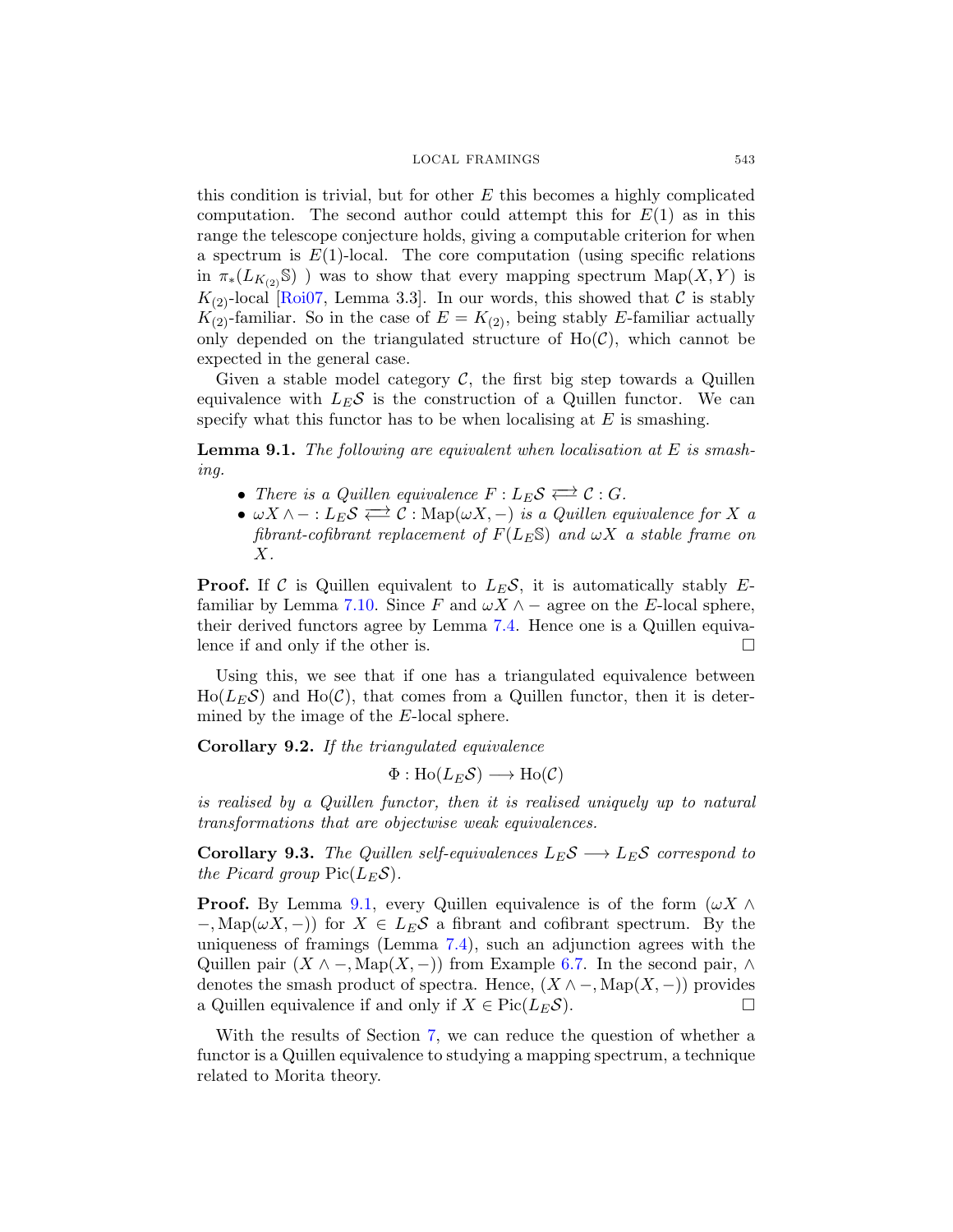<span id="page-32-0"></span>**Proposition 9.4.** A stable model category  $\mathcal{C}$  and  $L_E \mathcal{S}$  are Quillen equivalent *if and only if the map*

$$
L_E \mathbb{S} \longrightarrow R \operatorname{Map}(X, X)
$$

*is a* π∗*-isomorphism for* X *a fibrant-cofibrant compact generator of* C*.*

**Proof.** The "only if" direction is immediate. We note that as  $X$  is a compact generator of C, the functor  $R \text{Map}(X, -)$  reflects isomorphisms. Then  $X \wedge_E^L$  – and  $R \operatorname{Map}(X, -)$  are inverse equivalences of categories if and only if the map

$$
Y \longrightarrow R \operatorname{Map}(X, X \wedge^L Y)
$$

is an isomorphism in  $Ho(L<sub>E</sub>S)$  for all Y. Now for a compactly generated triangulated category, checking this is a standard argument [\[Roi07,](#page-38-0) Theorem 4.2]. The full subcategory of those Y such that the above map is a weak equivalence is closed under exact triangles and coproducts. It contains the sphere by assumption. But any full subcategory of  $Ho(L<sub>E</sub>S)$ , that contains the sphere and is closed under coproducts and exact triangles, is  $Ho(L<sub>E</sub>S)$ itself. This means that the above map is an isomorphism for all  $Y$ , which is what we wanted to prove.  $\Box$ 

By adjunction, the above condition is equivalent to showing that

(1) 
$$
X \wedge^L - :[\mathbb{S}, \mathbb{S}]^{L_E \mathcal{S}} \longrightarrow [X, X]^{\mathcal{C}}
$$

is an isomorphism, cf. Proposition [9.10](#page-35-0) in the next subsection. Both Schwede in the case of  $E = S$ , and the second author for  $E = E(1)$ , proved this by exploiting the relations in  $\pi_*(L_E\mathbb{S})$ . Using induction, Schwede reduces the question to elements in  $\pi_*(\mathbb{S})$  that have Adams filtration one [\[Sch01\]](#page-38-0). For odd primes, this is just  $\alpha_1 \in \pi_{2p-3}(\mathbb{S})$ . Schwede shows that  $X \wedge^L \alpha_1 \neq 0$  using extended powers of the mod-p Moore spectrum.

For  $p = 2$ , the elements of Adams filtration 1 are the Hopf maps  $\eta$ ,  $\nu$ and  $\sigma$ . As  $\nu$  and  $\sigma$  can be constructed from  $\eta$  using Toda bracket relations (which are preserved under exact functors), it can be reduced further to studying  $X \wedge^L \eta$  only. Multiplication by 2 on the mod-2 Moore spectrum  $M$  is not only nonzero but also factors over  $\eta$ . Since this information is also preserved by exact functors, it can be deduced that

$$
X \wedge^L \eta \neq 0 \text{ in } [X, X]^{\mathcal{C}} \cong \mathbb{Z}/2
$$

for any C with Ho(C)  $\simeq$  Ho( $\mathcal{S}_{(2)}$ ). Together with the inductive argument this shows that [\(1\)](#page-31-0) is an isomorphism.

For  $E = E(1)$  and  $p = 2$ , the question is also reduced to the behaviour of  $\eta \in \pi_*(L_{E(1)}\mathbb{S})$ . But rather than using Adams filtration, the reduction exploits  $v_1$ -periodicity in the mod-2 homotopy groups.

For  $p > 2$  the question is again reduced to  $\alpha_1$ . But since for odd primes  $\pi_*(L_{E(1)}\mathbb{S})$  is not equipped with the same density of relations as for  $p=2$ ,  $X \wedge^L \alpha_1 = 0$  is possible, allowing space for exotic models [\[Roi07,](#page-38-0) Theorem 6.8].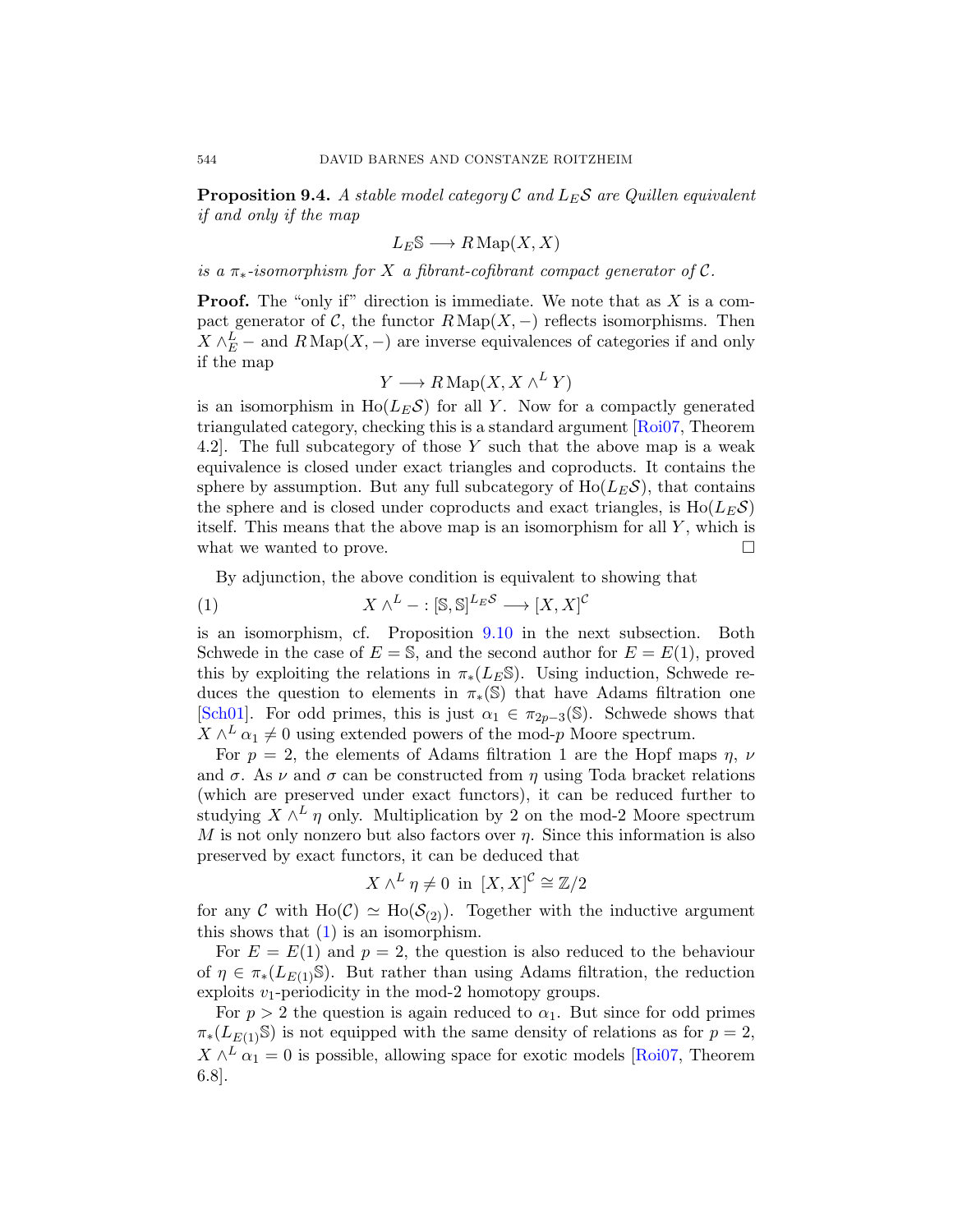<span id="page-33-0"></span>To summarize: when  $L_E$  is smashing, C is Quillen equivalent to  $Ho(L_E \mathcal{S})$ if and only if:

- $\mathcal C$  is stably *E*-familiar.
- $\mathbb{S} \longrightarrow R \operatorname{Map}(X, X)$  is an E-equivalence.

If these properties only depend on the triangulated structure of Ho( $\mathcal{C}$ )  $\simeq$  $Ho(L<sub>E</sub>S)$ , then  $Ho(L<sub>E</sub>S)$  is rigid.

9.II. Modular rigidity. We can also use stable frames to look at the rigidity question from a different angle. How much homotopical information can be seen by the  $Ho(\mathcal{S})$ -module structure coming from stable frames? The answer is that for E-local spectra, the module structure encodes all relevant information. One could say that "Ho( $L_E \mathcal{S}$ ) is rigid as a Ho( $\mathcal{S}$ )-module category".

Theorem 9.5. *Let* L<sup>E</sup> *be a smashing localisation and*

$$
\Phi: \text{Ho}(L_E \mathcal{S}) \longrightarrow \text{Ho}(\mathcal{C})
$$

*be an equivalence of triangulated categories. Then the following are equivalent.*

- Φ *is the derived functor of a Quillen equivalence.*
- $\bullet$   $\Phi$  *is a* Ho( $\mathcal{S}$ )-module functor.

**Proof.** We know that Quillen functors induce  $Ho(S)$ -module functors. For the other implication, assume that we have an equivalence of triangulated categories

$$
\Phi: \text{Ho}(L_E \mathcal{S}) \longrightarrow \text{Ho}(\mathcal{C}).
$$

By  $[SS03, Theorem 3.1.1],$  C is Quillen equivalent to a category of module spectra over a ring spectrum  $R$ . Its Bousfield localisation  $L_E R$  is still a ring spectrum. Let us now consider the category of  $L_E R$ -module spectra. We arrive at the following situation.



By [\[EKMM97,](#page-38-0) Proposition VIII.3.2],

$$
Ho(L_ER\text{-mod}) \cong Ho(R\text{-mod})[E^{-1}],
$$

i.e., Ho( $L_E R$ -mod) is Ho( $R$ -mod) with the  $E_*$ -isomorphisms formally inverted. Because  $\Phi$  is assumed to be a Ho(S)-module functor, it sends  $E_*$ isomorphisms to  $E_*$ -isomorphisms, as does its inverse  $\Phi^{-1}$ . It follows that  $\Phi^{-1}$  must factor over Ho( $L_E R$ -mod), giving an inverse to  $\Phi'$ . So now we know that if  $\Phi$  is a Ho(S)-module equivalence, then it also induces an equivalence

$$
\text{Ho}(L_E \mathcal{S}) = \text{Ho}(L_E \mathcal{S})[E^{-1}] \longrightarrow \text{Ho}(R\text{-mod})[E^{-1}].
$$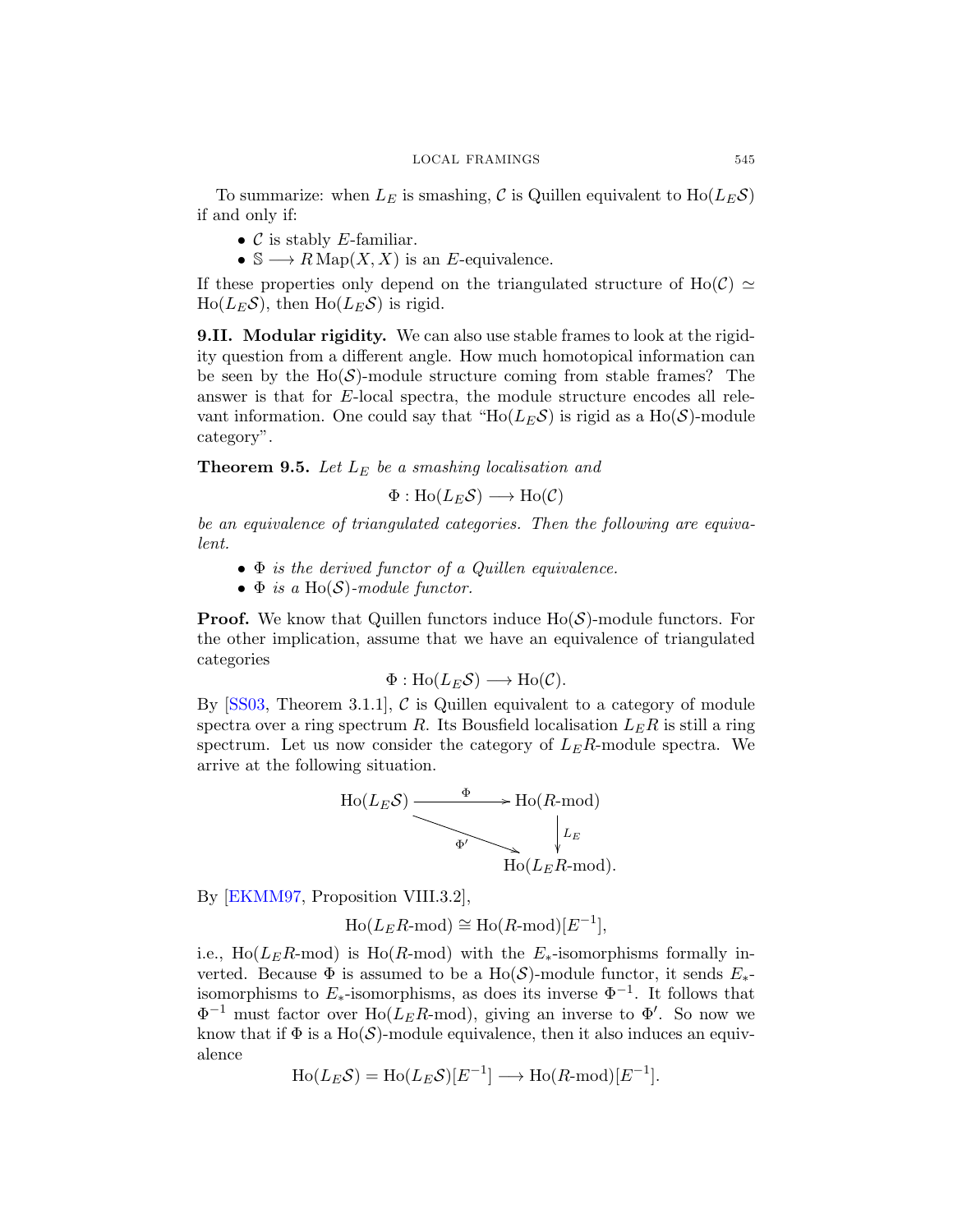<span id="page-34-0"></span>Consequently,  $\Phi'$  is a triangulated equivalence, and so is

$$
L_E: Ho(R\text{-mod}) \longrightarrow Ho(L_ER\text{-mod}).
$$

So C, R-mod and  $L_E R$ -mod are all Quillen equivalent. Since  $L_E R$  is obviously E-local and  $L_E$  is smashing, the category  $L_E R$ -mod is an  $L_E S$ -model category. Thus,  $\mathcal C$  is stably E-familiar.

As  $\mathcal C$  is stably E-familiar, we can now consider Quillen functors

$$
X \wedge - :L_E \mathcal{S} \longrightarrow \mathcal{C} \text{ for } X \in \mathcal{C}.
$$

Take  $X = \Phi(L_E \mathbb{S})$ . Remember that  $\Phi$  is a Ho(S)-module functor and that  $X \wedge^L - = X \wedge^L -$ . Then

$$
X \wedge_E^L - = \Phi(L_n \mathbb{S}) \wedge_E^L - = \Phi(L_n \mathbb{S} \wedge^L -) = \Phi(-).
$$

This means that  $X \wedge -$  is a Quillen functor with left derived functor  $\Phi$ , which is what we wanted to prove.  $\Box$ 

This means that for  $L<sub>E</sub>$  smashing, all higher homotopy information of  $L_E \mathcal{S}$  is encoded in the stable frames.

9.III. Linearity and uniqueness. A major application of framings is using them to define an action of the stable homotopy groups of spheres on the morphism groups of the homotopy category of a stable model category. In [\[SS02\]](#page-39-0), Schwede and Shipley define this  $\pi_*(\mathbb{S})$ -action and show how it can be used to examine whether a stable model category is Quillen equivalent to the category of spectra.

We are going to use our work on  $E$ -local framings to investigate whether a stably  $E$ -familiar model category  $\mathcal C$  is Quillen equivalent to the category of E-local spectra  $L_E \mathcal{S}$ , in the case that localisation at E is smashing. There, the action of  $\pi_*\mathbb{S}$  passes through  $\pi_*(L_E\mathbb{S})$ , which is an advantage, as in many cases  $\pi_* L_E \$  is better understood, more computable and more highly structured than  $\pi_*\mathbb{S}$ .

First of all, let  $R_*$  be a graded ring. We say that a triangulated category  $\mathcal T$  is  $R_*$ -linear if  $\mathcal T$  has an action of  $R_*$  which is compatible with the triangulated structure, i.e., there are bilinear pairings

$$
R_n \wedge \mathcal{T}(X,Y) \longrightarrow \mathcal{T}(X[n],Y)
$$

for all  $X, Y \in \mathcal{T}$  which are unital, associative, central and compatible with the shift in  $\mathcal{T}$  [\[SS02,](#page-39-0) Definition 2.2].

An R∗*-exact functor* is a functor of triangulated categories which is compatible with the  $R_{*}$ -action, see [\[SS02,](#page-39-0) Definition 2.2].

**Example 9.6.** Let  $M$  be a monoidal triangulated category with unit I and  $\mathcal T$  a module over this category. Then we see that the module action makes every group  $\mathcal{T}(A, B)$  into a  $\mathcal{M}(I, I)$ -linear category.

For  $\mathcal{T} = Ho(\mathcal{C})$  and  $\mathcal{M} = Ho(\mathcal{S})$ , this recovers [\[SS02,](#page-39-0) Construction 2.4]. If  $\mathcal C$  is a stably E-familiar model category, the above construction makes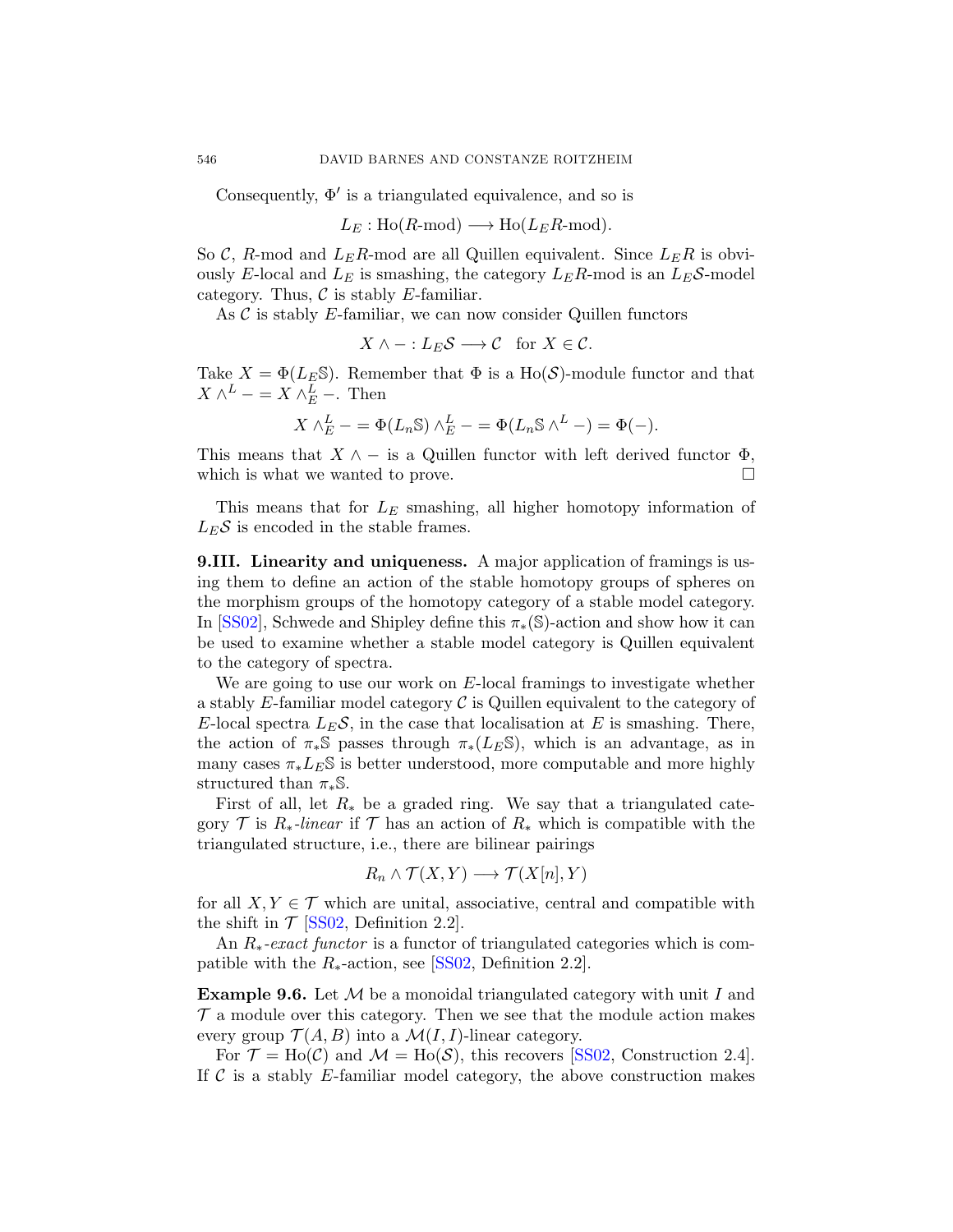<span id="page-35-0"></span>Ho(C) into a  $\pi_*(L_E\mathbb{S})$ -linear category. Furthermore, the ring  $\pi_*(\mathbb{S})$  acts on  $[X, Y]_*^{\mathcal{C}}$  via the localisation map  $\pi_*(\mathbb{S}) \to \pi_*(L_E \mathbb{S})$ .

Remark 9.7. One might want to study stable model categories whose homotopy categories are  $\pi_*(L_E\mathbb{S})$ -triangulated, but this notion has a difficulty. Let C be such a model category, then one would want the action of  $\pi_*(L_E\mathbb{S})$ on homotopy classes of maps (coming from the  $\pi_*(L_E\mathbb{S})$ -triangulation) to be related to the map

$$
[\mathbb{S},L_E\mathbb{S}]_*^{\mathcal{S}}\times [X,Y]_*^{\mathcal{C}}\to [X,Y\wedge^L L_E\mathbb{S}]_*^{\mathcal{C}}
$$

that comes from stable framings. The only way of achieving a suitably useful relation seems to be requiring that for any Y the map  $Y \to Y \wedge^L L_E \mathbb{S}$  is a weak equivalence. In the smashing case, which is the one of greatest interest, this is precisely the condition that  $\mathcal C$  be stably E-familiar.

Lemma 9.8. *A Quillen pair between stably* E*-familiar model categories induces an adjunction of closed* Ho(LES)*-modules on homotopy categories.*

Proof. Take a Quillen pair between stably E-familiar model categories

$$
F:\mathcal{C}\Longleftrightarrow \mathcal{D}:G
$$

then the categories Ho(C) and Ho(D) are closed Ho( $L_E\mathcal{S}$ )-modules by Theorem [7.5.](#page-20-0) We want to show that the derived adjunction

$$
LF: Ho(\mathcal{C}) \Longleftrightarrow Ho(\mathcal{D}): RG
$$

is an adjunction of closed  $Ho(L<sub>E</sub>S)$ -modules. By [\[Hov99,](#page-38-0) Definition 4.1.14], this amounts to showing that LF is a  $Ho(L<sub>E</sub>S)$ -module functor. So we need a natural isomorphism, in  $Ho(D)$ 

$$
m: LF(X) \wedge_E^L K \to LF(X \wedge_E^L K)
$$

for any  $X \in Ho(C)$  and  $K \in Ho(L_E\mathcal{S})$ , which satisfies associativity and unital coherence conditions. By  $[Len11, Theorem 7.3]$ , the functor  $LF$  is a  $Ho(S)$ -module functor. Let

$$
m': LF(X) \wedge^L K \to LF(X \wedge^L K)
$$

be the associativity isomorphism of this structure. We can choose  $m'$  to be equal to m, since the cofibrant replacement functor of  $L_E \mathcal{S}$  can be chosen to agree with that of  $S$ . It remains to show that this  $m$  is natural on the category Ho( $L_E \mathcal{S}$ ). Take an E-equivalence  $f: L \to K$ , and consider the diagram

$$
LF(X) \wedge_E^L L \xrightarrow{1 \wedge_E^L f} LF(X) \wedge_E^L K
$$
  
\n
$$
\downarrow m'
$$
  
\n
$$
LF(X \wedge_E^L L) \xrightarrow{LF(1 \wedge_E^L f)} LF(X \wedge_E^L K).
$$

By naturality of  $m'$  on  $H_0(\mathcal{S})$  this diagram commutes. The top and bottom horizontal maps are isomorphisms, so the analogous diagram involving  $f^{-1}$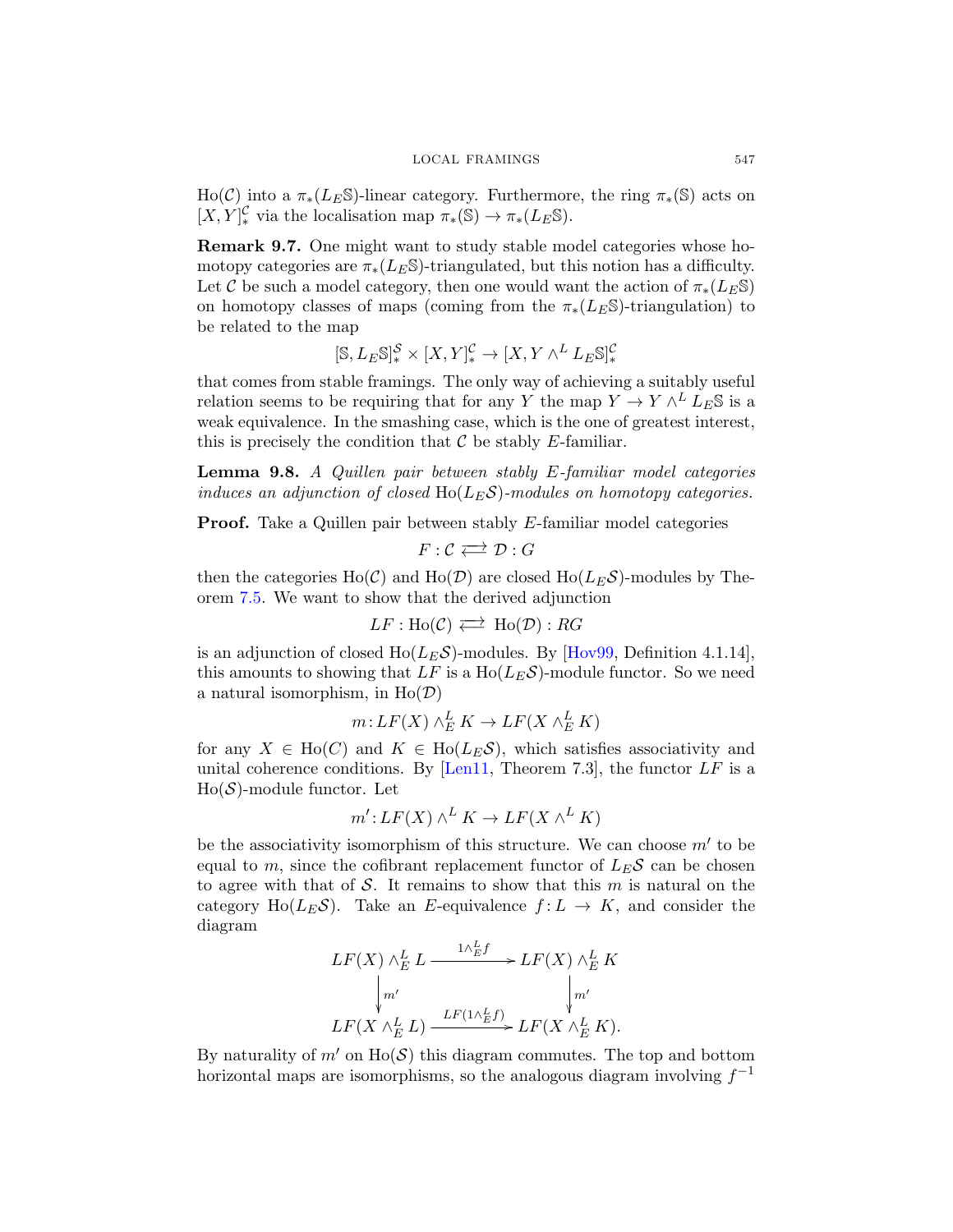<span id="page-36-0"></span>commutes. This shows that  $m = m'$  is a natural isomorphism on  $Ho(L_E \mathcal{S})$ . The coherence conditions follow immediately.

Corollary 9.9. *A Quillen pair between stably* E*-familiar model categories is*  $\pi_*(L_F\mathbb{S})$ *-linear.* 

We can now use this  $\pi_*(L_E\mathbb{S})$ -action to study whether a stably E-familiar stable model category C is Quillen equivalent to  $L_E S$ . For this we need to restrict ourselves to smashing localisations in order to guarantee that the E-local sphere is still a small weak generator [\[HPS97,](#page-38-0) Theorem 3.5.2].

We can easily state an E-local version of [\[SS02,](#page-39-0) Theorem 5.3]. The proof is obviously going to be extremely similar to the original, so we omit it and refer to Schwede's and Shipley's version. The only difference being using the fact that in a stably E-familiar model category, mapping spectra are E-local.

Proposition 9.10. *Let* C *be a stably* E*-familiar model category. Then the following are equivalent.*

- (1) *There is a chain of Quillen equivalences between*  $\mathcal{C}$  *and*  $L_E \mathcal{S}$ .
- (2) *There is a*  $\pi_*(L_E \mathbb{S})$ *-linear equivalence between* Ho(C) *and* Ho( $L_E \mathcal{S}$ )*.*
- (3) *The model category*  $\mathcal C$  *has a small weak generator*  $X$  *for which*  $[X, X]_*^{\mathcal C}$ *is freely generated as a*  $\pi_*(L_E\mathbb{S})$ -module by the identity of X.
- (4) *The homotopy category* Ho(C) *has a cofibrant-fibrant small weak generator* X *for which*  $L_E\mathbb{S} \longrightarrow \text{Map}(X,X)$  *is a weak equivalence of spectra.*

*Furthermore if* X *is a cofibrant and fibrant object of* C *which satisfies either of the last two conditions then the adjunction* (X∧−, Map(X, −) *is a Quillen equivalence between*  $\mathcal{C}$  *and*  $L_E \mathcal{S}$ *.* 

9.IV. Algebraic model categories. Another interesting class of model categories to consider is the class of *algebraic model categories*. An algebraic model category is a  $Ch(\mathbb{Z})$ -model category, where  $Ch(\mathbb{Z})$  denotes the model category of chain complexes of abelian groups. Sometimes this is also called a *dg-model category*, cf. [\[SS03\]](#page-39-0). We would like to investigate what stably E-familiar algebraic model categories look like. The mapping spectra of algebraic model categories carry some special structure: they are products of Eilenberg–MacLane spectra. Together with some knowledge of Bousfield localisations of Eilenberg–MacLane spectra we can draw some interesting conclusions.

**Lemma 9.11.** Let C be an algebraic model category. Then for each  $X, Y \in$  $\mathcal{C},$  the mapping spectrum  $\text{Map}(X, Y)$  is a product of Eilenberg–MacLane *spectra.*

**Proof.** Because of the enrichment over chain complexes,  $\text{Map}(X, Y)$  is not only a spectrum of simplicial sets, but also a spectrum of simplicial abelian groups. It is known that these are products of Eilenberg–MacLane spectra,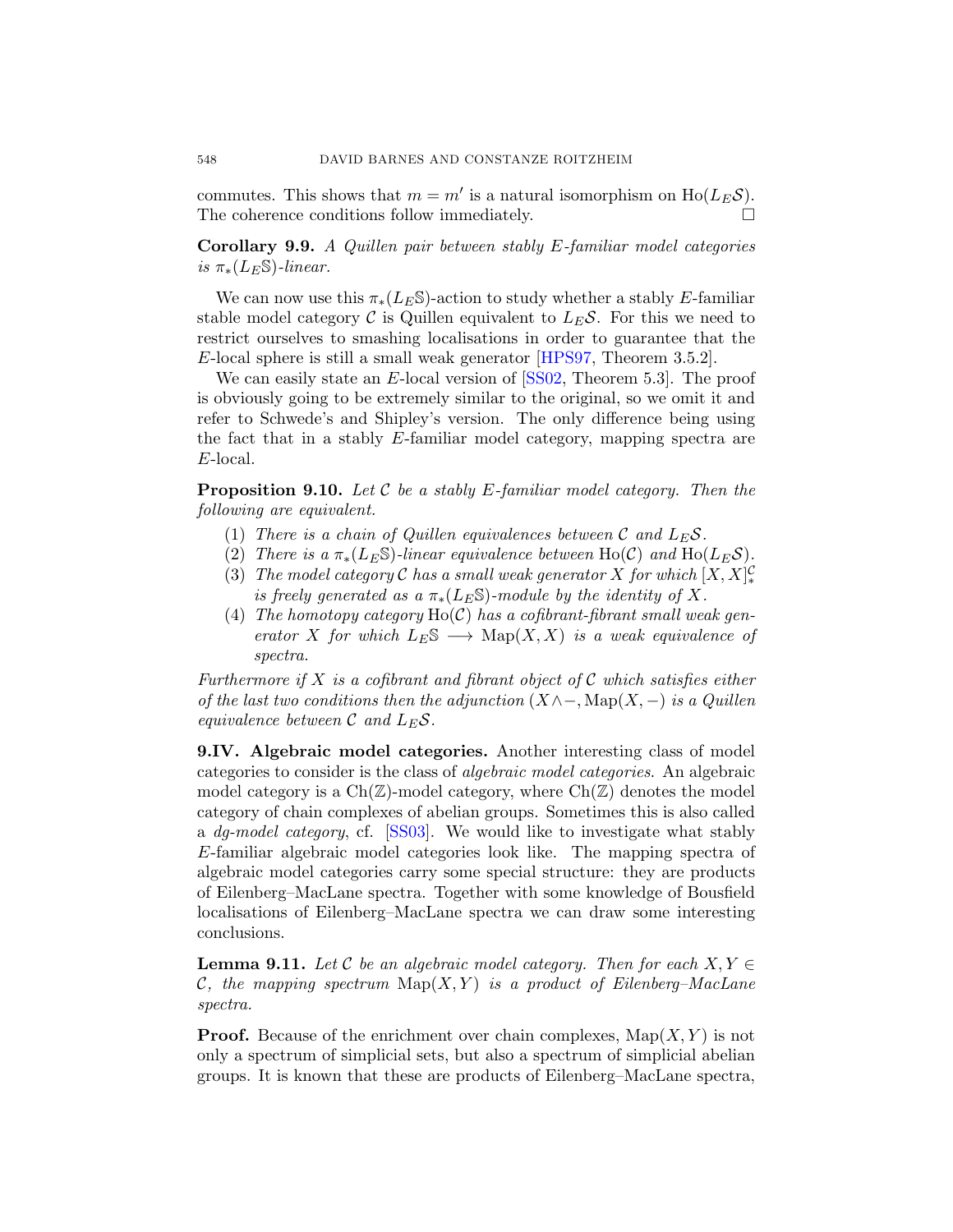<span id="page-37-0"></span>see, e.g., [\[GJ99,](#page-38-0) Proposition III.2.20] or [DS07, Section 2.6]. More specifically,

$$
\mathrm{Map}(X,Y) \simeq \prod_{n \geq 0} \mathrm{H}([X,Y]_n^{\mathcal{C}}) = \prod_{n \geq 0} \mathrm{H}(H_*(\mathcal{C}(X,Y))). \square
$$

Recently, Gutiérrez computed the Bousfield localisation of Eilenberg– MacLane spectra with respect to important homology theories  $E$  [\[Gut10\]](#page-38-0).

**Theorem 9.12** (Gutiérrez). Let G be an abelian group. Then:

- $L_{K(n)}$  H  $G \simeq *$  *for*  $n \geq 1$ *.*
- $L_{E(n)} \amalg G \simeq L_{\text{H}\mathbb{Q}} \amalg G$  *for all n.*

Corollary 9.13. *There are no algebraic stably* K(n)*-familiar model categories for*  $n \geq 1$ *.* 

Corollary 9.14. *Let* C *be an algebraic model category. Then* C *is stably*  $E(n)$ -familiar if and only if C is  $H \mathbb{Q}$ -familiar, *i.e.*, rational.

From this we can conclude immediately that  $L_{E(n)}S$  and  $L_{K(n)}S$  are not algebraic for  $n \geq 1$ . But the computations of Gutiérrez reach even further, allowing us to classify algebraic  $L_E \mathcal{S}$  for all E.

**Theorem 9.15.** *The category of E-local spectra*  $L_E S$  *is algebraic if and only if*  $L_E = L_{H\,\mathbb{O}}$ .

**Proof.** Let  $\alpha \in \pi_*(L_E \mathbb{S}), X, Y \in L_E \mathcal{S}$ . Then, by adjunction, the following diagram commutes:

$$
[\mathbb{S}, L_E R \operatorname{Map}(X, Y)]^{\mathcal{S}} \xrightarrow{\cong} [\mathbb{S}, R \operatorname{Map}(X, Y)]^{L_E \mathcal{S}} \xrightarrow[\text{adj}]{\cong} [X, Y]^{L_E \mathcal{S}} \\ -\circ \alpha \downarrow \qquad \qquad \downarrow \qquad \qquad \alpha \wedge^L - \downarrow \qquad \qquad \alpha \wedge^L - \downarrow \qquad \qquad \downarrow \qquad \qquad \text{as } L_E R \operatorname{Map}(X, Y)]^{\mathcal{S}} \xrightarrow[\text{adj}]{\cong} [\mathbb{S}, R \operatorname{Map}(X, Y)]^{L_E \mathcal{S}} \xrightarrow[\text{adj}]{\cong} [X, Y]^{L_E \mathcal{S}}.
$$

By Lemma [9.11,](#page-35-0)  $R \text{Map}(X, Y)$  is a product of Eilenberg–MacLane spectra. By [\[Gut10,](#page-38-0) Corollary 4.2], the E-localisation of an Eilenberg–MacLane spectrum is again a product of Eilenberg–MacLane spectra. So for degree reasons, precomposition with  $\alpha$  in the above diagram is trivial unless  $\alpha$  is in degree zero.

In particular, this is true for  $X = Y = L_E \mathbb{S}$ . Remembering that the action of homotopy groups is unital, this implies that  $[\mathbb{S}, \mathbb{S}]^{L_E \mathcal{S}}$  is concentrated in degree zero only. This means that

 $L_E$ S = H R for some R.

As localisation is idempotent,

$$
L_E \amalg R = \amalg R.
$$

By [\[Gut10,](#page-38-0) Theorem 3.5] we further have

 $L_E$ H  $R = L_{H}$  G H  $R$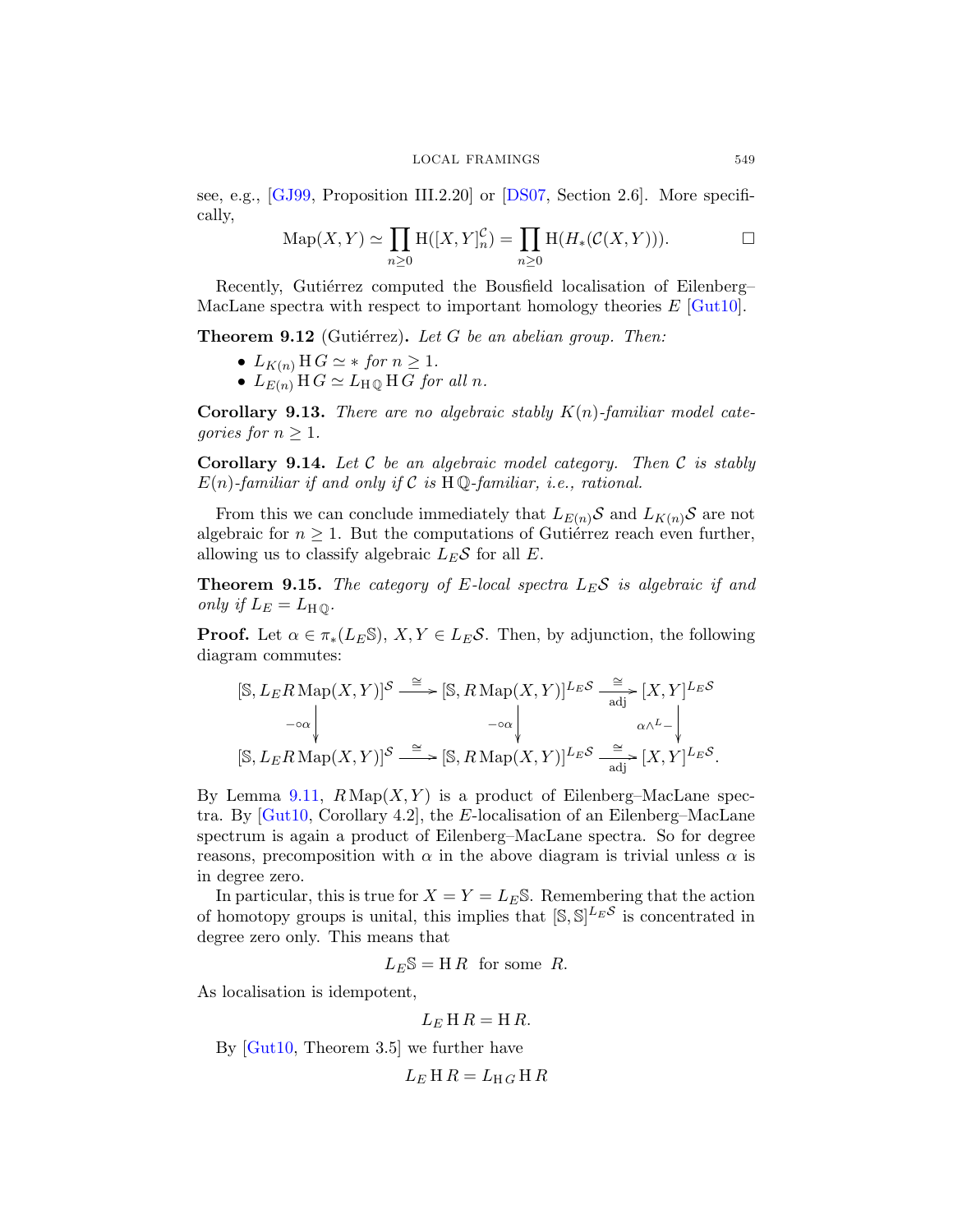<span id="page-38-0"></span>where G is either  $\mathbb{Z}/P$  or  $\mathbb{Z}_P$  for some set of primes P. Thus, in our case localisation is either P-localisation or P-completion. But we know that the P-complete sphere can never have its homotopy concentrated in one degree. And it is the same for the  $P$ -local sphere unless  $P$ -completion is rationalisation, leaving us with the only possible case  $R = \mathbb{Q}$ .

Now it is only left to prove that if  $L_E \mathbb{S} = \mathbb{H} \mathbb{Q}$ , then  $L_E$  is rationalisation. We know that  $S \longrightarrow H\mathbb{Q}$  is an E-equivalence. Consequently, the cofibre of this map,  $C$ , is E-acyclic. If we consider the cofibre sequence

$$
M(n) \longrightarrow C \xrightarrow{\cdot n} C
$$

where  $M(n)$  is the mod-n Moore spectrum, we see that  $M(n)$  must also be E-acyclic. Putting this into the cofibre sequence

$$
E \xrightarrow{\cdot n} E \longrightarrow E \wedge M(n) \simeq *
$$

we see that multiplication by n is an isomorphism on E for all  $n$ , hence E must be rational.

If a spectrum  $E$  is rational, then it is a module spectrum over the rational sphere H Q. However, module spectra over Eilenberg–MacLane spectra are again Eilenberg–MacLane spectra. This means that  $E$  is a wedge of shifts of products of HQ and consequently,  $L_E = L_H \mathbb{Q}$ .

This result fits in nicely with the long-known result that  $Ho(L_{H\Omega}S)$  is equivalent to the derived category of rational chain complexes. This state-ment was improved in [\[Shi07\]](#page-39-0) which proves that  $L_H \_\mathbb{Q}$  is Quillen equivalent to  $Ch(\mathbb{O})$ .

We now have a good understanding of how  $Ho(L<sub>E</sub>S)$  can act on the homotopy category of a stable model category and we have related this to actions of Ho( $L<sub>E</sub>$  sSet<sub>\*</sub>). When  $L<sub>E</sub>$  is smashing we applied this knowledge to questions of rigidity and proven a uniqueness statement for  $Ho(L<sub>E</sub>S)$ . Finally we have studied actions of  $Ho(L<sub>E</sub>S)$  on algebraic model categories and seen that this action always passes through  $Ho(L_H \odot S)$ .

#### References

- [Bou75] BOUSFIELD, A. K. The localization of spaces with respect to homology. Topology 14 (1975), 133–150. [MR0380779](http://www.ams.org/mathscinet-getitem?mr=0380779) (52 #1676), [Zbl 0309.55013.](http://www.emis.de/cgi-bin/MATH-item?0309.55013)
- [Bou79] Bousfield, A. K. The localization of spectra with respect to homology. Topology 18 (1979), no. 4, 257–281. [MR551009](http://www.ams.org/mathscinet-getitem?mr=551009) (80m:55006), [Zbl 0417.55007.](http://www.emis.de/cgi-bin/MATH-item?0417.55007)
- [Dug01] DUGGER, DANIEL. Replacing model categories with simplicial ones. Trans. Amer. Math. Soc. 353 (2001), no. 12, 5003–5027 (electronic). [MR1852091](http://www.ams.org/mathscinet-getitem?mr=1852091) (2002f:55043), [Zbl 0974.55011.](http://www.emis.de/cgi-bin/MATH-item?0974.55011)
- [Dug06] DUGGER, DANIEL. Spectral enrichments of model categories. Homology, Homotopy Appl. 8 (2006), 1–30 (electronic). [MR2205213](http://www.ams.org/mathscinet-getitem?mr=2205213) (2006k:55034), [Zbl](http://www.emis.de/cgi-bin/MATH-item?1084.55011) [1084.55011.](http://www.emis.de/cgi-bin/MATH-item?1084.55011)
- [DS07] Dugger, Daniel; Shipley, Brooke. Topological equivalences for differential graded algebras. Adv. Math. 212 (2007), 37–61. [MR2319762,](http://www.ams.org/mathscinet-getitem?mr=2319762) [Zbl](http://www.emis.de/cgi-bin/MATH-item?1118.55008) [1118.55008.](http://www.emis.de/cgi-bin/MATH-item?1118.55008)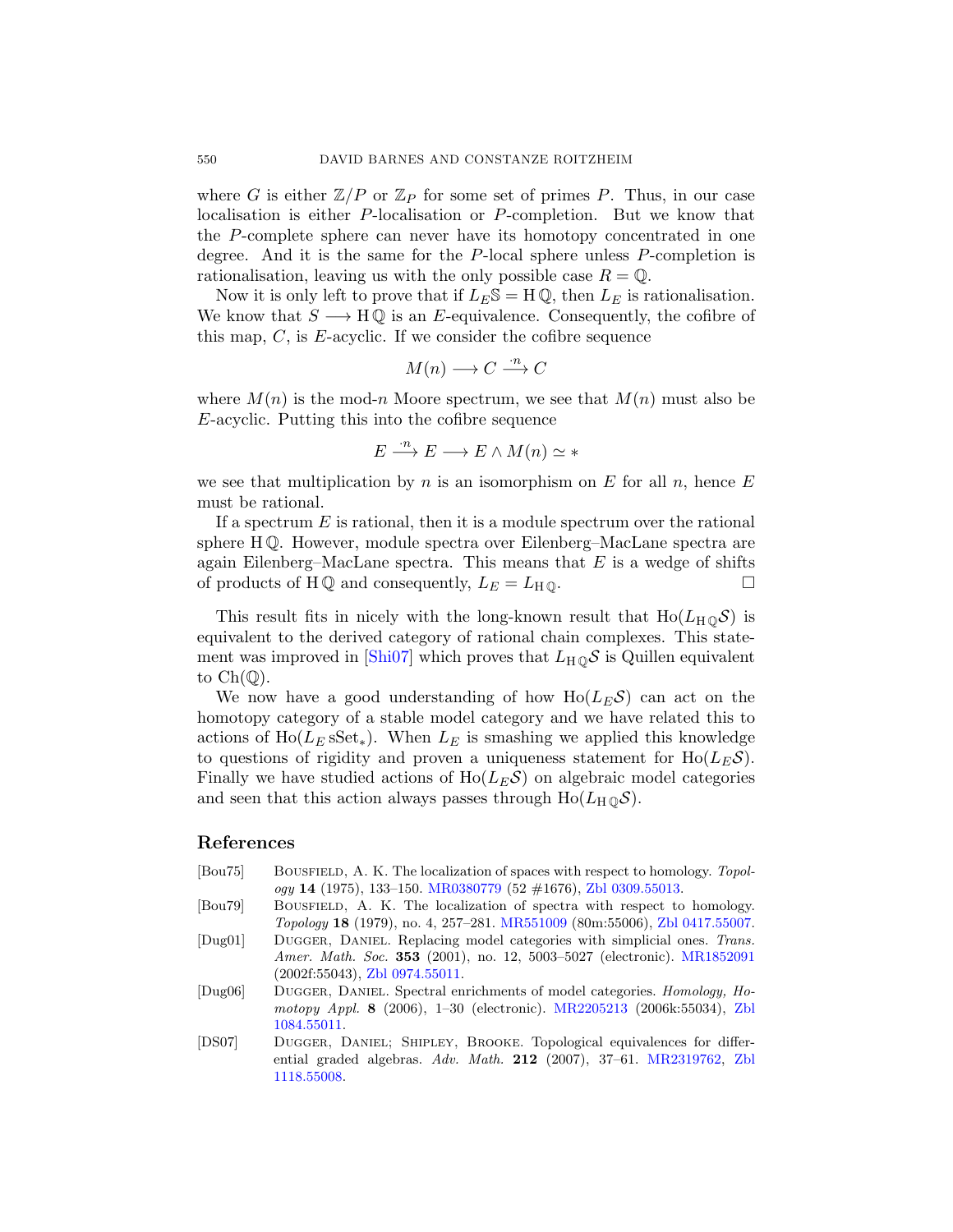#### LOCAL FRAMINGS 551

- <span id="page-39-0"></span>[EKMM97] Elmendorf, A. D; Kriz, I; Mandell, M. A; May, J. P. Rings, modules, and algebras in stable homotopy theory. With an appendix by M. Cole. Mathematical Surveys and Monographs, 47. American Mathematical Society, Prov-idence, RI, 1997. xii+249 pp. ISBN: 0-8218-0638-6. [MR1417719](http://www.ams.org/mathscinet-getitem?mr=1417719) (97h:55006), [Zbl 0894.55001.](http://www.emis.de/cgi-bin/MATH-item?0894.55001)
- [Fra96] Franke, Jens. Uniqueness theorems for certain triangulated categories possessing an Adams spectral sequence. [http://www.math.uiuc.edu/K-theory/](http://www.math.uiuc.edu/K-theory/0139/) [0139/](http://www.math.uiuc.edu/K-theory/0139/), 1996.
- [GJ99] Goerss, Paul G.; Jardine, John F. Simplicial homotopy theory. Progress in Mathematics, 174. Birkhäuser Verlag, Basel, 1999. xvi+510 pp. ISBN: 3-7643-6064-X. [MR1711612](http://www.ams.org/mathscinet-getitem?mr=1711612) (2001d:55012), [Zbl 0949.55001.](http://www.emis.de/cgi-bin/MATH-item?0949.55001)
- [GJ98] Goerss, Paul G.; Jardine, John F. Localization theories for simplicial presheaves. Canad. J. Math. 50 (1998), no. 5, 1048–1089. [MR1650938](http://www.ams.org/mathscinet-getitem?mr=1650938) (99j:55009), [Zbl 0914.55004.](http://www.emis.de/cgi-bin/MATH-item?0914.55004)
- [Gut10] GUTIÉRREZ, JAVIER J. Homological localizations of Eilenberg–MacLane spectra. Forum Math. 22 (2010), no. 2, 349–356. [MR2607569,](http://www.ams.org/mathscinet-getitem?mr=2607569) [Zbl 1207.55009.](http://www.emis.de/cgi-bin/MATH-item?1207.55009)
- [Hir03] Hirschhorn, Philip S. Model categories and their localizations. Mathematical Surveys and Monographs, 99. American Mathematical Society, Providence, RI, 2003. xvi+457 pp. ISBN: 0-8218-3279-4. [MR1944041](http://www.ams.org/mathscinet-getitem?mr=1944041) (2003j:18018), [Zbl](http://www.emis.de/cgi-bin/MATH-item?1017.55001) [1017.55001.](http://www.emis.de/cgi-bin/MATH-item?1017.55001)
- [Hov99] HOVEY, MARK. Model categories. Mathematical Surveys and Monographs, 63. American Mathematical Society, Providence, RI, 1999. xii+209 pp. ISBN: 0-8218-1359-5. [MR1650134](http://www.ams.org/mathscinet-getitem?mr=1650134) (99h:55031), [Zbl 0909.55001.](http://www.emis.de/cgi-bin/MATH-item?0909.55001)
- [Hov01] HOVEY, MARK. Spectra and symmetric spectra in general model categories. J. Pure Appl. Algebra 165 (2001), 63–127. [MR1860878](http://www.ams.org/mathscinet-getitem?mr=1860878) (2002j:55006), [Zbl](http://www.emis.de/cgi-bin/MATH-item?1008.55006) [1008.55006.](http://www.emis.de/cgi-bin/MATH-item?1008.55006)
- [HPS97] Hovey, Mark; Palmieri, John H.; Strickland, Neil P. Axiomatic stable homotopy theory. Mem. Amer. Math. Soc. 128 (1997), no. 610,  $x+114$ . [MR1388895](http://www.ams.org/mathscinet-getitem?mr=1388895) (98a:55017), [Zbl 0881.55001.](http://www.emis.de/cgi-bin/MATH-item?0881.55001)
- [HSS00] Hovey, Mark; Shipley, Brooke; Smith, Jeff. Symmetric spectra. J. Amer. Math. Soc. 13 (2000), 149–208. [MR1695653](http://www.ams.org/mathscinet-getitem?mr=1695653) (2000h:55016), [Zbl](http://www.emis.de/cgi-bin/MATH-item?0931.55006) [0931.55006.](http://www.emis.de/cgi-bin/MATH-item?0931.55006)
- [Len11] LENHARDT, FABIAN. Stable frames in model categories. [arXiv:1002.2837,](http://arXiv.org/abs/1002.2837) 2011.
- [Rav84] Ravenel, Douglas C. Localization with respect to certain periodic homology theories. Amer. J. Math. 106 (1984), 351–414. [MR737778](http://www.ams.org/mathscinet-getitem?mr=737778) (85k:55009), [Zbl 0586.55003.](http://www.emis.de/cgi-bin/MATH-item?0586.55003)
- [Rav92] Ravenel, Douglas C. Nilpotence and periodicity in stable homotopy theory. Appendix C by Jeff Smith. Annals of Mathematics Studies, 128. Princeton University Press, Princeton, NJ, 1992. xiv+209 pp. ISBN: 0-691-02572-X. [MR1192553](http://www.ams.org/mathscinet-getitem?mr=1192553) (94b:55015), [Zbl 0774.55001.](http://www.emis.de/cgi-bin/MATH-item?0774.55001)
- [Roi07] Roitzheim, Constanze. Rigidity and exotic models for the K-local stable homotopy category. Geom. Topol. 11 (2007), 1855–1886. [MR2350470,](http://www.ams.org/mathscinet-getitem?mr=2350470) [Zbl](http://www.emis.de/cgi-bin/MATH-item?1142.55007) [1142.55007.](http://www.emis.de/cgi-bin/MATH-item?1142.55007)
- [Sch97] SCHWEDE, STEFAN. Spectra in model categories and applications to the algebraic cotangent complex. J. Pure Appl. Algebra 120 (1997), 77–104. [MR1466099](http://www.ams.org/mathscinet-getitem?mr=1466099) (98h:55027), [Zbl 0888.55010.](http://www.emis.de/cgi-bin/MATH-item?0888.55010)
- [Sch01] SCHWEDE, STEFAN. The stable homotopy category has a unique model at the prime 2. Adv. Math. 164 (2001), 24–40. [MR1870511](http://www.ams.org/mathscinet-getitem?mr=1870511) (2003a:55013), [Zbl](http://www.emis.de/cgi-bin/MATH-item?0992.55019) [0992.55019.](http://www.emis.de/cgi-bin/MATH-item?0992.55019)
- [Sch07] SCHWEDE, STEFAN. The stable homotopy category is rigid. Ann. of Math. (2) 166 (2007), no. 3, 837–863. [MR2373374,](http://www.ams.org/mathscinet-getitem?mr=2373374) [Zbl 1151.55007.](http://www.emis.de/cgi-bin/MATH-item?1151.55007)